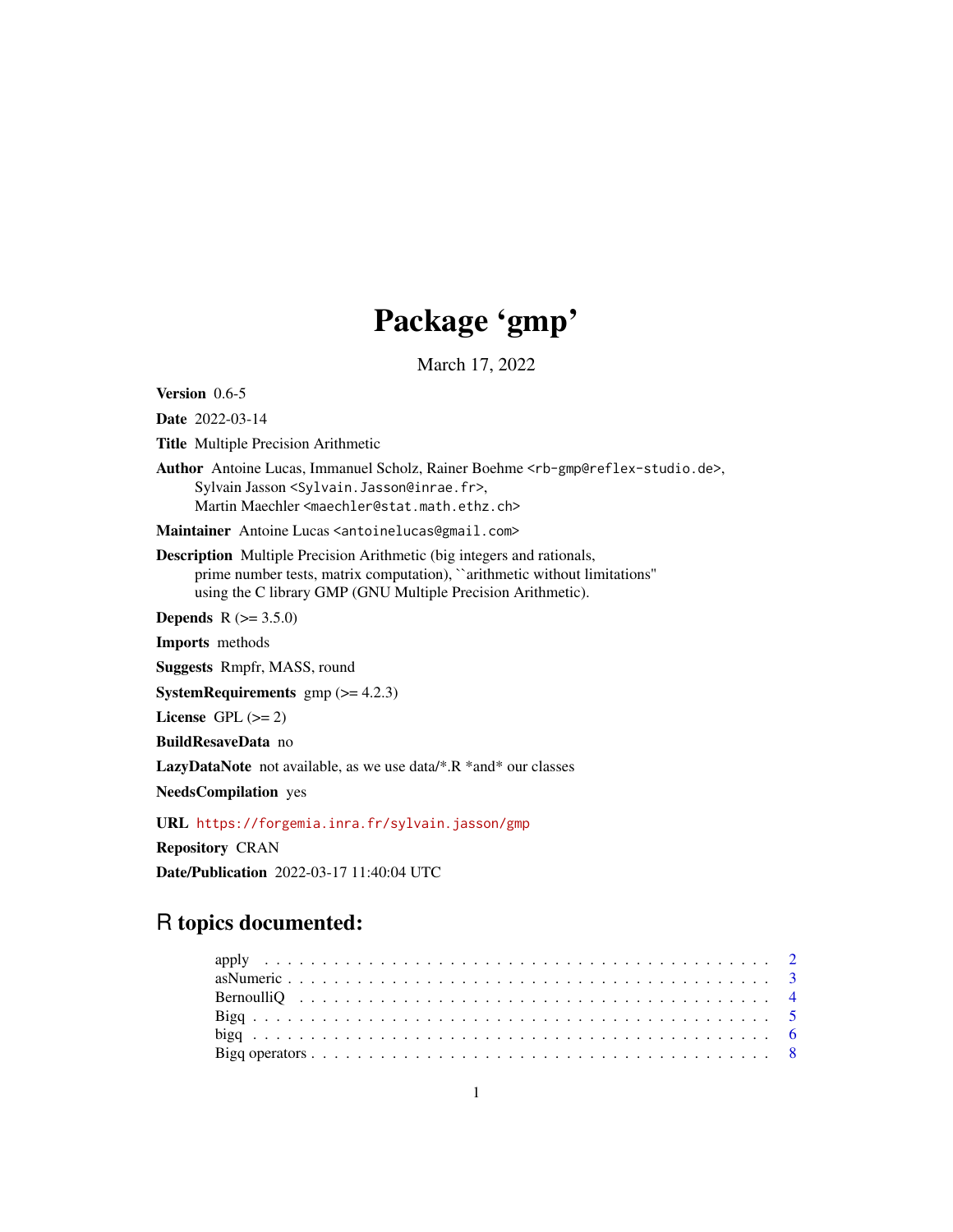<span id="page-1-0"></span>

|       |             |  |  |  |  |  |  |  |  |  |  |  |  |  |  |  |  | - 9             |  |
|-------|-------------|--|--|--|--|--|--|--|--|--|--|--|--|--|--|--|--|-----------------|--|
|       |             |  |  |  |  |  |  |  |  |  |  |  |  |  |  |  |  | -12             |  |
|       |             |  |  |  |  |  |  |  |  |  |  |  |  |  |  |  |  | $\overline{14}$ |  |
|       |             |  |  |  |  |  |  |  |  |  |  |  |  |  |  |  |  | -15             |  |
|       |             |  |  |  |  |  |  |  |  |  |  |  |  |  |  |  |  | <b>17</b>       |  |
|       | Extremes    |  |  |  |  |  |  |  |  |  |  |  |  |  |  |  |  | <b>18</b>       |  |
|       |             |  |  |  |  |  |  |  |  |  |  |  |  |  |  |  |  | <b>19</b>       |  |
|       |             |  |  |  |  |  |  |  |  |  |  |  |  |  |  |  |  | <b>20</b>       |  |
|       |             |  |  |  |  |  |  |  |  |  |  |  |  |  |  |  |  | 21              |  |
|       |             |  |  |  |  |  |  |  |  |  |  |  |  |  |  |  |  | 22              |  |
|       |             |  |  |  |  |  |  |  |  |  |  |  |  |  |  |  |  | 23              |  |
|       |             |  |  |  |  |  |  |  |  |  |  |  |  |  |  |  |  | 24              |  |
|       |             |  |  |  |  |  |  |  |  |  |  |  |  |  |  |  |  | 25              |  |
|       |             |  |  |  |  |  |  |  |  |  |  |  |  |  |  |  |  | 25              |  |
|       | $is. whole$ |  |  |  |  |  |  |  |  |  |  |  |  |  |  |  |  | <sup>26</sup>   |  |
|       |             |  |  |  |  |  |  |  |  |  |  |  |  |  |  |  |  | 27              |  |
|       |             |  |  |  |  |  |  |  |  |  |  |  |  |  |  |  |  | 28              |  |
|       |             |  |  |  |  |  |  |  |  |  |  |  |  |  |  |  |  | <sup>29</sup>   |  |
|       |             |  |  |  |  |  |  |  |  |  |  |  |  |  |  |  |  | 31              |  |
|       |             |  |  |  |  |  |  |  |  |  |  |  |  |  |  |  |  | 32              |  |
|       |             |  |  |  |  |  |  |  |  |  |  |  |  |  |  |  |  | 33              |  |
|       |             |  |  |  |  |  |  |  |  |  |  |  |  |  |  |  |  | 34              |  |
|       |             |  |  |  |  |  |  |  |  |  |  |  |  |  |  |  |  | 35              |  |
|       |             |  |  |  |  |  |  |  |  |  |  |  |  |  |  |  |  | 36              |  |
|       |             |  |  |  |  |  |  |  |  |  |  |  |  |  |  |  |  | 36              |  |
|       |             |  |  |  |  |  |  |  |  |  |  |  |  |  |  |  |  | 38              |  |
|       |             |  |  |  |  |  |  |  |  |  |  |  |  |  |  |  |  | 39              |  |
|       |             |  |  |  |  |  |  |  |  |  |  |  |  |  |  |  |  | 40              |  |
| Index |             |  |  |  |  |  |  |  |  |  |  |  |  |  |  |  |  | 43              |  |

<span id="page-1-1"></span>apply *Apply Functions Over Matrix Margins (Rows or Columns)*

# Description

These are S3 [methods](#page-0-0) for [apply\(](#page-1-1)) which we re-export as S3 generic function. They "overload" the apply() function for big rationals ("bigq") and big integers ("bigz").

# Usage

```
## S3 method for class 'bigz'
apply(X, MARGIN, FUN, ...)
## S3 method for class 'bigq'
apply(X, MARGIN, FUN, ...)
```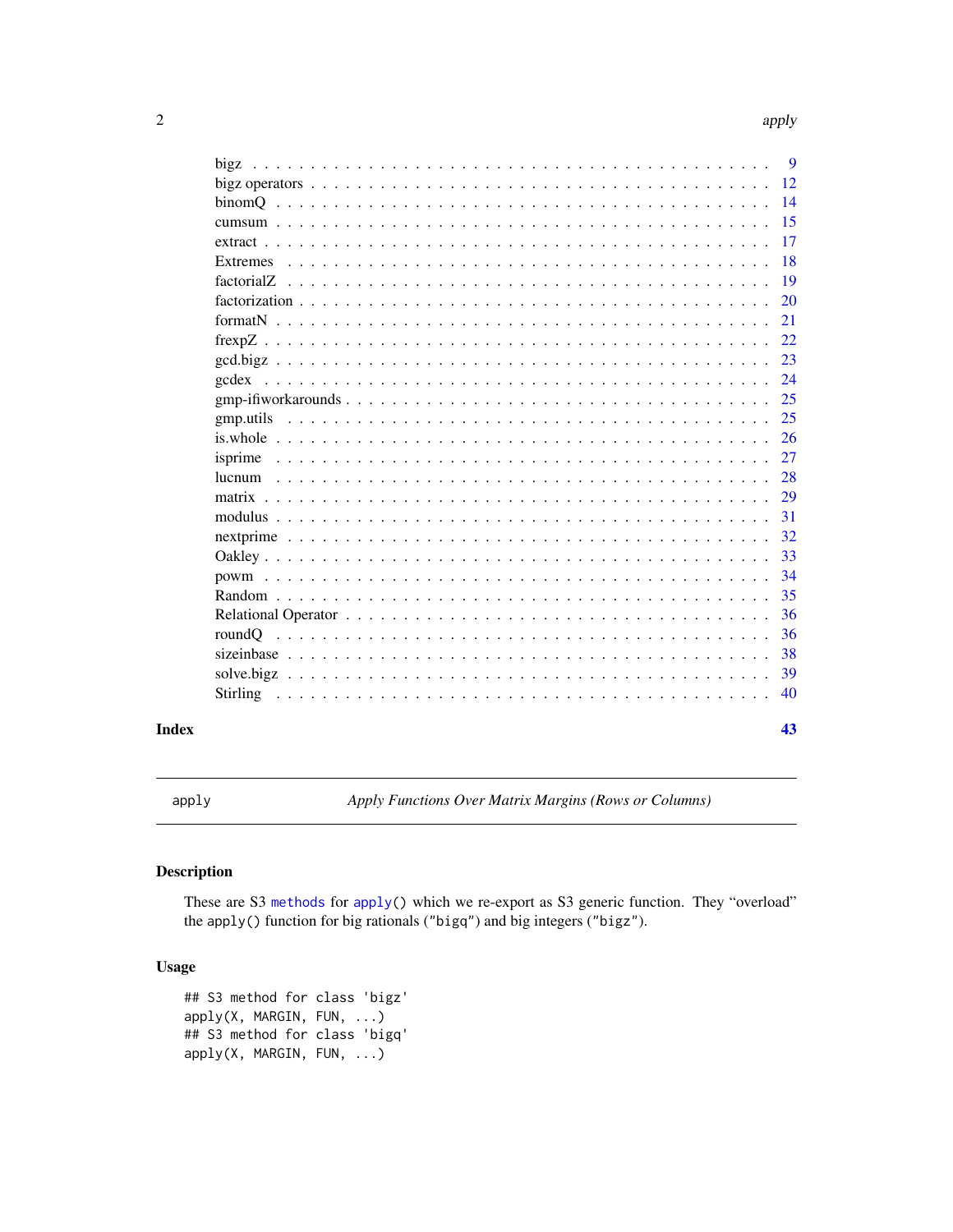#### <span id="page-2-0"></span>asNumeric 3

# Arguments

| X          | a matrix of class bigz or bigq, see e.g., matrix.bigz.          |
|------------|-----------------------------------------------------------------|
| MARGIN     | 1: apply function to rows; 2: apply function to columns         |
| <b>FUN</b> | function to be applied                                          |
| $\cdot$    | (optional) extra arguments for $FUN()$ , as e.g., in $lapply$ . |

# Value

The bigz and bigq methods return a vector of class "bigz" or "bigq", respectively.

# Author(s)

Antoine Lucas

# See Also

[apply](#page-1-1); [lapply](#page-0-0) is used by our apply() method.

#### Examples

```
x <- as.bigz(matrix(1:12,3))
apply(x,1,min)
apply(x,2,max)
x \le - as.bigq(x \land 3, d = (x + 3)^2)
apply(x,1, min)
apply(x,2, sum)
## now use the "..." to pass na.rm=TRUE :
x[2,3] <- NA
apply(x,1, sum)
apply(x,1, sum, na.rm = TRUE)
```
asNumeric *Coerce to 'numeric', not Loosing Dimensions*

# Description

a number-like object is coerced to type [\(typeof\)](#page-0-0) "numeric", keeping [dim](#page-0-0) (and maybe [dimnames](#page-0-0)) when present.

#### Usage

```
asNumeric(x)
```
#### Arguments

x a "number-like" object, e.g., big integer ([bigz](#page-8-1)), or [mpfr](#page-0-0), notably including matrices and arrays of such numbers.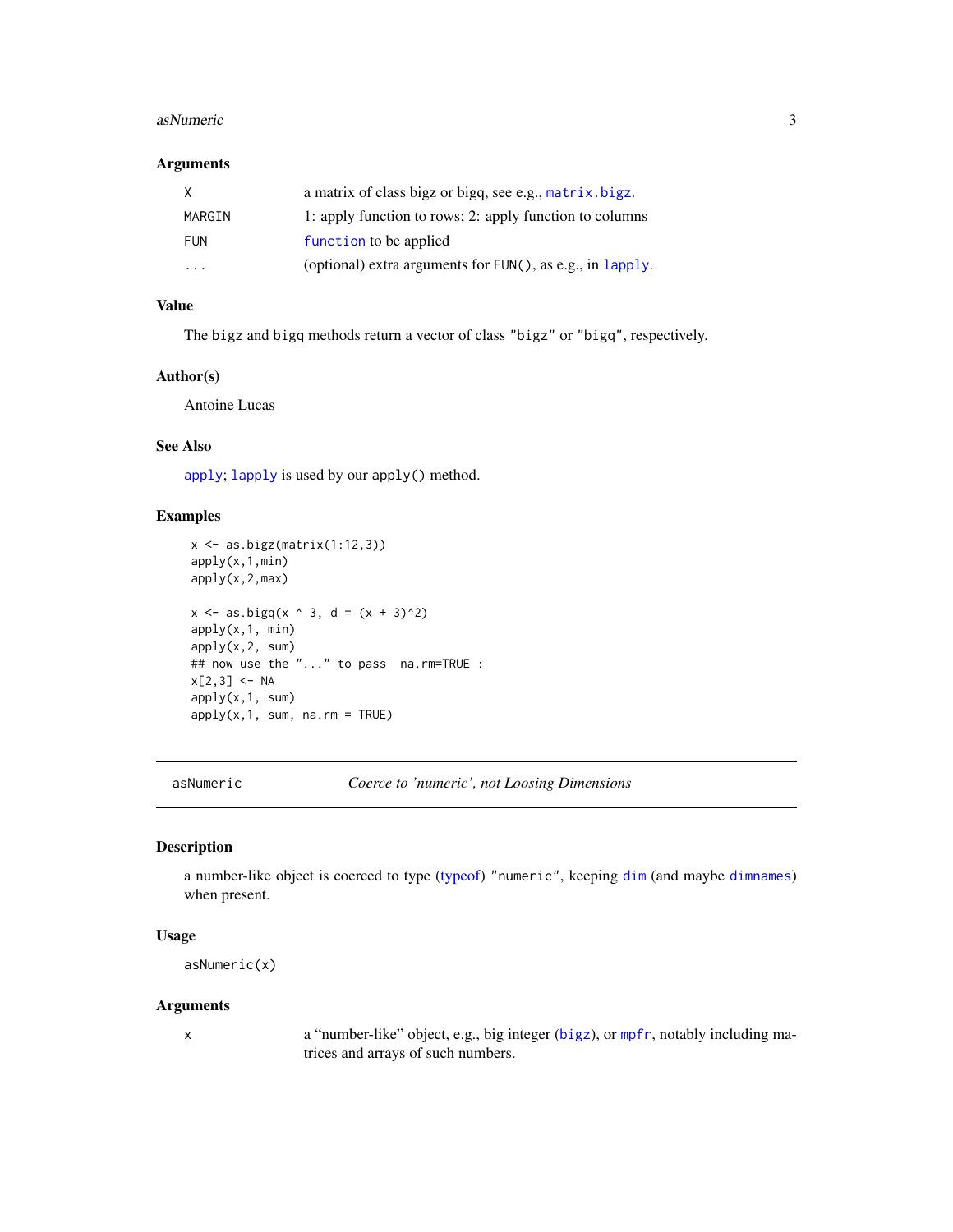<span id="page-3-0"></span>an R object of type ([typeof](#page-0-0)) "numeric", a [matrix](#page-28-2) or [array](#page-0-0) if x had non-NULL dimension [dim\(](#page-0-0)).

#### Methods

signature( $x = "ANY"$ ) the default method, which is the identity for [numeric](#page-0-0) array.

signature( $x =$ "bigq") the method for big rationals.

signature( $x =$ "bigq") the method for big integers.

Note that package Rmpfr provides methods for its own number-like objects.

# Author(s)

Martin Maechler

# See Also

[as.numeric](#page-0-0) coerces to both "numeric" and to a [vector](#page-0-0), whereas asNumeric() should keep [dim](#page-0-0) (and other) attributes.

# Examples

```
m < - matrix(1:6, 2,3)
stopifnot(identical(m, asNumeric(m)))# remains matrix
```

```
(M <- as.bigz(m) / 5) ##-> "bigq" matrix
asNumeric(M) # numeric matrix
stopifnot(all.equal(asNumeric(M), m/5))
```
BernoulliQ *Exact Bernoulli Numbers*

#### **Description**

Return the *n*-th Bernoulli number  $B_n$ , (or  $B_n^+$ , see the reference), where  $B_1 = +\frac{1}{2}$ .

#### Usage

```
BernoulliQ(n, verbose = getOption("verbose", FALSE))
```
#### Arguments

|         | integer <i>vector</i> , $n > 0$ .                   |
|---------|-----------------------------------------------------|
| verbose | logical indicating if computation should be traced. |

# Value

a big rational (class ["bigq"](#page-5-1)) vector of the Bernoulli numbers  $B_n$ .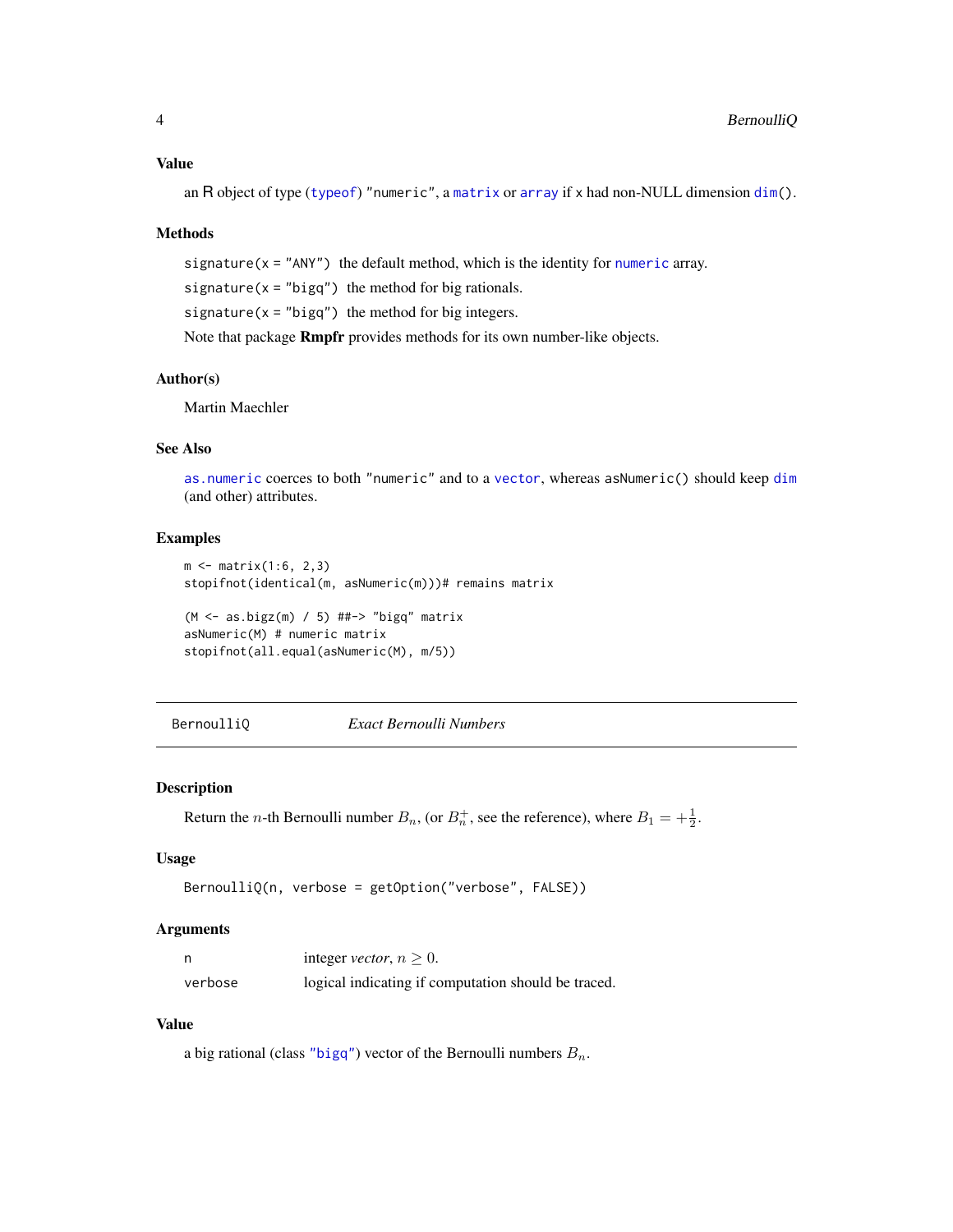#### <span id="page-4-0"></span> $Bigq$  5

# Author(s)

Martin Maechler

# References

[https://en.wikipedia.org/wiki/Bernoulli\\_number](https://en.wikipedia.org/wiki/Bernoulli_number)

# See Also

[Bernoulli](#page-0-0) in **[Rmpfr](https://CRAN.R-project.org/package=Rmpfr)** in arbitrary precision via Riemann's  $\zeta$  function.

Bern(n) in [DPQ](https://CRAN.R-project.org/package=DPQ) uses standard (double precision) R arithmetic for the n-th Bernoulli number.

# Examples

(Bn0.10 <- BernoulliQ(0:10))

# Bigq *Relational Operators*

# Description

Binary operators which allow the comparison of values in atomic vectors.

#### Usage

```
## S3 method for class 'bigq'
sign(x)
## S3 method for class 'bigq'
e1 < e2
## S3 method for class 'bigq'
e1 \leq e2## S3 method for class 'bigq'
e1 == e2## S3 method for class 'bigq'
e1 >= e2## S3 method for class 'bigq'
e1 > e2
## S3 method for class 'bigq'
e1 != e2
```
#### Arguments

x, e1, e2 Object or vector of class [bigq](#page-5-2)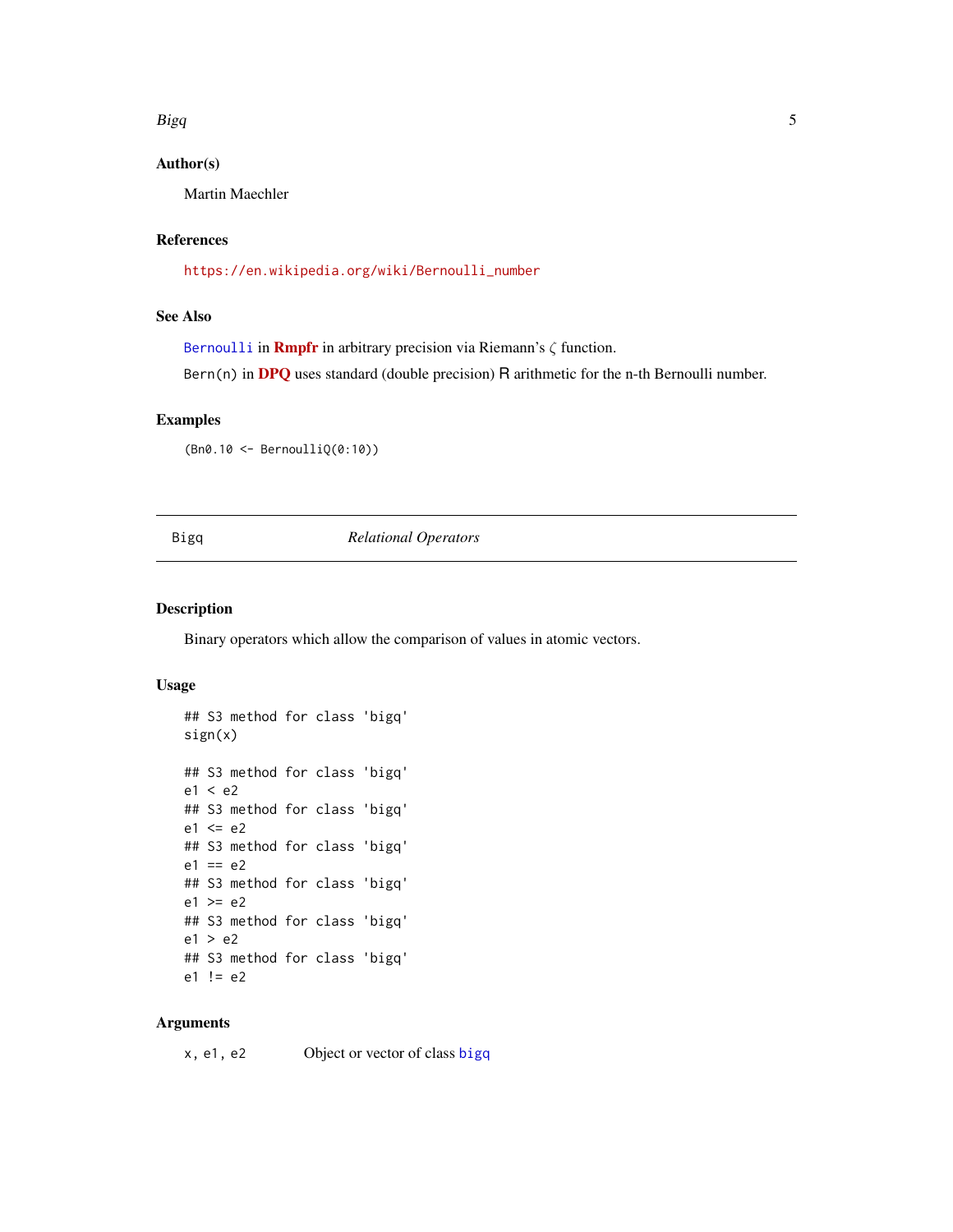# Examples

```
x <- as.bigq(8000,21)
x < 2 * x
```
#### <span id="page-5-2"></span>bigq *Large sized rationals*

# <span id="page-5-1"></span>Description

Class "bigq" encodes rationals encoded as ratios of arbitrary large integers (via GMP). A simple S3 class (internally a [raw](#page-0-0) vector), it has been registered as formal (S4) class (via [setOldClass](#page-0-0)), too.

# Usage

```
as.bigq(n, d = 1)## S3 method for class 'bigq'
as.character(x, b=10,...)## S3 method for class 'bigq'
as.double(x,...)as.bigz.bigq(a, mod=NA)
is.bigq(x)
## S3 method for class 'bigq'
is.na(x)
## S3 method for class 'bigq'
print(x, quote=FALSE, initLine = TRUE, ...)
denominator(x)
numerator(x)
NA_bigq_
c_bigq(L)
```
# Arguments

| n,d               | either integer, numeric or string value (String value: either starting with 0x for<br>hexadecimal, 0b for binary or without prefix for decimal values. Any format<br>error results in $\theta$ ). n stands for numerator, d for denominator. |
|-------------------|----------------------------------------------------------------------------------------------------------------------------------------------------------------------------------------------------------------------------------------------|
| a                 | an element of class "bigg"                                                                                                                                                                                                                   |
| mod               | optional modulus to convert into biginteger                                                                                                                                                                                                  |
| X                 | a "rational number" (vector), of class "bigq".                                                                                                                                                                                               |
| $\mathbf b$       | base: from 2 to $36$                                                                                                                                                                                                                         |
| $\cdot\cdot\cdot$ | additional arguments passed to methods                                                                                                                                                                                                       |
| quote             | (for printing:) logical indicating if the numbers should be quoted (as characters<br>are); the default used to be TRUE (implicitly) till 2011.                                                                                               |

<span id="page-5-0"></span>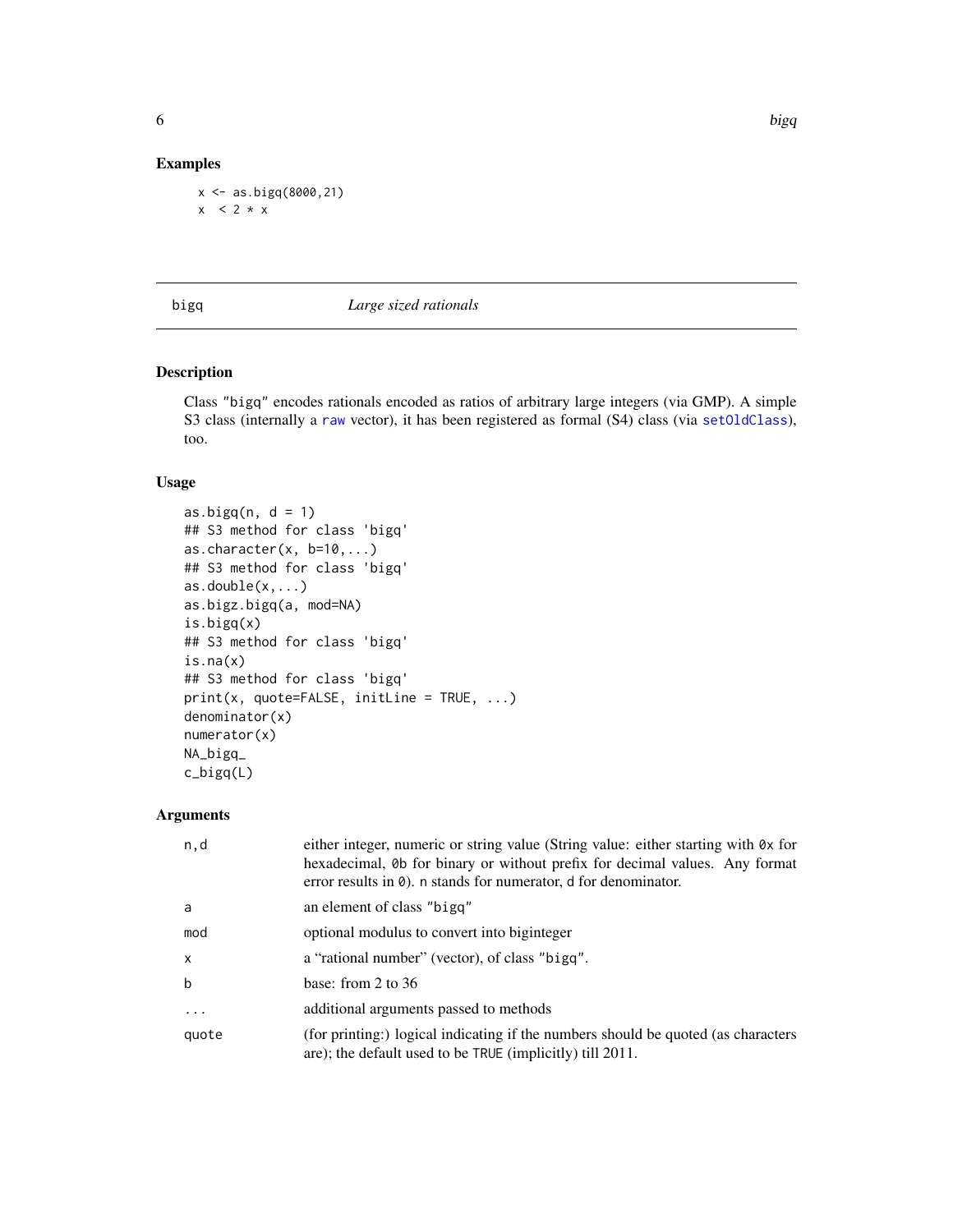<span id="page-6-0"></span>

| initLine | (for printing:) logical indicating if an <b>initial</b> line (with the class and length or<br>dimension) should be printed.                                            |
|----------|------------------------------------------------------------------------------------------------------------------------------------------------------------------------|
|          | a list where each element contains "bigg" numbers, for c_bigg(), this allows<br>something like an sapply() for "bigq" vectors, see sapplyQ() in the examples<br>below. |

# Details

as.bigq(x) when x is [numeric](#page-0-0) (aka [double](#page-0-0) precision) calls the 'GMP' function mpq\_set\_d() which is documented to be *exact* (every finite double precision number is a rational number).

as.bigz.bigq() returns the smallest integers not less than the corresponding rationals bigq.

NA\_bigq\_ is computed on package load time as as.bigq(NA).

### Value

An R object of (S3) class "bigq" representing the parameter value.

#### Author(s)

Antoine Lucas

#### Examples

```
x \leftarrow as.bigq(21,6)x
# 7 / 2
# Wow ! result is simplified.
y \leftarrow as.bigq(5,3)# addition works !
x + y# You can even try multiplication, division...
x * y / 13
# and, since May 2012,
x ^ 20
stopifnot(is.bigq(x), is.bigq(x + y),
  x \text{ ' } 20 == as.bigz(7)^20 / 20# convert to string, double
as.character(x)
as.double(x)
stopifnot( is.na(NA_bigq_) )
# Depict the "S4-class" bigq, i.e., the formal (S4) methods:
if(require("Rmpfr")) # mostly interesting there
  showMethods(class="bigq")
```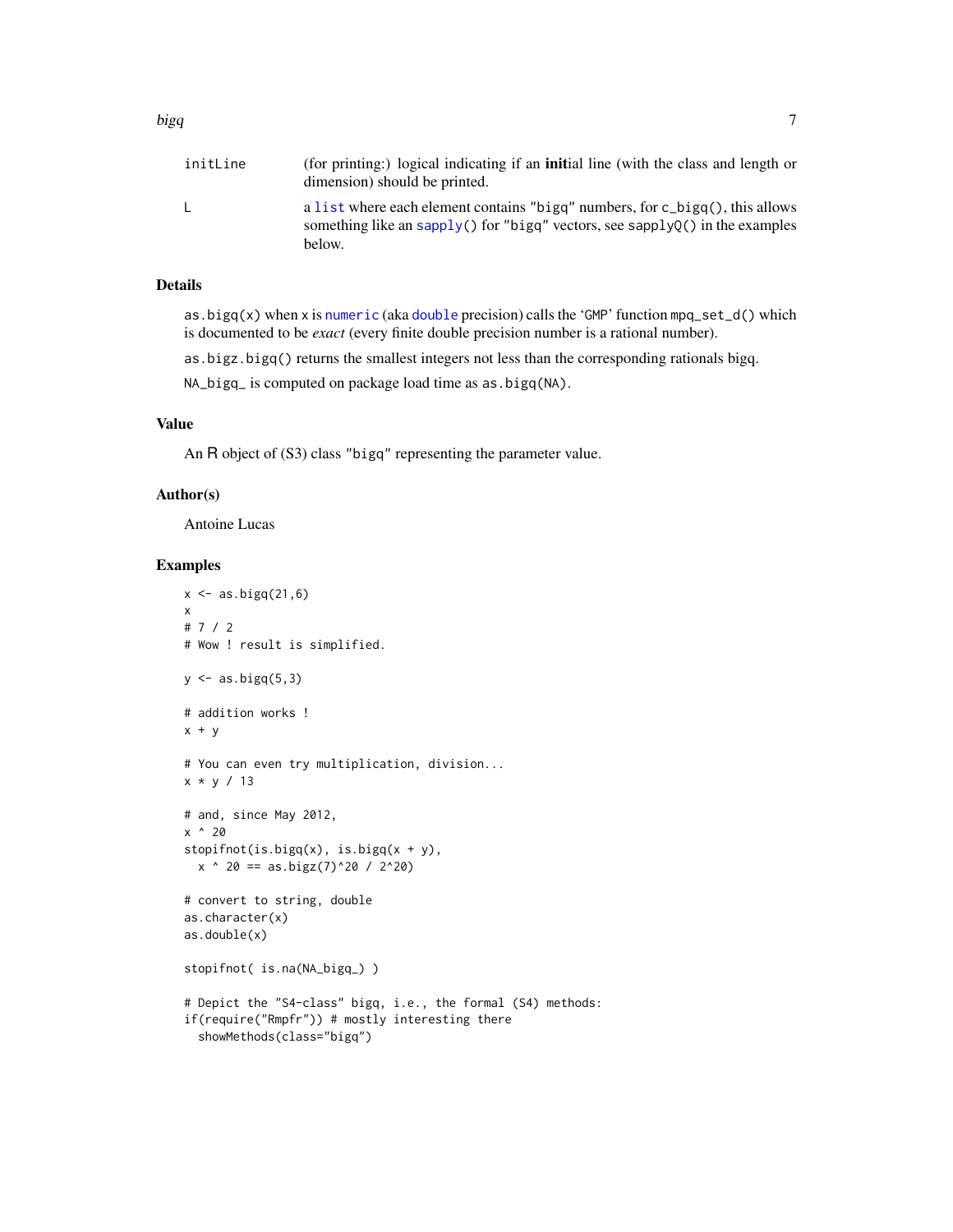```
# an sapply() version that works for big rationals "bigq":
sapplyQ <- function(X, FUN, ...) c_bigq(lapply(X, FUN, ...))
# dummy example showing it works (here):
qq <- as.bigq(1, 1:999)
q1 <- sapplyQ(qq, function(q) q^2)
stopifnot( identical(q1, qq^2) )
```
Bigq operators *Basic arithmetic operators for large rationals*

#### Description

Addition, subtraction, multiplication, division, and absolute value for large rationals, i.e. ["bigq"](#page-5-2) class R objects.

#### Usage

```
add.bigq(e1, e2)
## S3 method for class 'bigq'
e1 + e2
sub.bigq(e1, e2=NULL)
## S3 method for class 'bigq'
e1 - e2
mul.bigq(e1, e2)
## S3 method for class 'bigq'
e1 * e2
div.bigq(e1, e2)
## S3 method for class 'bigq'
e1 / e2
## S3 method for class 'bigq'
e1 ^ e2
## S3 method for class 'bigq'
abs(x)
```
# Arguments

e1,e2, x of class ["bigq"](#page-5-2), or (e1 and e2) integer or string from an integer

#### Details

Operators can be use directly when the objects are of class ["bigq"](#page-5-2):  $a + b$ ,  $a * b$ , etc, and  $a \land n$ , where n must be coercable to a biginteger (["bigz"](#page-8-1)).

<span id="page-7-0"></span>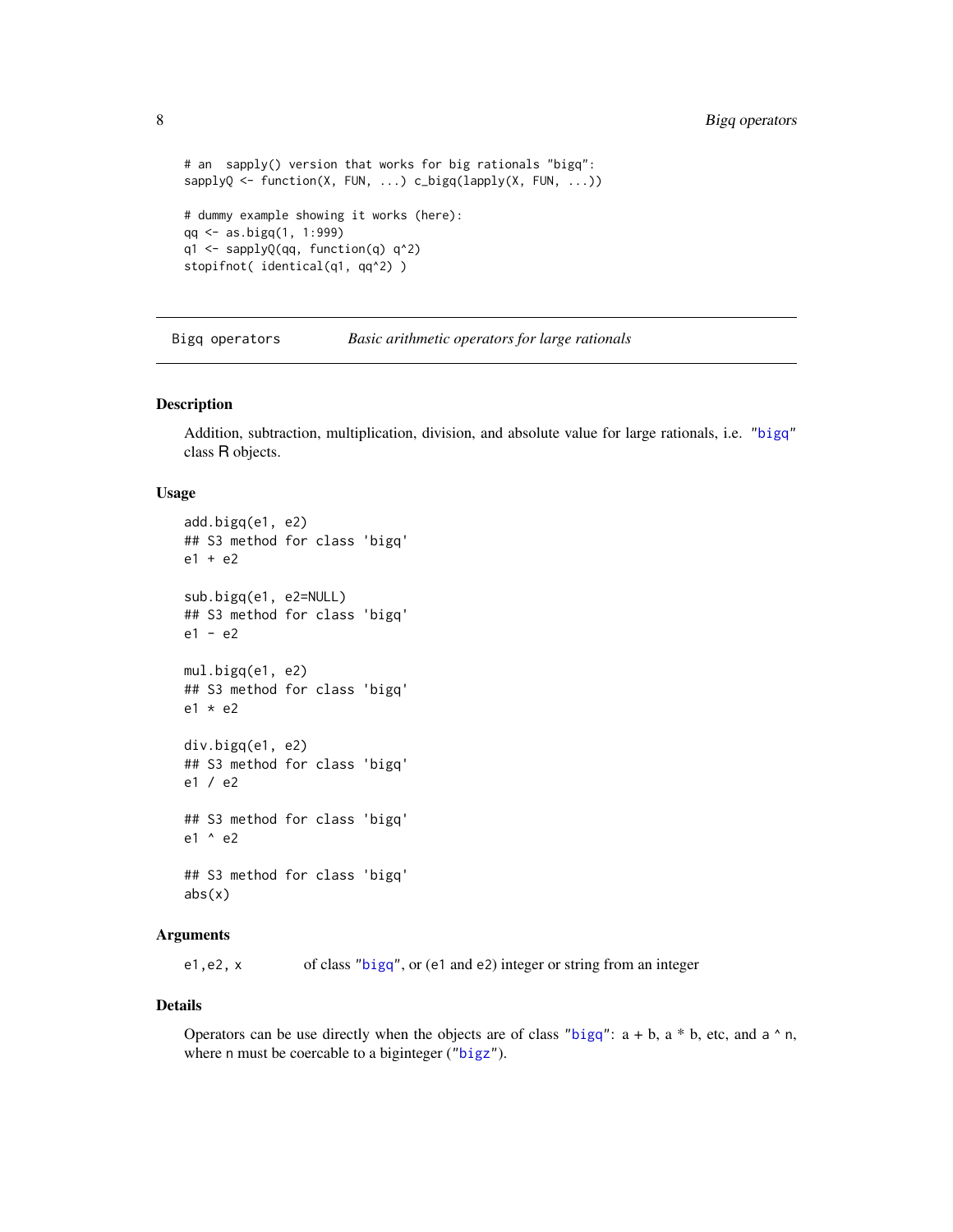<span id="page-8-0"></span>bigz the contract of the contract of the contract of the contract of the contract of the contract of the contract of the contract of the contract of the contract of the contract of the contract of the contract of the contr

# Value

A bigq class representing the result of the arithmetic operation.

### Author(s)

Immanuel Scholz and Antoine Lucas

# Examples

```
## 1/3 + 1 = 4/3 :
as.bigq(1,3) + 1
r \leftarrow as.bigq(12, 47)
stopifnot(r \land 3 == r*r*r)
```
#### <span id="page-8-1"></span>bigz *Large Sized Integer Values*

# Description

Class "bigz" encodes arbitrarily large integers (via GMP). A simple S3 class (internally a [raw](#page-0-0) vector), it has been registered as formal (S4) class (via [setOldClass](#page-0-0)), too.

# Usage

```
as.bigz(a, mod = NA)
NA_bigz_
## S3 method for class 'bigz'
as.character(x, b = 10, ...)
is.bigz(x)
## S3 method for class 'bigz'
is.na(x)
## S3 method for class 'bigz'
print(x, quote=FALSE, initLine = is null(modulus(x)), ...)c_bigz(L)
```
# Arguments

| a         | either integer, numeric (i.e., double) or character vector.                                                                                                                                  |
|-----------|----------------------------------------------------------------------------------------------------------------------------------------------------------------------------------------------|
|           | If character: the strings either start with 0x for hexadecimal, 0b for binary, 0 for<br>octal, or without a $0*$ prefix for decimal values. Formatting errors are signalled<br>as with stop. |
| b         | base: from 2 to $36$                                                                                                                                                                         |
| x         | a "big integer number" (vector), of class "bigz".                                                                                                                                            |
| $\ddotsc$ | additional arguments passed to methods                                                                                                                                                       |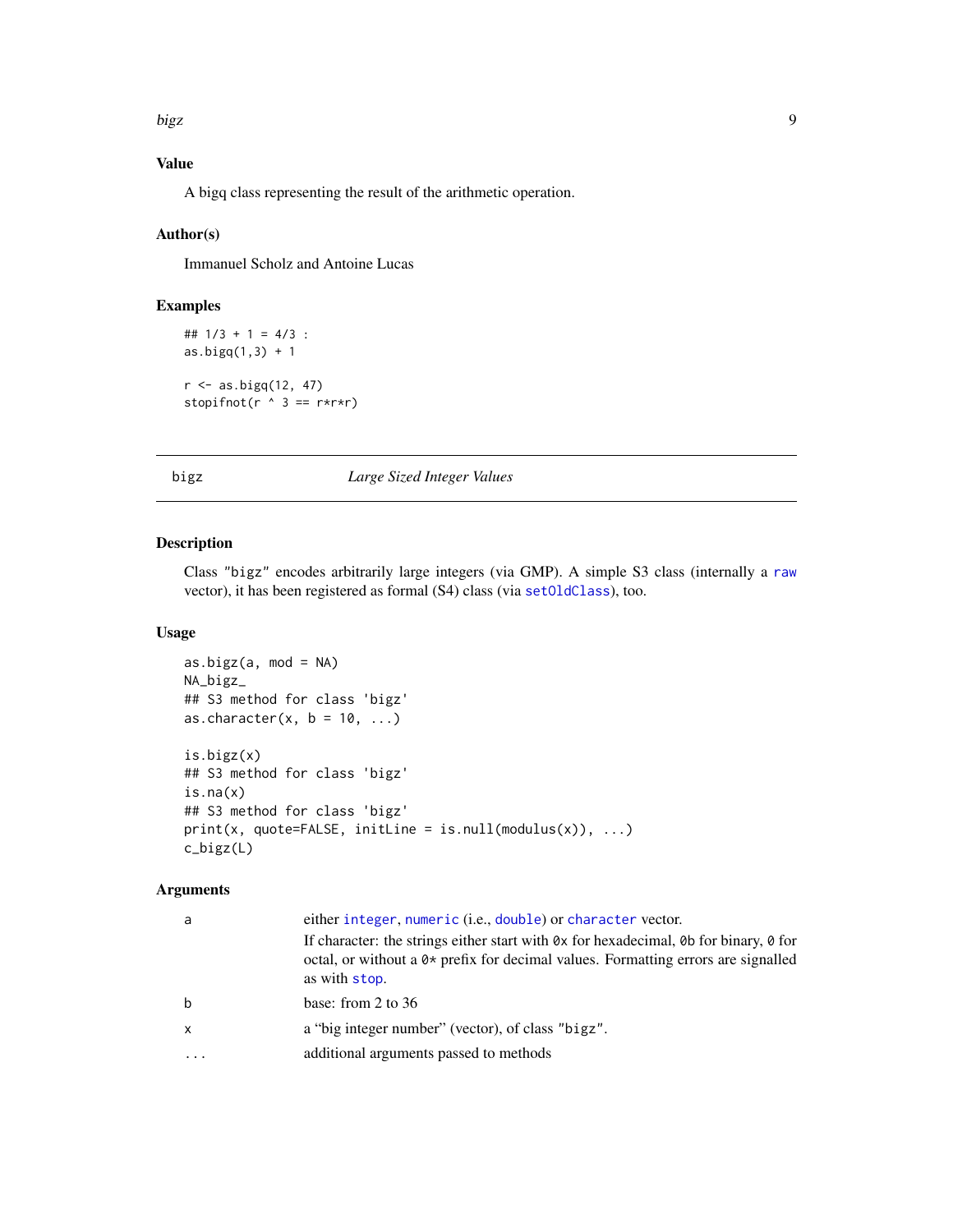<span id="page-9-0"></span>

| mod      | an integer, numeric, string or bigz of the internal modulus, see below.                                                                                                                                                               |
|----------|---------------------------------------------------------------------------------------------------------------------------------------------------------------------------------------------------------------------------------------|
| quote    | (for printing:) logical indicating if the numbers should be quoted (as characters<br>are); the default used to be TRUE (implicitly) till 2011.                                                                                        |
| initLine | (for printing:) logical indicating if an <b>initial</b> line (with the class and length or<br>dimension) should be printed. The default prints it for those cases where the<br>class is not easily discernable from the print output. |
| L        | a list where each element contains "bigz" numbers, for c_bigz(), this allows<br>something like an sapply() for "bigz" vectors, see sapplyZ() in the examples.                                                                         |

#### Details

Bigz's are integers of arbitrary, but given length (means: only restricted by the host memory). Basic arithmetic operations can be performed on bigzs as addition, subtraction, multiplication, division, modulation (remainder of division), power, multiplicative inverse, calculating of the greatest common divisor, test whether the integer is prime and other operations needed when performing standard cryptographic operations.

For a review of basic arithmetics, see [add.bigz](#page-11-1).

Comparison are supported, i.e., "==", "!=", "<", "<=", ">", and ">=".

NA\_bigz\_ is computed on package load time as as.bigz(NA).

Objects of class "bigz" may have a "modulus", accessible via [modulus\(](#page-30-1)), currently as an attribute mod. When the object has such a modulus m, arithmetic is performed *"modulo m"*, mathematically "within the ring  $Z/mZ$ ". For many operations, this means

result <- mod.bigz(result, m) ## == result %% m

is called after performing the arithmetic operation and the result will have the attribute mod set accordingly. This however does not apply, e.g., for /, where  $a/b := ab^{-1}$  and  $b^{-1}$  is the *multiplicate inverse* of b with respect to ring arithmetic, or [NA](#page-0-0) with a warning when the inverse does not exist. The warning can be turned off via options("gmp:warnModMismatch" = FALSE)

Powers of bigzs can only be performed, if either a modulus is going to be applied to the result bigz or if the exponent fits into an integer value. So, if you want to calculate a power in a finite group ("modulo c"), for large c do not use a  $\land$  b %% c, but rather as  $\text{bigz}(a,c) \land b$ .

The following rules for the result's modulus apply when performing arithmetic operations on bigzs:

- If none of the operand has a modulus set, the result will not have a modulus.
- If both operands have a different modulus, the result will not have a modulus, except in case of [mod.bigz](#page-11-1), where the second operand's value is used.
- If only one of the operands has a modulus or both have a common (the same), it is set and used for the arithmetic operations, except in case of mod.bigz, where the second operand's value is used.

#### Value

An R object of (S3) class "bigz", representing the argument (x or a).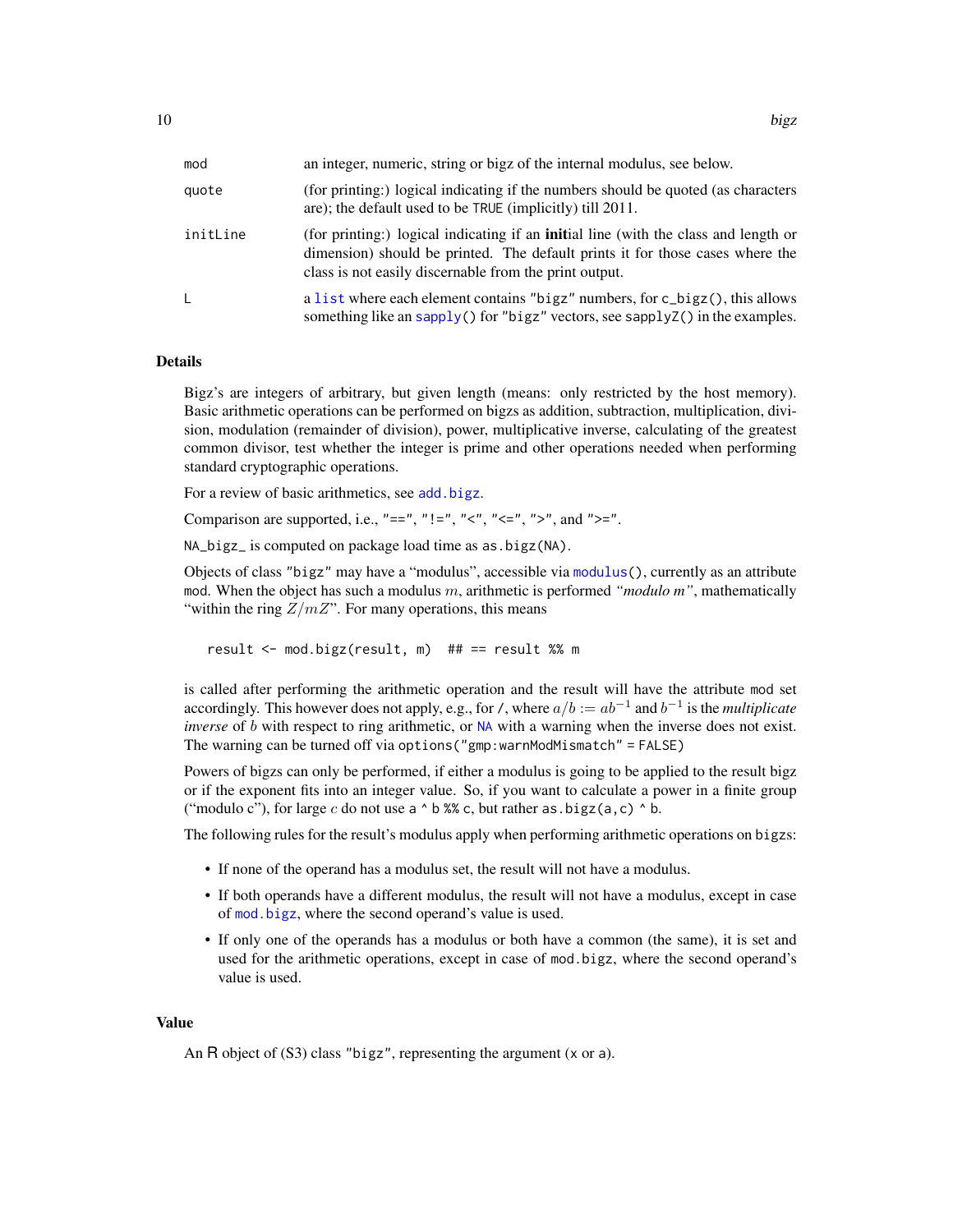# Note

x <- as.bigz(1234567890123456789012345678901234567890)

will not work as R converts the number to a double, losing precision and only then convert to a "bigz" object.

Instead, use the syntax

x <- as.bigz("1234567890123456789012345678901234567890")

#### Author(s)

Immanuel Scholz

# References

The GNU MP Library, see <https://gmplib.org>

# Examples

```
## 1+1=2
a \leftarrow as.bigz(1)a + a## Two non-small Mersenne primes:
two \leq - as.bigz(2)
p1 <- two^107 -1 ; isprime(p1); p1
p2 <- two^127 -1 ; isprime(p2); p2
stopifnot( is.na(NA_bigz_) )
## Calculate c = x^e mod n
## --------------------------------------------------------------------
x <- as.bigz("0x123456789abcdef") # my secret message
e <- as.bigz(3) # something smelling like a dangerous public RSA exponent
(n \leq p1 \times p2) # a product of two primes
as.character(n, b=16)# as both primes were Mersenne's..
## recreate the three numbers above [for demo below]:
n. <- n; x. <- x; e. <- e # save
Rev <- function() { n \ll - n; x \ll - x; e \ll - e.}
# first way to do it right
modulus(x) < -nc \leq x \land e; c; Rev()
# similar second way (makes more sense if you reuse e) to do it right
module(e) < nc2 <- x ^ e
stopifnot(identical(c2, c), is.bigz(c2)) ; Rev()
```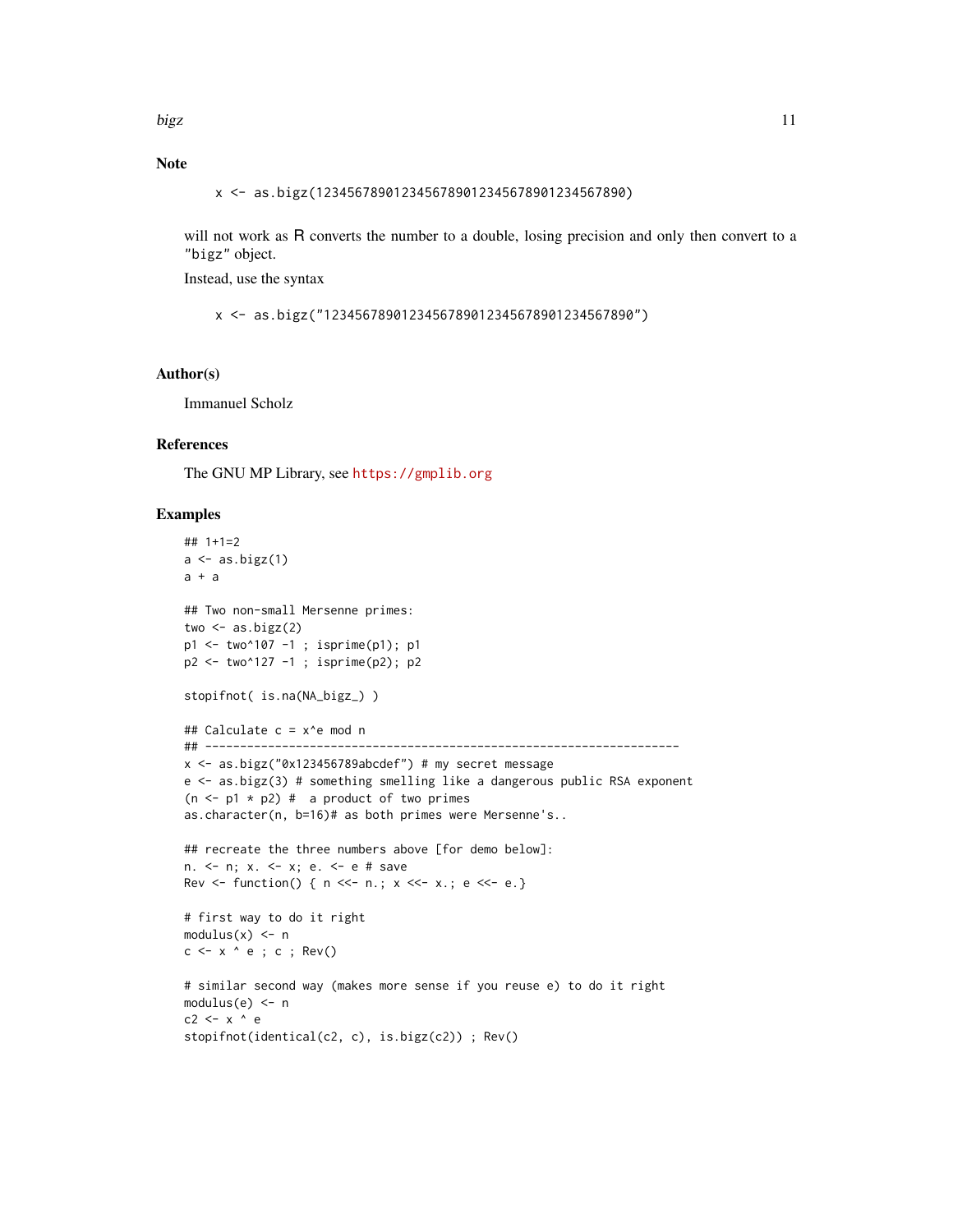```
# third way to do it right
c3 <- x ^ as.bigz(e, n) ; stopifnot(identical(c3, c))
# fourth way to do it right
c4 \leq -as.bigz(x, n) \land e; stopifnot(identical(c4, c))
# WRONG! (although very beautiful. Ok only for very small 'e' as here)
cc <- x ^ e %% n
cc == c# Return result in hexa
as.character(c, b=16)
# Depict the "S4-class" bigz, i.e., the formal (S4) methods:
if(require("Rmpfr")) # mostly interesting there
  showMethods(class="bigz")
# an sapply() version that works for big integers "bigz":
sapplyZ <- function(X, FUN, ...) c_bigz(lapply(X, FUN, ...))
# dummy example showing it works (here):
zz <- as.bigz(3)^(1000+ 1:999)
z1 <- sapplyZ(zz, function(z) z^2)
stopifnot( identical(z1, zz^2) )
```
bigz operators *Basic Arithmetic Operators for Large Integers ("bigz")*

# <span id="page-11-1"></span>**Description**

Addition, substraction, multiplication, (integer) division, remainder of division, multiplicative inverse, power and logarithm functions.

#### Usage

```
add.bigz(e1, e2)
sub.bigz(e1, e2 = NULL)mul.bigz(e1, e2)
div.bigz(e1, e2)
divq.bigz(e1,e2) ## == e1 %/% e2
mod.bigz(e1, e2) ## == e1 %% e2
## S3 method for class 'bigz'
abs(x)inv.bigz(a, b,...)## == (1 / a) (modulo b)
pow.bigz(e1, e2,...)## == e1 \land e2
## S3 method for class 'bigz'
```
<span id="page-11-0"></span>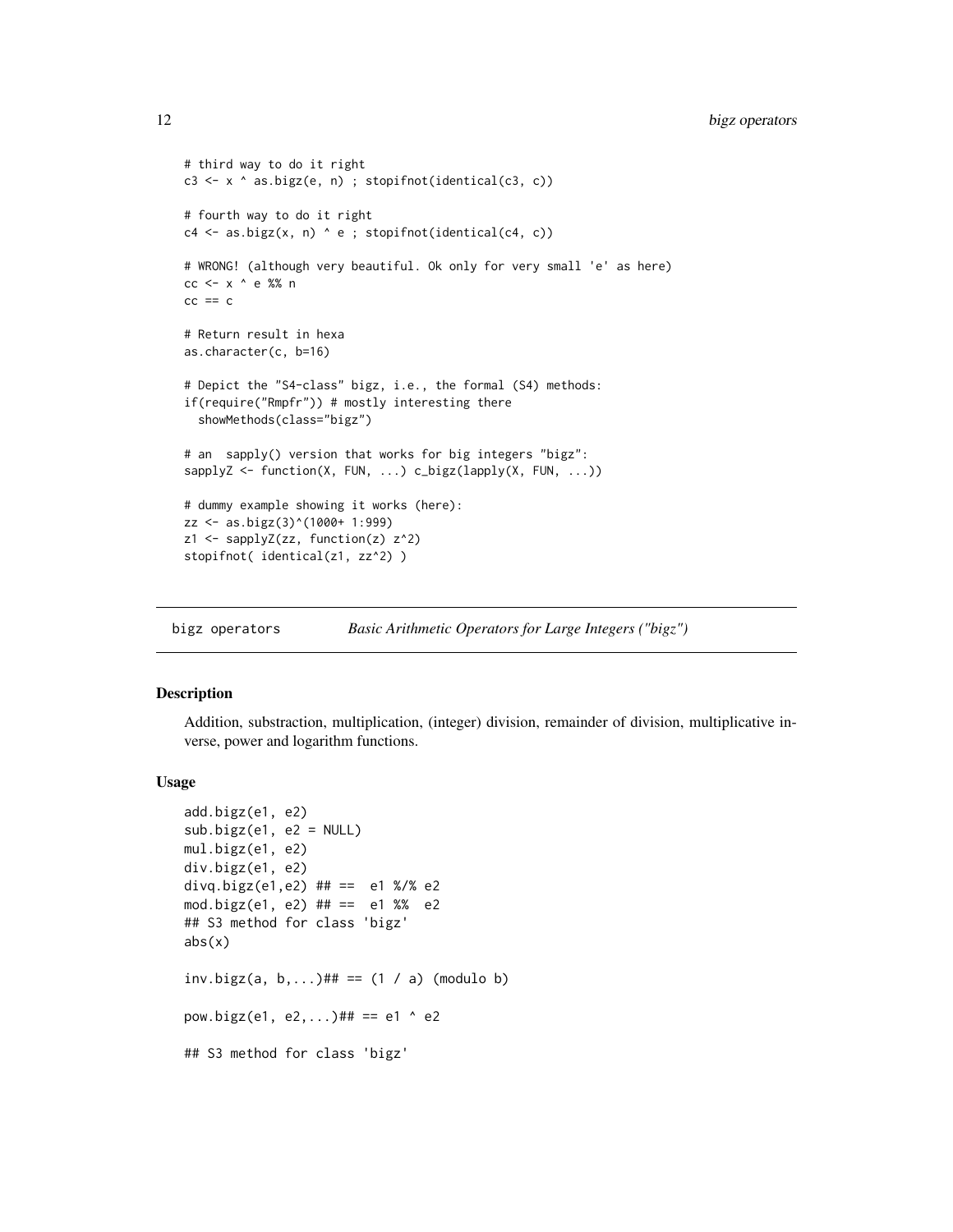# <span id="page-12-0"></span>bigz operators 13

```
log(x, base=exp(1))## S3 method for class 'bigz'
log2(x)## S3 method for class 'bigz'
log10(x)
```
#### Arguments

| x           | bigz, integer or string from an integer  |
|-------------|------------------------------------------|
| e1, e2, a,b | bigz, integer or string from an integer  |
| base        | base of the logarithm; base e as default |
|             | Additional parameters                    |

# Details

Operators can be used directly when objects are of class bigz:  $a + b$ ,  $log(a)$ , etc.

For details about the internal modulus state, *and* the rules applied for arithmetic operations on big integers with a modulus, see the [bigz](#page-8-1) help page.

 $a / b = \text{div}(a, b)$  returns a rational number unless the operands have a (matching) modulus where  $a * b^{\lambda - 1}$  results.

a %/% b (or, equivalently, divq(a,b)) returns the quotient of simple *integer* division (with truncation towards zero), possibly re-adding a modulus at the end (but *not* using a modulus like in a / b).

r  $\le$ -inv.bigz(a,m), the multiplicative inverse of a modulo m, corresponds to 1/a or a  $\sim$ -1 from above *when* a has modulus m. Note that  $a$  not always has an inverse modulo  $m$ , in which case  $r$  will be [NA](#page-0-0) with a warning that can be turned off via

options("gmp:warnNoInv" = FALSE)

# Value

.

Apart from / (or div), where rational numbers ([bigq](#page-5-2)) may result, these functions return an object of class "bigz", representing the result of the arithmetic operation.

# Author(s)

Immanuel Scholz and Antoine Lucas

#### References

The GNU MP Library, see <https://gmplib.org>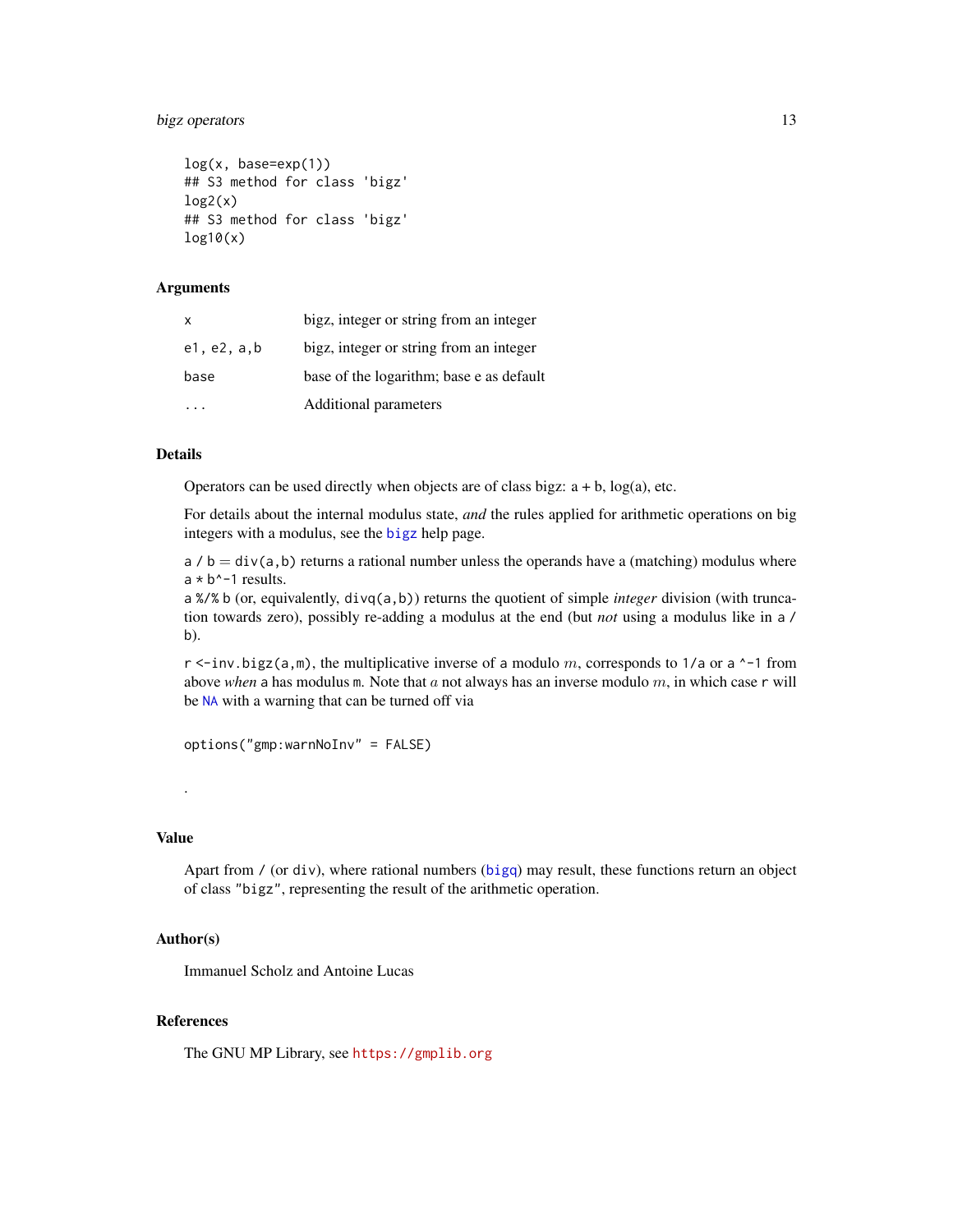#### Examples

```
# 1+1=2
as.bigz(1) + 1as.bigz(2)^10
as.bigz(2)^200
# if my.large.num.string is set to a number, this returns the least byte
(my.large.num.string <- paste(sample(0:9, 200, replace=TRUE), collapse=""))
mod.bigz(as.bigz(my.large.num.string), "0xff")
# power exponents can be up to MAX_INT in size, or unlimited if a
# bigz's modulus is set.
pow.bigz(10,10000)
## Modulo 11, 7 and 8 are inverses :
as.bigz(7, mod = 11) * 8 # # == > 1 (mod 11)
inv.bigz(7, 11)## hence, 8
a \le -1:10(i.a <- inv.bigz(a, 11))
d \leftarrow as.bigz(7)a %/% d # = \text{divq}(a, d)a %% d # = mod.bigz (a, d)
(ii <- inv.bigz(1:10, 16))
## with 5 warnings (one for each NA)
op <- options("gmp:warnNoInv" = FALSE)
i2 < -inv.bigz(1:10, 16) # no warnings
(i3 <- 1 / as.bigz(1:10, 16))
i4 \leftarrow as.bigz(1:10, 16) ^ -1
stopifnot(identical(ii, i2),
  identical(as.bigz(i2, 16), i3),
  identical(i3, i4))
options(op)# revert previous options' settings
stopifnot(inv.bigz(7, 11) == 8,
          all(as.bigz(i.a, 11) * a == 1),
          identical(a %/% d, divq.bigz(1:10, 7)),
          identical(a %% d, mod.bigz (a, d))
 )
```
binomQ *Exact Rational Binomial Probabilities*

# Description

Compute *exact* binomial probabilities using (big integer and) big rational arithmetic.

#### Usage

 $dbinomQ(x, size, prob, log = FALSE)$ 

<span id="page-13-0"></span>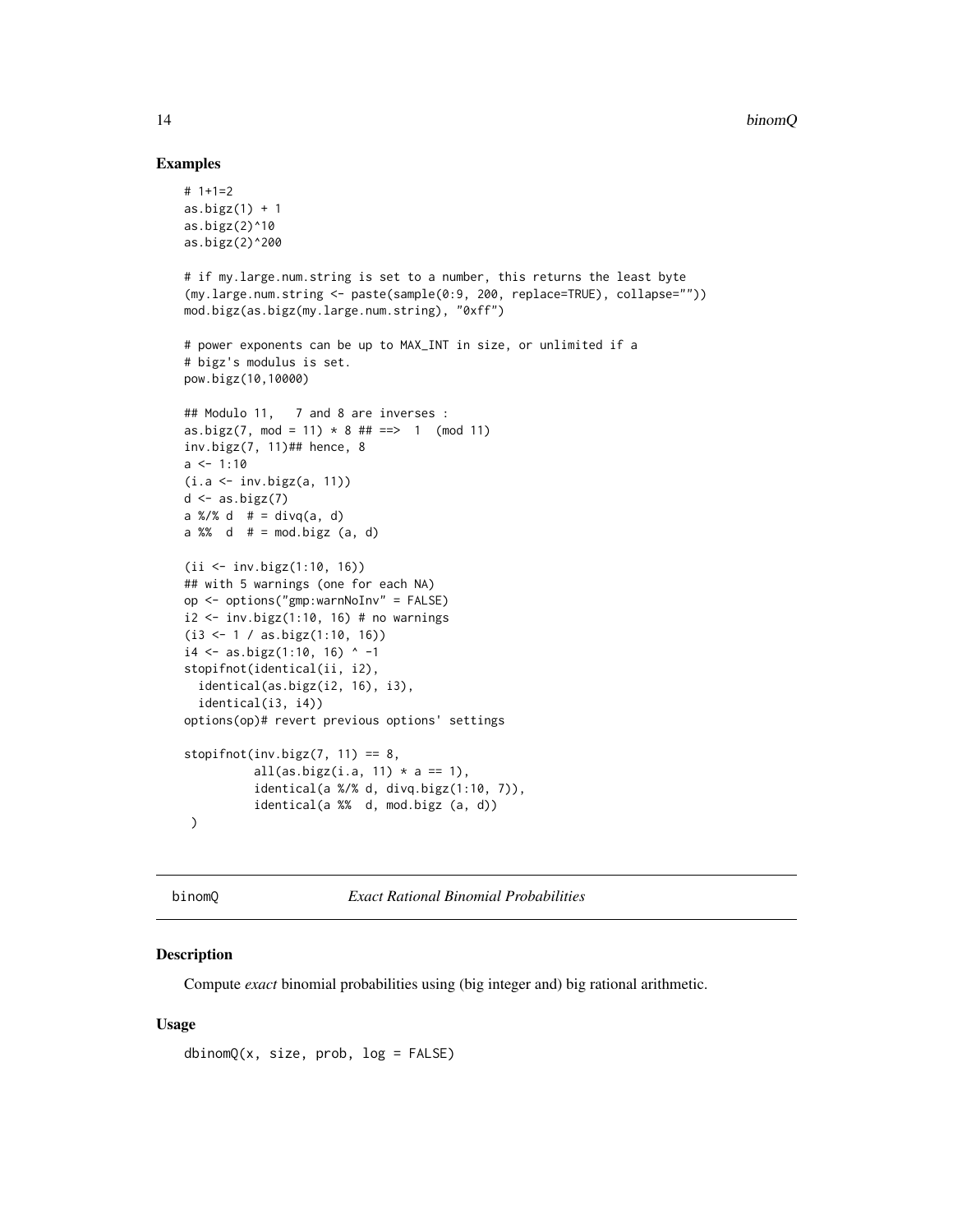#### <span id="page-14-0"></span>cumsum and the contract of the contract of the contract of the contract of the contract of the contract of the contract of the contract of the contract of the contract of the contract of the contract of the contract of the

#### **Arguments**

| x, size | integer or big integer ("bigz"), will be passed to choose Z().                                                                   |
|---------|----------------------------------------------------------------------------------------------------------------------------------|
| prob    | the probability; should be big rational ("bigg"); if not it is coerced with a warn-<br>ing.                                      |
| log     | $logical$ ; must be FALSE on purpose. Use $log(Rmpfr::mpfr(dbinom()$ , precB)<br>for the logarithm of such big rational numbers. |

#### Value

a big rational (["bigq"](#page-5-2)) of the [length](#page-0-0) of (recycled) x+size+prob.

#### Author(s)

Martin Maechler

# See Also

[chooseZ](#page-18-1); R's (stats package) [dbinom\(](#page-0-0)).

#### Examples

```
dbinomQ(0:8,8, as.bigq(1,2))
## 1/256 1/32 7/64 7/32 35/128 7/32 7/64 1/32 1/256
ph16. \le dbinomQ(0:16, size=16, prob = 1/2) # innocous warning
ph16 <- dbinomQ(0:16, size=16, prob = as.bigq(1,2))ph16.75 \leq dbinomQ(0:16, size=16, prob = as.bigq(3,4))ph8.75 <- dbinomQ(0:8, 8, as.bigq(3,4))
stopifnot(exprs = {
  dbinomQ(0:8,8, as.bigq(1,2)) * 2^8 == choose(8, 0:8)
  identical(ph8.75, chooseZ(8, 0:8) * 3^(0:8) / 4^8)all.equal(ph8.75, choose (8, 0.8) * 3^(0.8) / 4^8, tol=1e-15) # see exactly equal
  identical(ph16, ph16.)
  identical(ph16,
           dbinomQ(0:16, size=16, prob = as.bigz(1)/2))
  all.equal(dbinom(0:16, 16, prob=1/2), asNumeric(ph16), tol=1e-15)
  all.equal(dbinom(0:16, 16, prob=3/4), asNumeric(ph16.75), tol=1e-15)
})
```
<span id="page-14-1"></span>

cumsum *(Cumulative) Sums, Products of Large Integers and Rationals*

#### Description

Theses are methods to 'overload' the [sum\(](#page-0-0)), [cumsum\(](#page-14-1)) and [prod\(](#page-0-0)) functions for big rationals and big integers.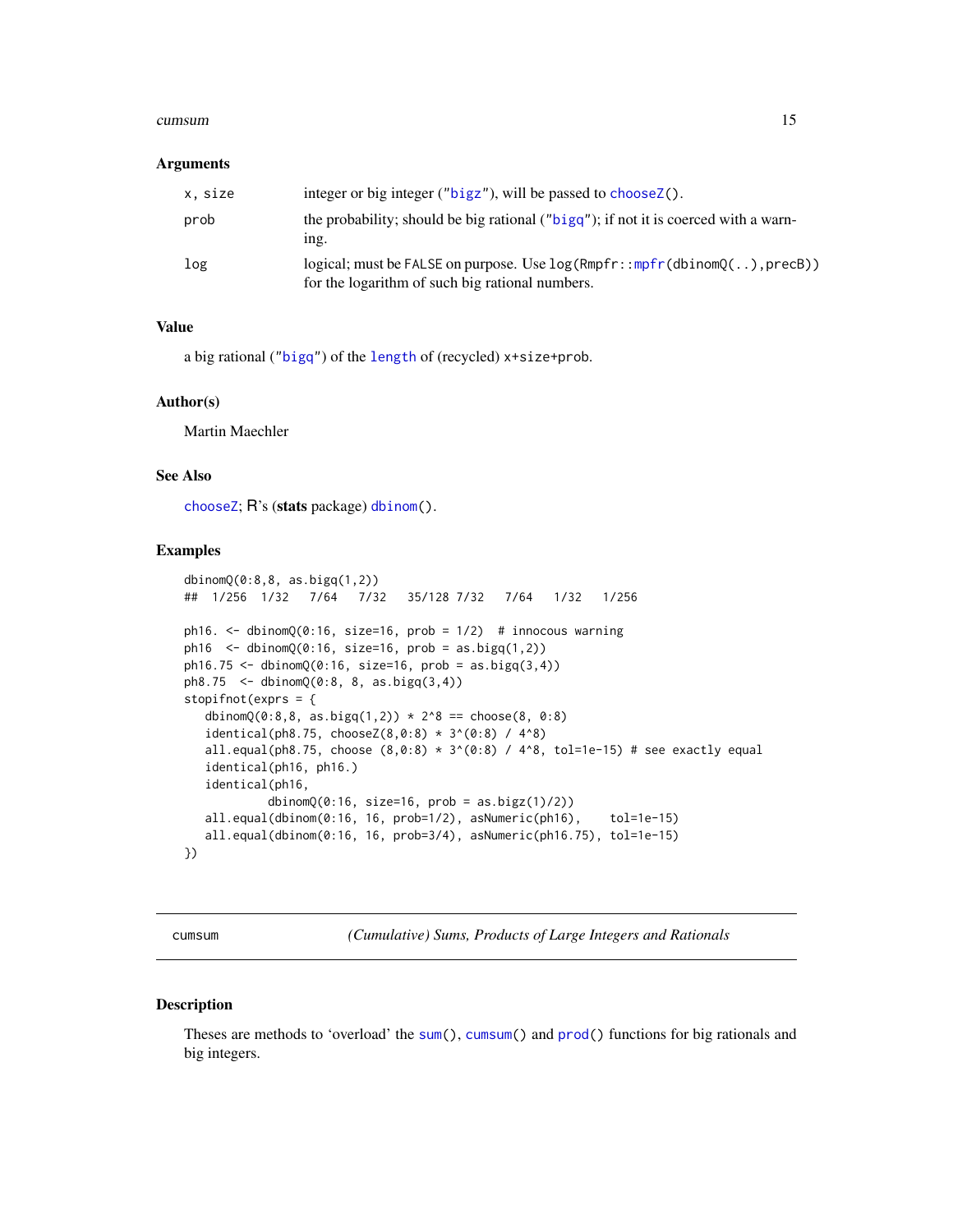#### <span id="page-15-0"></span>16 cumsum cumsum cumsum cumsum cumsum cumsum cumsum cumsum cumsum cumsum cumsum cumsum cumsum cumsum cumsum cu

# Usage

```
## S3 method for class 'bigz'
cumsum(x)
## S3 method for class 'bigq'
cumsum(x)
## S3 method for class 'bigz'
sum(..., na.rm = FALSE)## S3 method for class 'bigq'
sum(..., na.rm = FALSE)## S3 method for class 'bigz'
prod(..., na.rm = FALSE)## S3 method for class 'bigq'
prod(..., na.rm = FALSE)
```
# Arguments

| x.    | R objects of class bigz or bigg or 'simple' numbers.                                       |
|-------|--------------------------------------------------------------------------------------------|
| na.rm | logical indicating if missing values $(NA)$ should be removed before the compu-<br>tation. |

# Value

return an element of class bigz or bigq.

# Author(s)

Antoine Lucas

## See Also

[apply](#page-1-1)

# Examples

```
x \leftarrow as.bigz(1:12)cumsum(x)
prod(x)
sum(x)
x \leftarrow as.bigq(1:12)cumsum(x)
prod(x)
sum(x)
```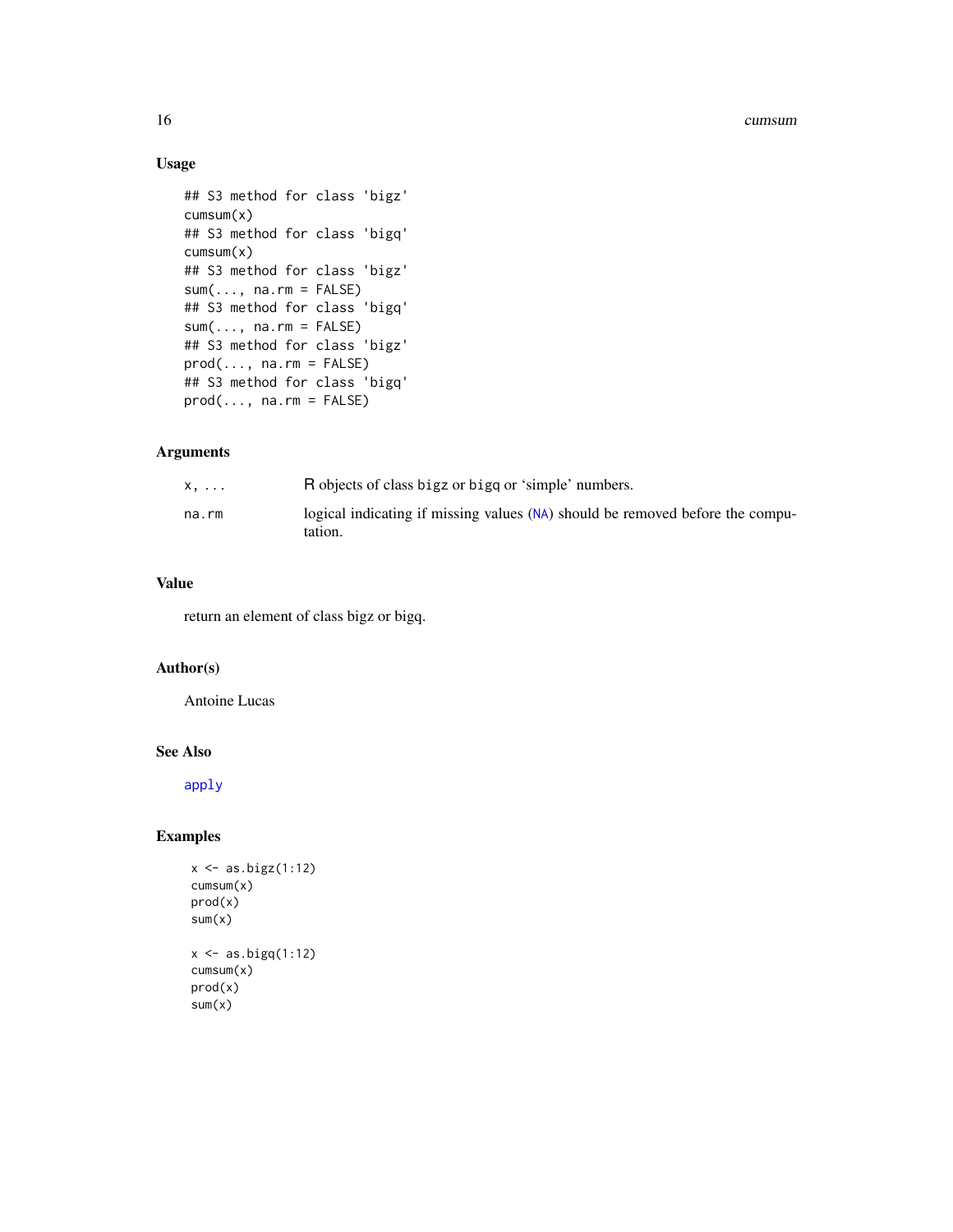<span id="page-16-0"></span>

#### Description

Operators acting on vectors, arrays and lists to extract or replace subsets.

# Usage

```
## S3 method for class 'bigz'
x[i=NULL, j=NULL, drop = TRUE]
## S3 method for class 'bigq'
x[i=NULL, j=NULL, drop = TRUE]
##_______ In the following, only the bigq method is mentioned: ______
```

```
## S3 method for class 'bigq'
c(\ldots, recursive = FALSE)
## S3 method for class 'bigq'
rep(x, times=1, length.out=NA, each=1, ...)
```
# Arguments

| x                       | R object of class "bigz" or "bigg", respectively.                                                |
|-------------------------|--------------------------------------------------------------------------------------------------|
| $\cdot$                 | further arguments, notably for $c()$ .                                                           |
| i,j                     | indices, see standard R subsetting and subassignment.                                            |
| drop                    | logical, unused here.                                                                            |
| times, length.out, each |                                                                                                  |
|                         | integer; typically only <i>one</i> is specified; for more see rep (standard R, package<br>base). |
| recursive               | unused here                                                                                      |

# Note

Unlike standard matrices,  $x[i]$  and  $x[i]$ , do the same.

# Examples

```
a \leftarrow as.bigz(123)## indexing "outside" --> extends the vectors (filling with NA)
a[2] < -a[1]a[4] <- -4
## create a vector of 3 a
```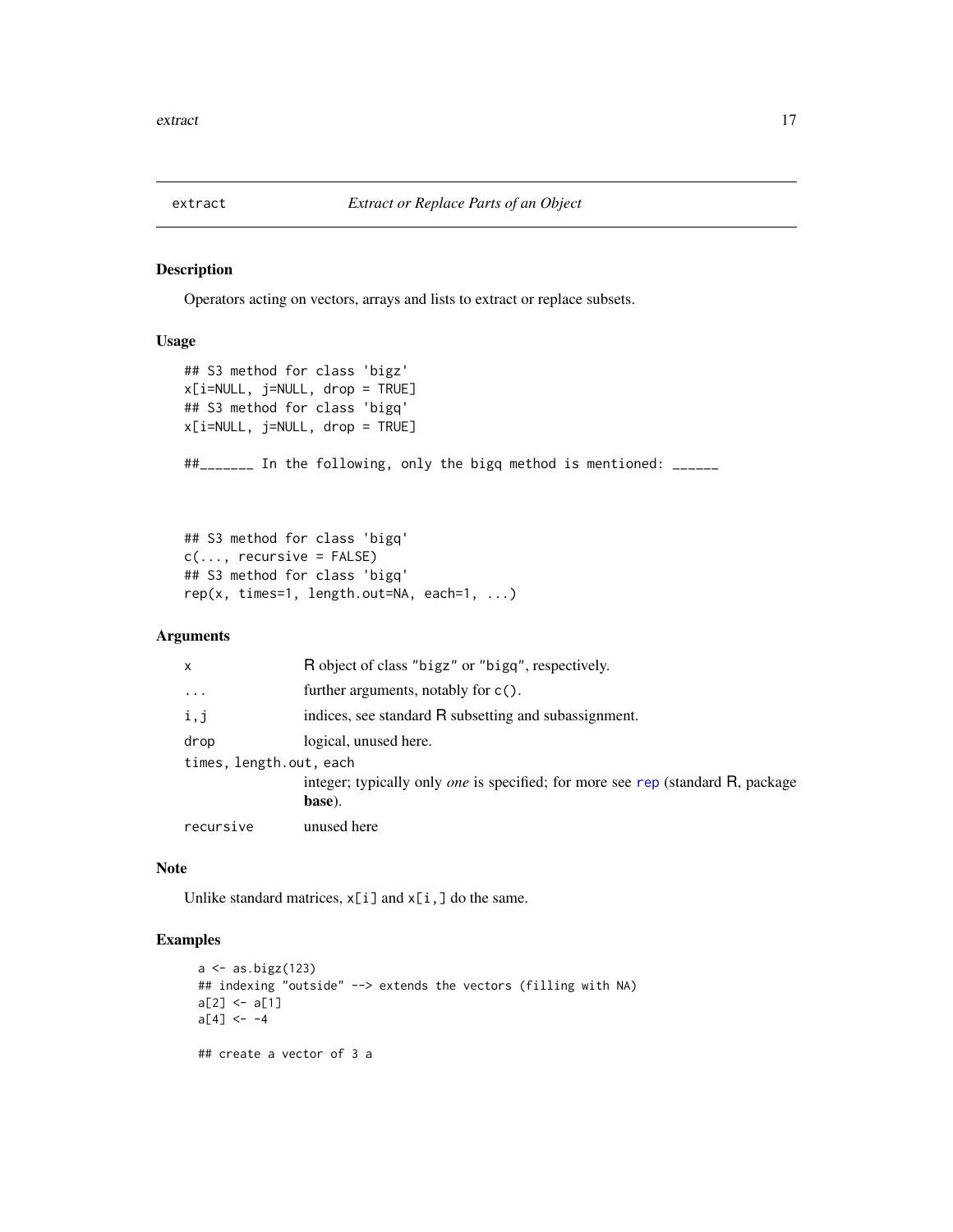#### 18 Extremes

```
c(a,a,a)## repeate a 5 times
rep(a,5)
## with matrix
m \leftarrow matrix.bigz(1:6,3)## these do the same:
m[1,]
m[1]
m[-c(2,3),]m[-c(2,3)]m[c(TRUE,FALSE,FALSE)]
##_modification on matrix
m[2,-1] <- 11
```
Extremes *Extrema (Maxima and Minima)*

#### Description

We provide S3 [methods](#page-0-0) for [min](#page-0-0) and [max](#page-0-0) for big rationals (bigq) and big integers (biqz); consequently, [range\(](#page-0-0)) works as well.

Similarly, S4 methods are provided for [which.min\(](#page-0-0)) and [which.max\(](#page-0-0)).

# Usage

```
## S3 method for class 'bigz'
max(..., na.rm=FALSE)
## S3 method for class 'bigq'
max(..., na.rm=FALSE)
## S3 method for class 'bigz'
min(..., na.rm=FALSE)
## S3 method for class 'bigq'
min(..., na.rm=FALSE)
## S4 method for signature 'bigz'
which.min(x)
## S4 method for signature 'bigq'
which.max(x)
```
<span id="page-17-0"></span>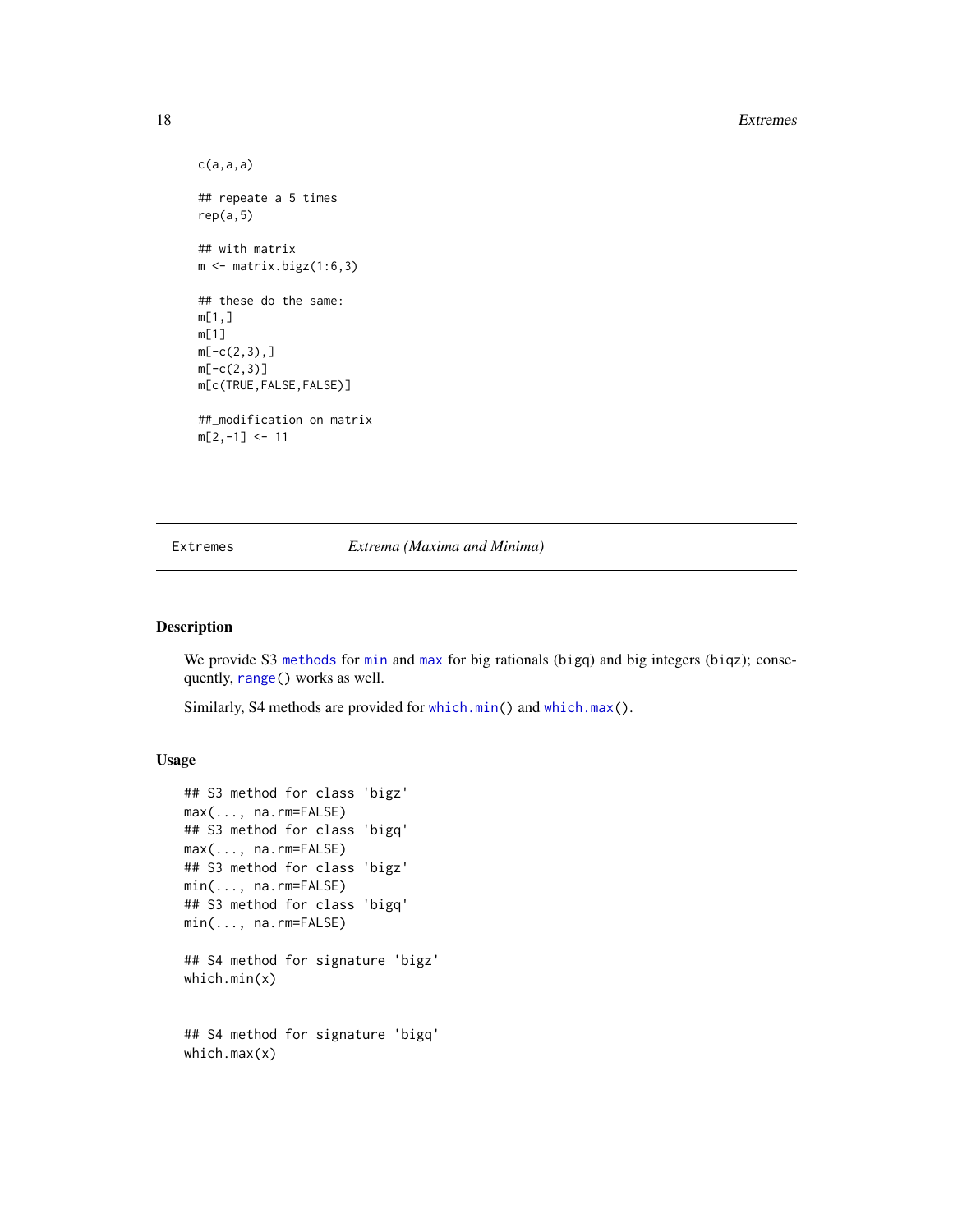#### <span id="page-18-0"></span>factorialZ 19

#### Arguments

| X        | a "big integer" (bigz) or "big rational" (bigq) vector.        |
|----------|----------------------------------------------------------------|
| $\cdots$ | numeric arguments                                              |
| na.rm    | a logical indicating whether missing values should be removed. |

# Value

an object of class ["bigz"](#page-8-1) or ["bigq"](#page-5-2).

# Author(s)

Antoine Lucas

#### See Also

[max](#page-0-0) etc in base.

# Examples

```
x \leftarrow as.bigz(1:10)max(x)min(x)range(x) # works correctly via default method
x \leftarrow x[c(7:10, 6:3, 1:2)]which.min(x) ## 9
which.max(x) ## 4
Q \le - as.bigq(1:10, 3)
max(Q)
min(Q)
(Q \leq Q[C(6:3, 7:10,1:2)])stopifnot(which.min(Q) == which.min(asNumeric(Q)),
           which.max(Q) == which.max(asNumberic(Q)))stopifnot(range(x) == c(1,10), 3*range(Q) == c(1,10))
```
factorialZ *Factorial and Binomial Coefficient as Big Integer*

# <span id="page-18-1"></span>Description

Efficiently compute the factorial n! or a binomial coefficient  $\binom{n}{k}$  as big integer (class [bigz](#page-8-1)).

#### Usage

factorialZ(n) chooseZ(n, k)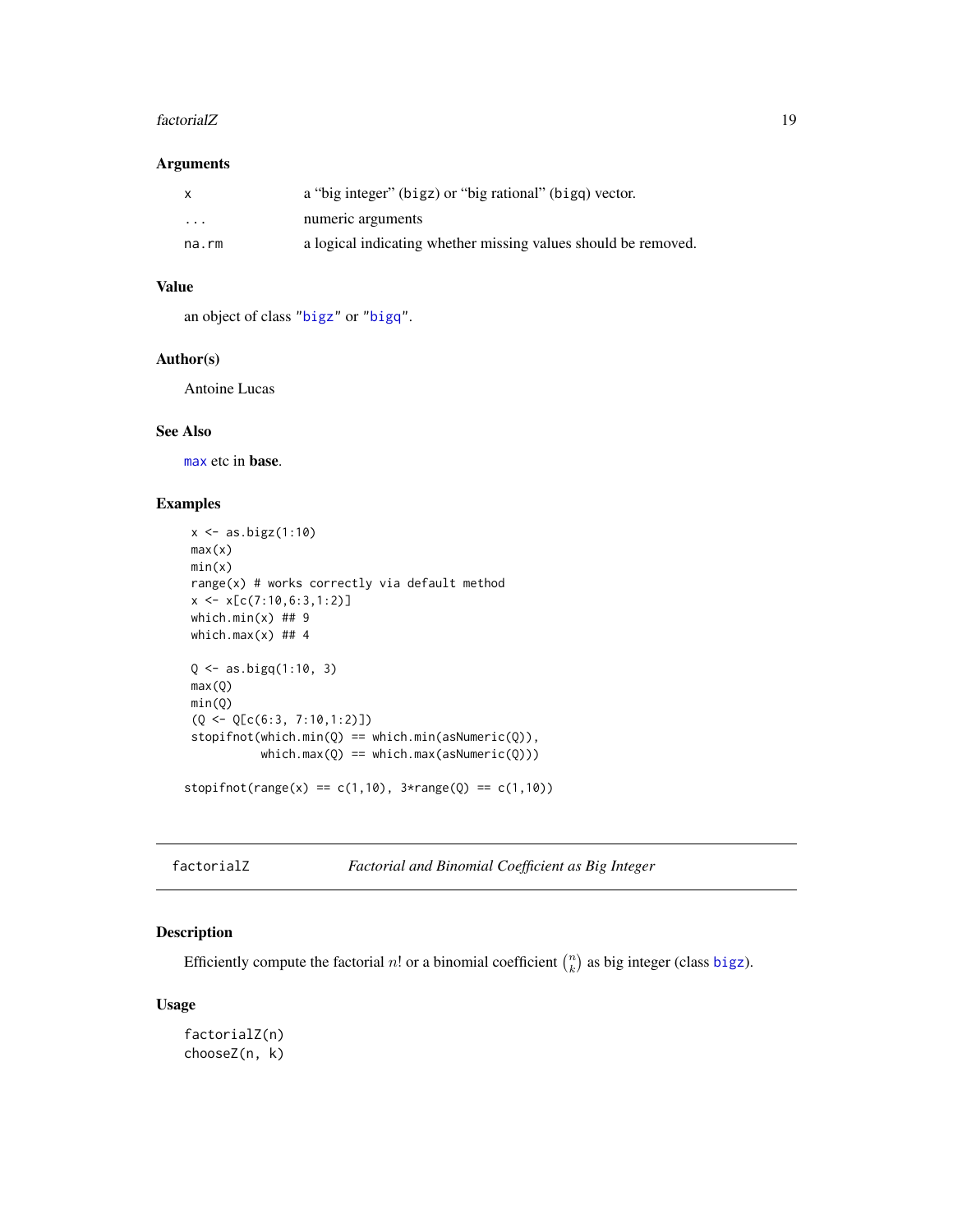#### <span id="page-19-0"></span>**Arguments**

| n   | non-negative integer (vector), for factorial Z. For choose Z, may be a bigz big<br>integer, also negative. |
|-----|------------------------------------------------------------------------------------------------------------|
| - k | non-negative integer vector.                                                                               |

# Value

a vector of big integers, i.e., of class [bigz](#page-8-1).

### See Also

[factorial](#page-0-0) and [gamma](#page-0-0) in base R;

#### Examples

```
factorialZ(0:10)# 1 1 2 6 ... 3628800
factorialZ(0:40)# larger
factorialZ(200)
n <- 1000
f1000 <- factorialZ(n)
stopifnot(1e-15 > abs(as.numeric(1 - lfactorial(n)/log(f1000))))
system.time(replicate(8, f1e4 <<- factorialZ(10000)))
nchar(as.character(f1e4))# 35660 ... (too many to even look at ..)
chooseZ(1000, 100:102)# vectorizes
chooseZ(as.bigz(2)^120, 10)
n <- c(50,80,100)
k < -c(20, 30, 40)## currently with an undesirable warning: % from methods/src/eval.c _FIXME_
stopifnot(chooseZ(n,k) == factorialZ(n) / (factorialZ(k)*factorialZ(n-k)))
```
factorization *Factorize a number*

# <span id="page-19-1"></span>Description

Give all primes numbers to factor the number

#### Usage

```
factorize(n)
```
#### Arguments

n Either integer, numeric or string value (String value: ither starting with 0x for hexadecimal, 0b for binary or without prefix for decimal values.) Or an element of class bigz.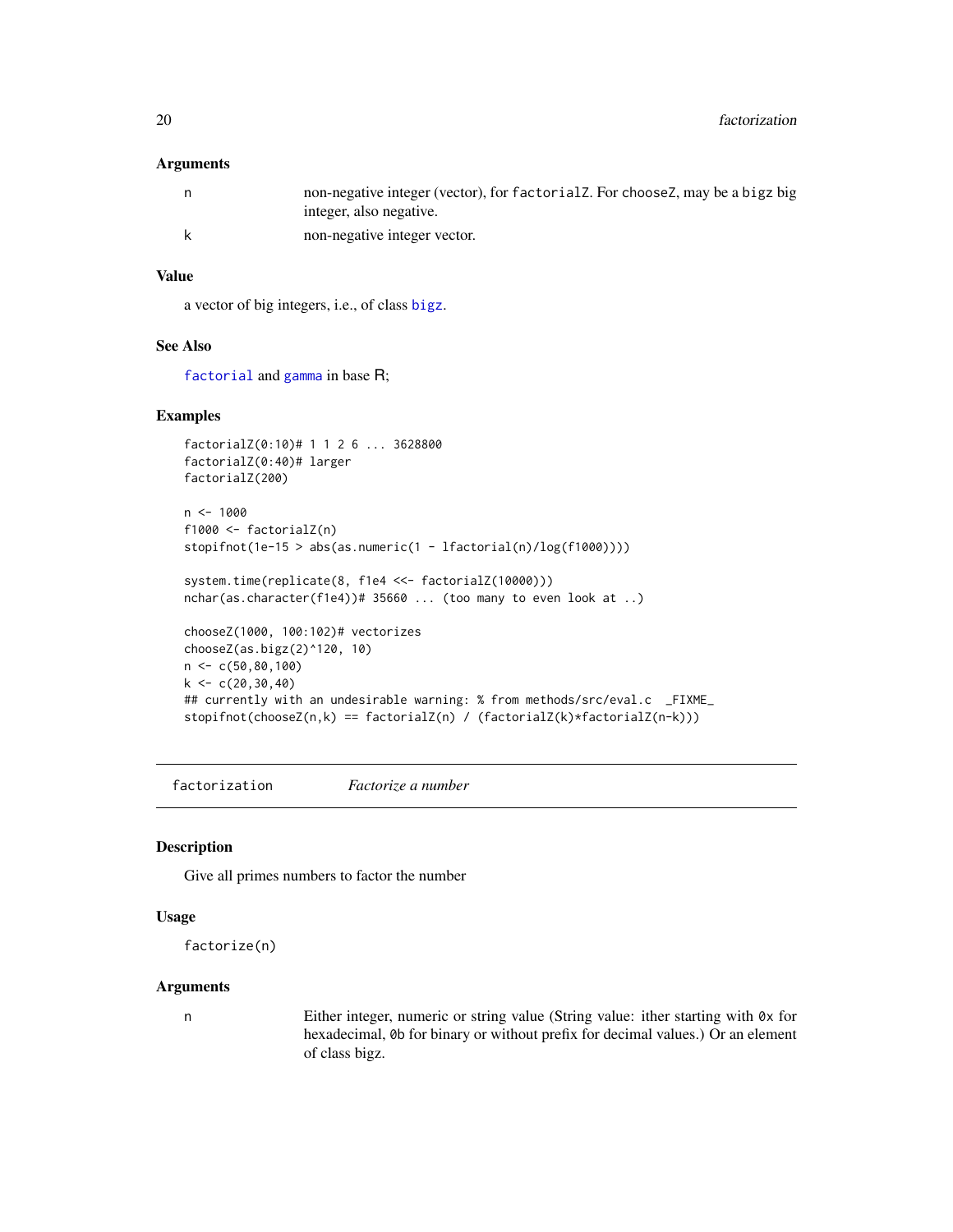#### <span id="page-20-0"></span>formatN 21

# Details

The factorization function uses the Pollard Rho algorithm.

#### Value

Vector of class bigz.

#### Author(s)

Antoine Lucas

# References

The GNU MP Library, see <https://gmplib.org>

# Examples

factorize(34455342)

formatN *Format Numbers Keeping Classes Distinguishable*

# Description

Format (generalized) numbers in a way that their [class](#page-0-0)es are distinguishable. Contrary to [format\(](#page-0-0)) which uses a common format for all elements of x, here, each entry is formatted individually.

# Usage

```
formatN(x, ...)## Default S3 method:
formatN(x, \ldots)## S3 method for class 'integer'
formatN(x, \ldots)## S3 method for class 'double'
formatN(x, \ldots)## S3 method for class 'bigz'
formatN(x, ...)
## S3 method for class 'bigq'
formatN(x, \ldots)
```
#### Arguments

|   | any R object, typically "number-like".           |
|---|--------------------------------------------------|
| . | potentially further arguments passed to methods. |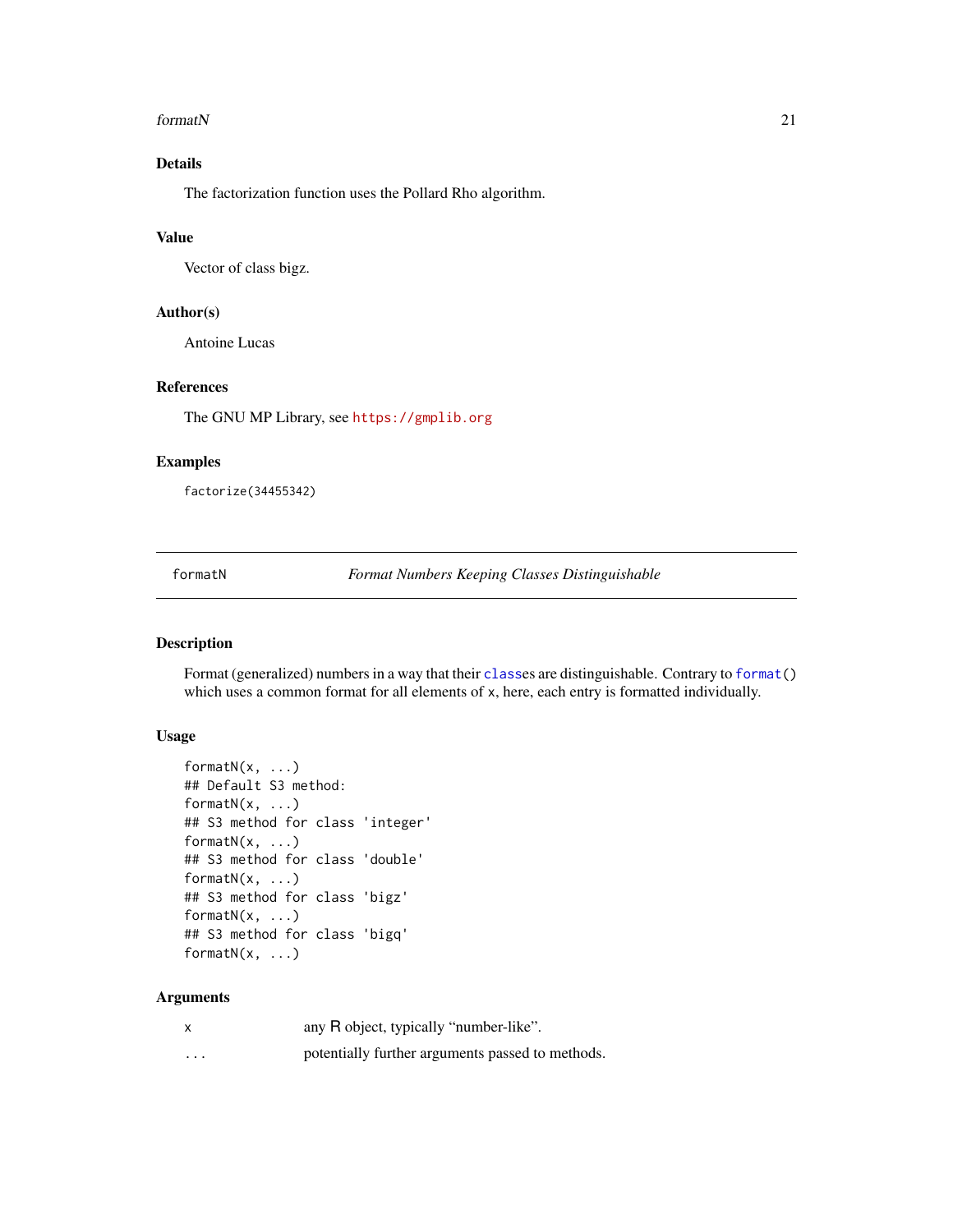# Value

a character vector of the same [length](#page-0-0) as x, each entry a representation of the corresponding entry in x.

# Author(s)

Martin Maechler

# See Also

[format](#page-0-0), including its (sophisticated) default method; [as.character](#page-0-0).

# Examples

```
## Note that each class is uniquely recognizable from its output:
formatN( -2:5)# integer
formatN(0 + -2:5)# double precision
formatN(as.bigz(-2:5))
formatN(as.bigq(-2:5, 4))
```
frexpZ *Split Number into Fractional and Exponent of 2 Parts*

# Description

Breaks the number x into its binary significand ("fraction")  $d \in [0.5, 1)$  and ex, the integral exponent for 2, such that  $x = d \cdot 2^{ex}$ .

If x is zero, both parts (significand and exponent) are zero.

#### Usage

frexpZ(x)

# Arguments

x integer or big integer ([bigz](#page-8-1)).

# Value

a [list](#page-0-0) with the two components

| d   | a numeric vector whose absolute values are either zero, or in $\left[\frac{1}{2}, 1\right)$ .                                       |
|-----|-------------------------------------------------------------------------------------------------------------------------------------|
| exp | an integer vector of the same length; note that $\exp == 1 + \text{floor}(\log 2(x))$ , and<br>hence always $\exp$ > $\log(2(x))$ . |

# Author(s)

Martin Maechler

<span id="page-21-0"></span>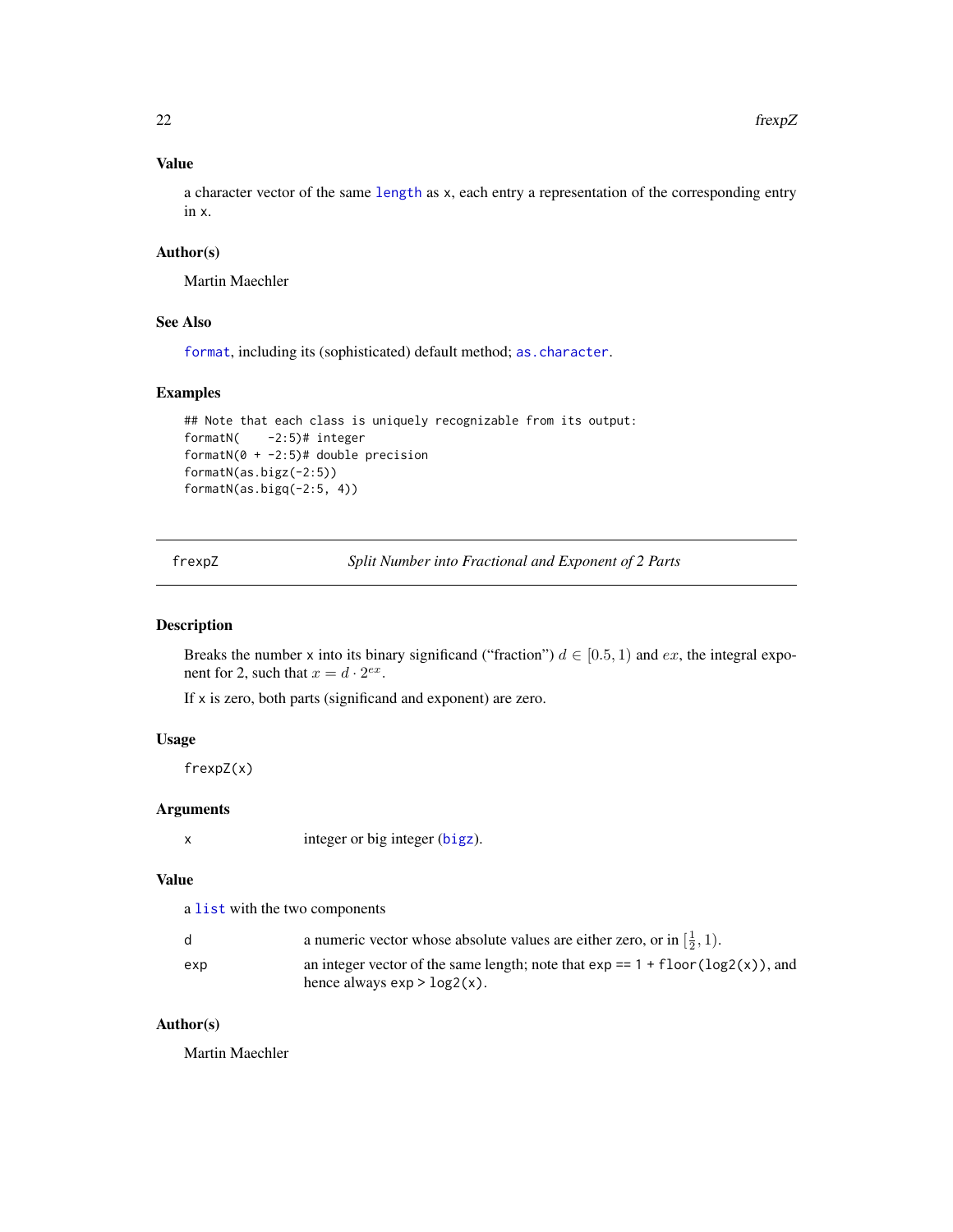#### <span id="page-22-0"></span>gcd.bigz 23

# See Also

[log2](#page-0-0), etc; for [bigz](#page-8-1) objects built on (the C++ equivalent of) frexp(), actually GMP's 'mpz\_get\_d\_2exp()'.

# Examples

```
frexpZ(1:10)
## and confirm :
with(frexpZ(1:10), d * 2^exp)
x <- rpois(1000, lambda=100) * (1 + rpois(1000, lambda=16))
X \leftarrow as.bigz(x)stopifnot(all.equal(x, with(frexpZ(x), d* 2^exp)),
          1+floor(log2(x)) = (fx < -frevz(x)$exp),
          fx == frexpZ(X)$exp,
          1+floor(log2(X)) == fx)
```
<span id="page-22-1"></span>gcd.bigz *Greatest Common Divisor (GCD) and Least Common Multiple (LCM)*

# Description

Compute the greatest common divisor (GCD) and least common multiple (LCM) of two (big) integers.

#### Usage

## S3 method for class 'bigz' gcd(a, b) lcm.bigz(a, b)

#### Arguments

a,b Either integer, numeric, [bigz](#page-8-1) or a string value; if a string, either starting with 0x for hexadecimal, 0b for binary or without prefix for decimal values.

# Value

An element of class bigz

# Author(s)

Antoine Lucas

# References

The GNU MP Library, see <https://gmplib.org>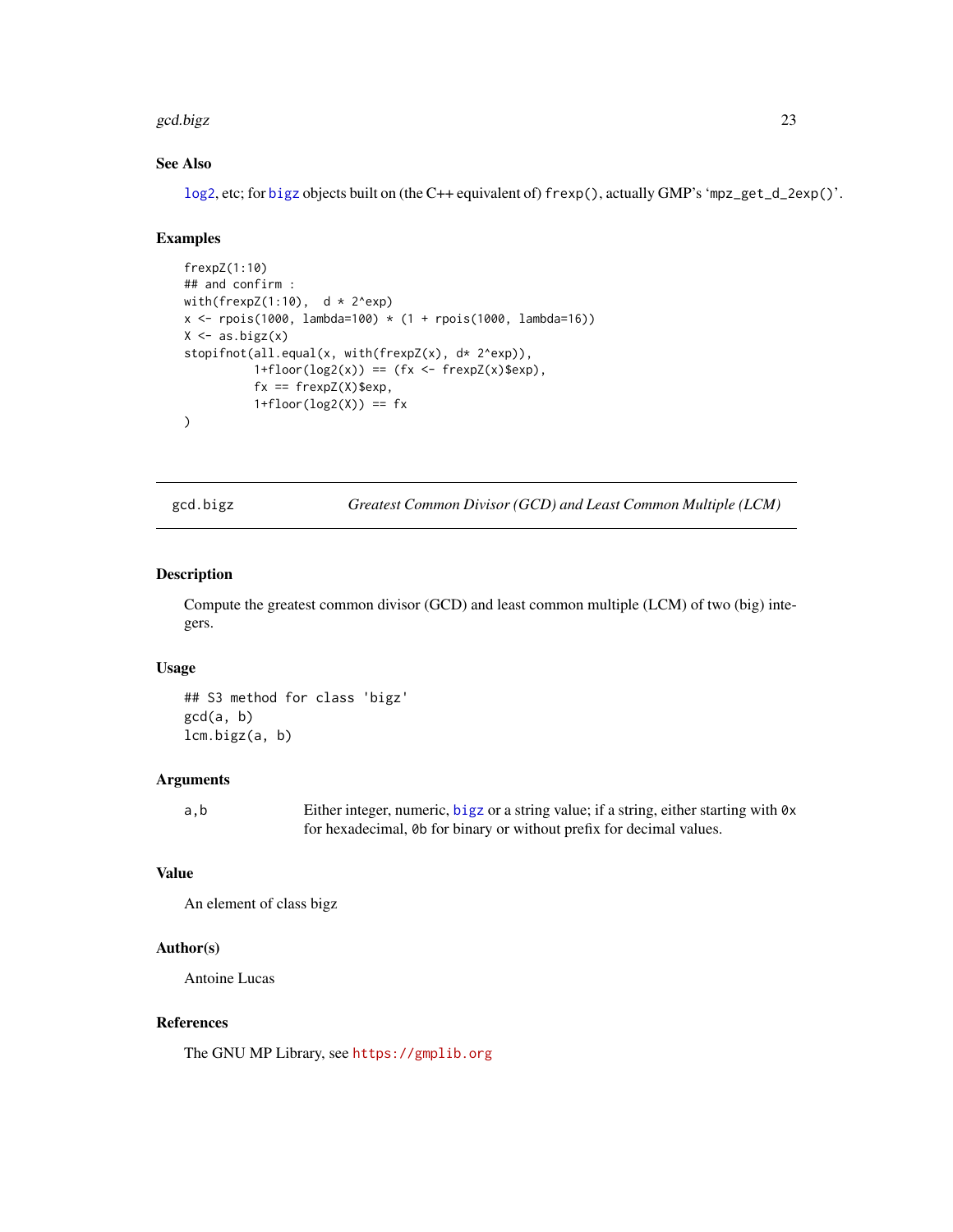24 gcdex and the set of the set of the set of the set of the set of the set of the set of the set of the set of the set of the set of the set of the set of the set of the set of the set of the set of the set of the set of

# See Also

[gcdex](#page-23-1)

# Examples

```
gcd.bigz(210,342) # or also
lcm.bigz(210,342)
a <- 210 ; b <- 342
stopifnot(gcd.bigz(a,b) * lcm.bigz(a,b) == a * b)
## or
(a <- as.bigz("82696155787249022588"))
(b <- as.bigz("65175989479756205392"))
gcd(a,b) # 4
stopifnot(gcd(a,b) * lcm.bigz(a,b) == a * b)
```
gcdex *Compute Bezoult Coefficient*

#### Description

Compute g,s,t as  $as + bt = g = gcd(a, b)$ . s and t are also known as Bezoult coefficients.

#### Usage

gcdex(a, b)

# Arguments

a,b either integer, numeric, character string, or of class "bigz"; If a string, either starting with "0x" for hexadecimal, "0b" for binary or without prefix for decimal values.

#### Value

a class "bigz" vector of length 3 with (long integer) values  $g, s, t$ .

# Author(s)

Antoine Lucas

# References

The GNU MP Library, see <https://gmplib.org>

# See Also

[gcd.bigz](#page-22-1)

<span id="page-23-0"></span>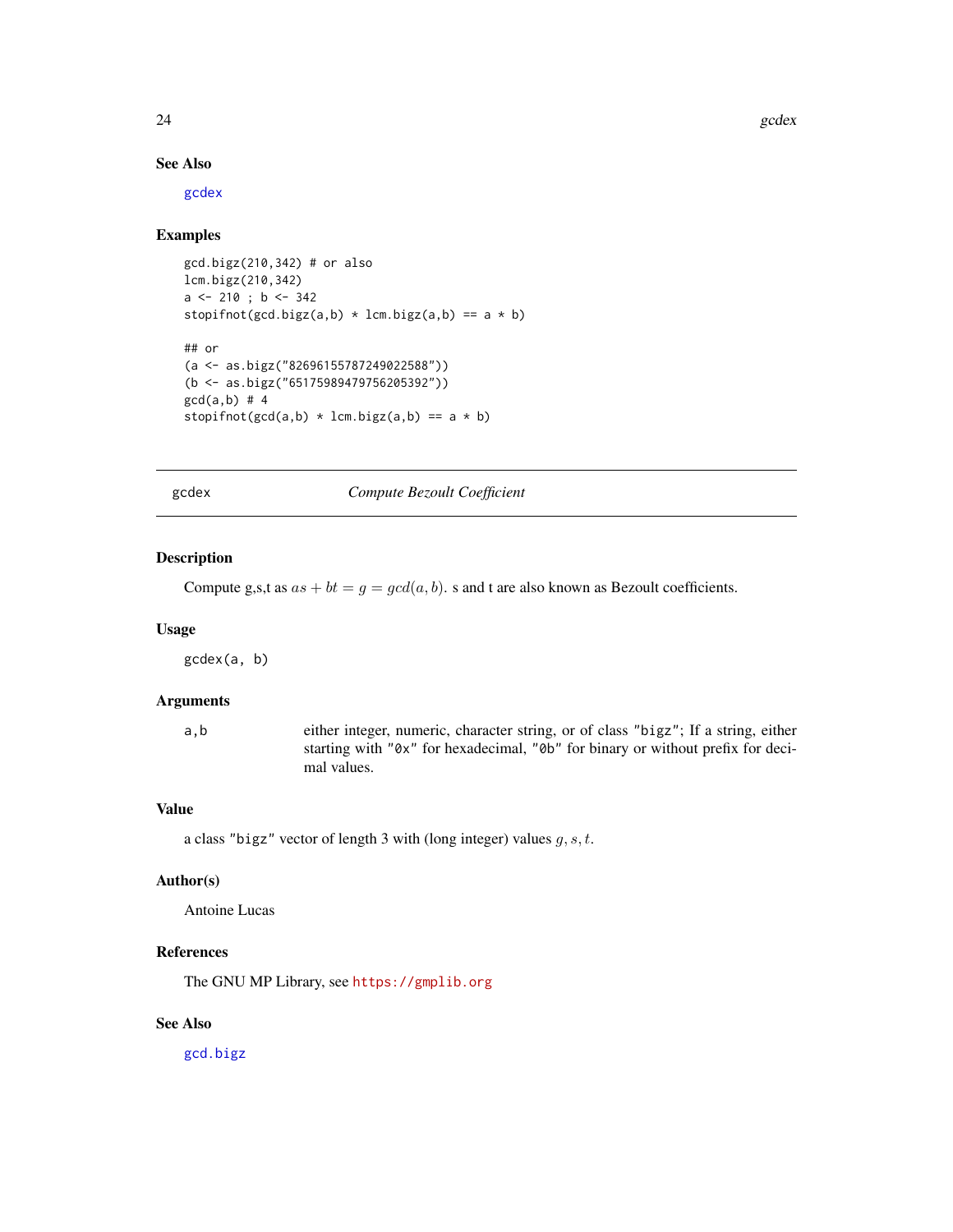# <span id="page-24-0"></span>Examples

gcdex(342,654)

gmp-ifiworkarounds *Base Functions in 'gmp'-ified Versions*

# <span id="page-24-1"></span>Description

Functions from base etc which need a *copy* in the gmp namespace so they correctly dispatch.

#### Usage

outer(X, Y, FUN =  $"*", \ldots)$ 

# Arguments

X, Y, FUN, ... See base package help: [outer](#page-24-1).

#### See Also

[outer](#page-24-1).

# Examples

```
twop <- as.bigz(2)^(99:103)
(mtw <- outer(twop, 0:2))
stopifnot(
   identical(dim(mtw), as.integer(c(5,3)))
 ,
  mtw[, 1] == 0,
  identical(as.vector(mtw[,2]), twop)
)
```
gmp.utils *GMP Number Utilities*

# Description

gmpVersion() returns the version of the GMP library which gmp is currently linked to.

#### Usage

gmpVersion()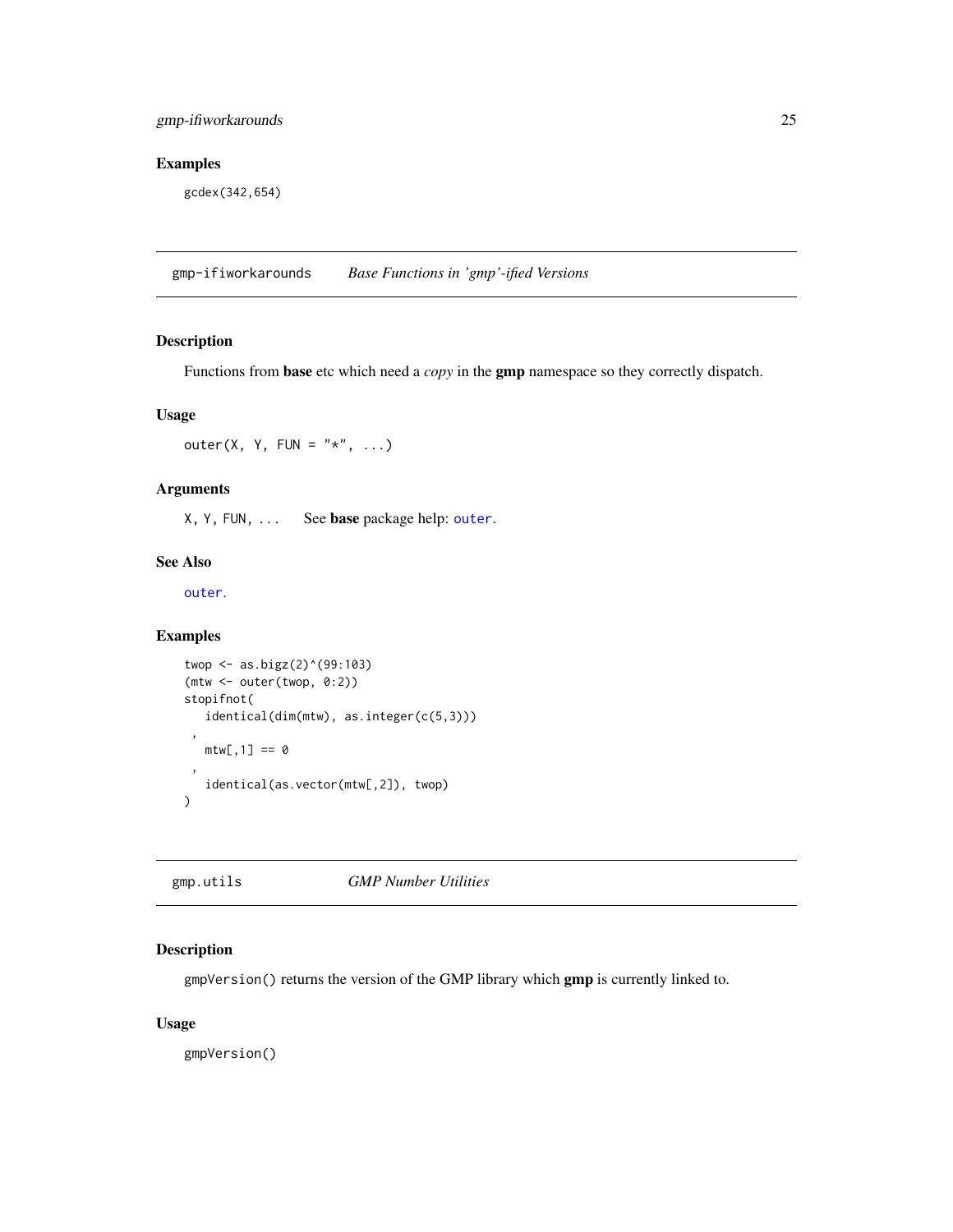# References

The GNU MP Library, see <https://gmplib.org>

# Examples

gmpVersion()

<span id="page-25-1"></span>is.whole *Whole ("Integer") Numbers*

# Description

Check which elements of x[] are integer valued aka "whole" numbers.

#### Usage

```
is.whole(x)
## Default S3 method:
is.whole(x)
## S3 method for class 'bigz'
is.whole(x)
## S3 method for class 'bigq'
is.whole(x)
```
#### Arguments

x any R vector

#### Value

logical vector of the same length as x, indicating where x[.] is integer valued.

# Author(s)

Martin Maechler

# See Also

[is.integer\(](#page-0-0)x) (base package) checks for the *internal* mode or class; not if x[i] are integer valued. The [is.whole\(](#page-25-1)) method for "mpfr" numbers.

<span id="page-25-0"></span>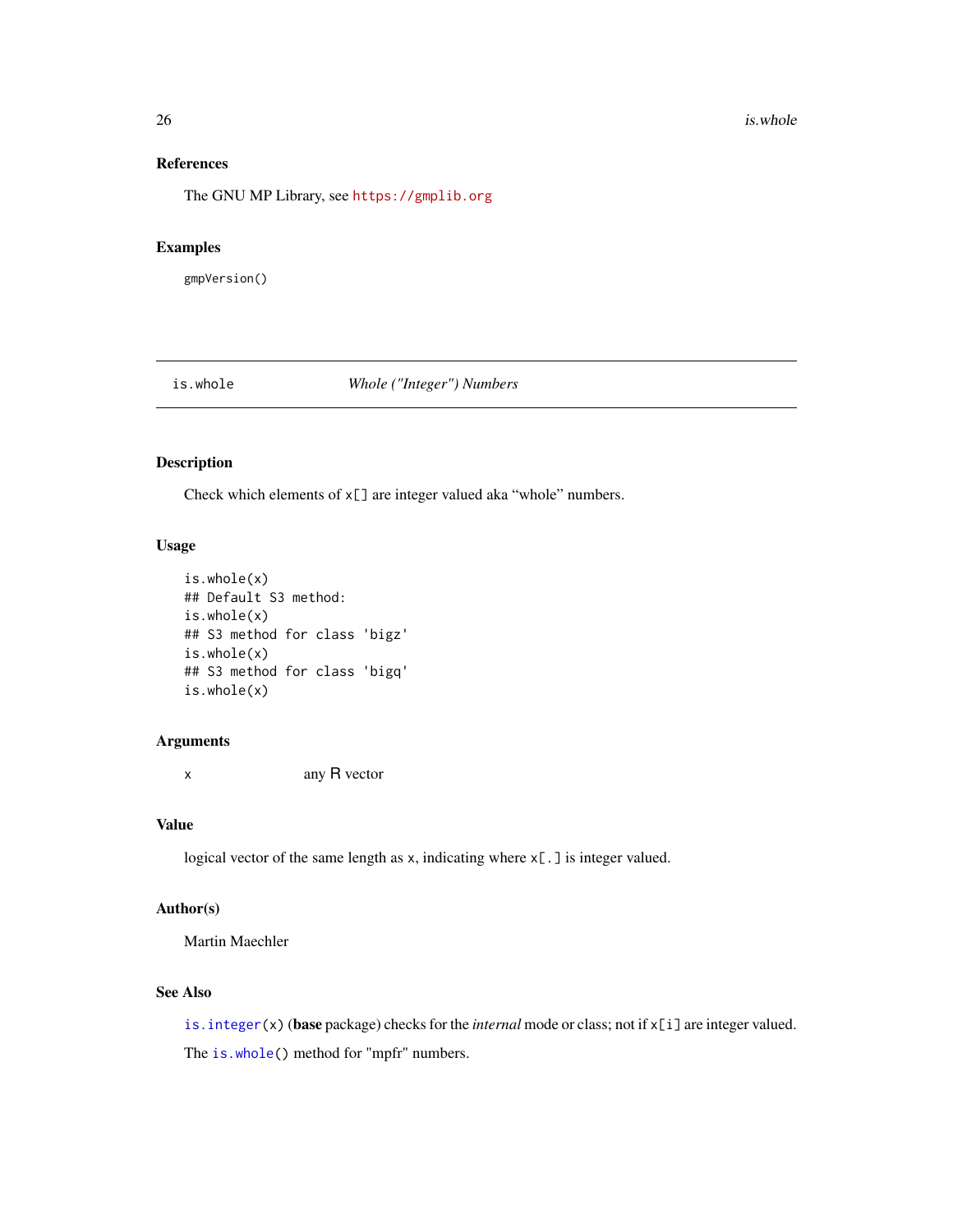#### <span id="page-26-0"></span>isprime 27

# Examples

```
is.integer(3) # FALSE, it's internally a double
is.whole(3) # TRUE
## integer valued complex numbers (two FALSE) :
is.whole(c(7, 1 + 1i, 1.2, 3.4i, 7i))
is.whole(factorialZ(20)^(10:12)) ## "bigz" are *always* whole numbers
q <- c(as.bigz(36)^50 / as.bigz(30)^40, 3, factorialZ(30:31), 12.25)
is.whole(q) # F T T T F
```
<span id="page-26-1"></span>isprime *Determine if number is (very probably) prime*

# Description

Determine whether the number n is prime or not, with *three* possible answers:

- 2:  $n$  is prime,
- 1:  $n$  is probably prime (without beeing certain),
- $0: n$  is composite.

#### Usage

 $isprime(n, reps = 40)$ 

#### Arguments

|      | integer number, to be tested.                |
|------|----------------------------------------------|
| reps | integer number of primality testing repeats. |

# Details

This function does some trial divisions, then some Miller-Rabin probabilistic primary tests. reps controls how many such tests are done, 5 to 10 is already a resonable number. More will reduce the chances of a composite being returned as "probably prime".

# Value

| 0             | $n$ is not prime      |
|---------------|-----------------------|
|               | $n$ is probably prime |
| $\mathcal{P}$ | $n$ is prime          |

# Author(s)

Antoine Lucas

# References

The GNU MP Library, see <https://gmplib.org>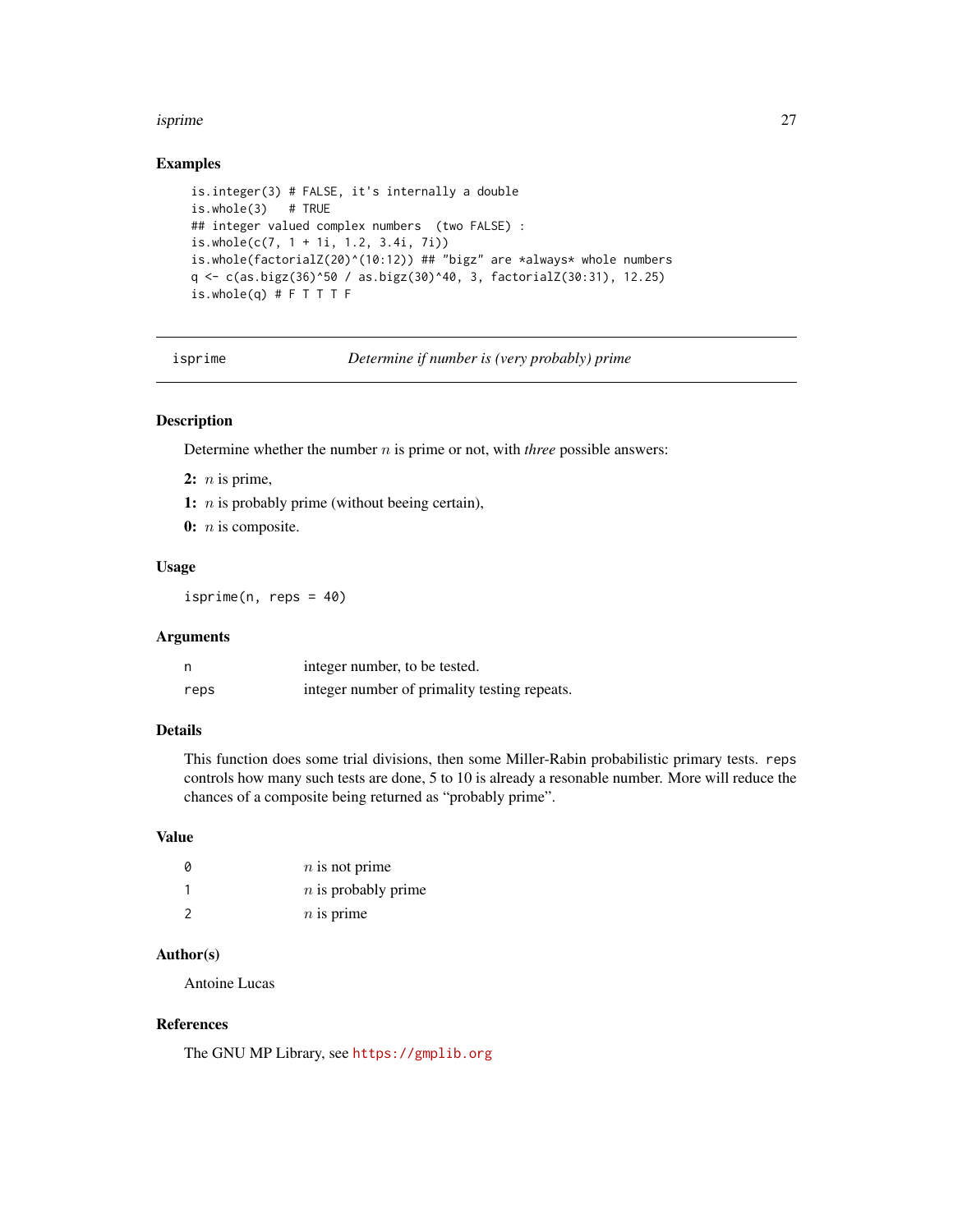28 lucnum and the contract of the contract of the contract of the contract of the contract of the contract of the contract of the contract of the contract of the contract of the contract of the contract of the contract of

#### See Also

[nextprime](#page-31-1), [factorize](#page-19-1).

Note that for "small" n, which means something like  $n < 10'000'000$ , non-probabilistic methods (such as [factorize\(](#page-19-1))) are fast enough.

# Examples

```
isprime(210)
isprime(71)
# All primes numbers from 1 to 100
t < -isprime(1:99)(1:99)[t > 0]table(isprime(1:10000))# 0 and 2 : surely prime or not prime
primes <- function(n) {
  ## all primes <= n
  stopifnot(length(n) == 1, n \le 1e7) # be reasonable
  p <- c(2L, as.integer(seq(3, n, by=2)))
  p[isprime(p) > 0]
}
## quite quickly, but for these small numbers
## still slower than e.g., sfsmisc::primes()
system.time(p100k <- primes(100000))
## The first couple of Mersenne primes:
p.exp <- primes(1000)
Mers \leq as.bigz(2) \land p.exp - 1
isp.M <- sapply(seq_along(Mers), function(i) isprime(Mers[i], reps=256))
cbind(p. exp, isp.M)[isp.M > 0, ]Mers[isp.M > 0]
```
lucnum *Compute Fibonacci and Lucas numbers*

# **Description**

fibnum compute n-th Fibonacci number. fibnum2 compute (n-1)-th and n-th Fibonacci number. lucnum compute n-th lucas number. lucnum2 compute (n-1)-th and n-th lucas number.

Fibonacci numbers are define by:  $F_n = F_{n-1} + F_{n-2}$  Lucas numbers are define by:  $L_n = F_n +$  $2F_{n-1}$ 

#### Usage

fibnum(n) fibnum2(n) lucnum(n) lucnum2(n)

<span id="page-27-0"></span>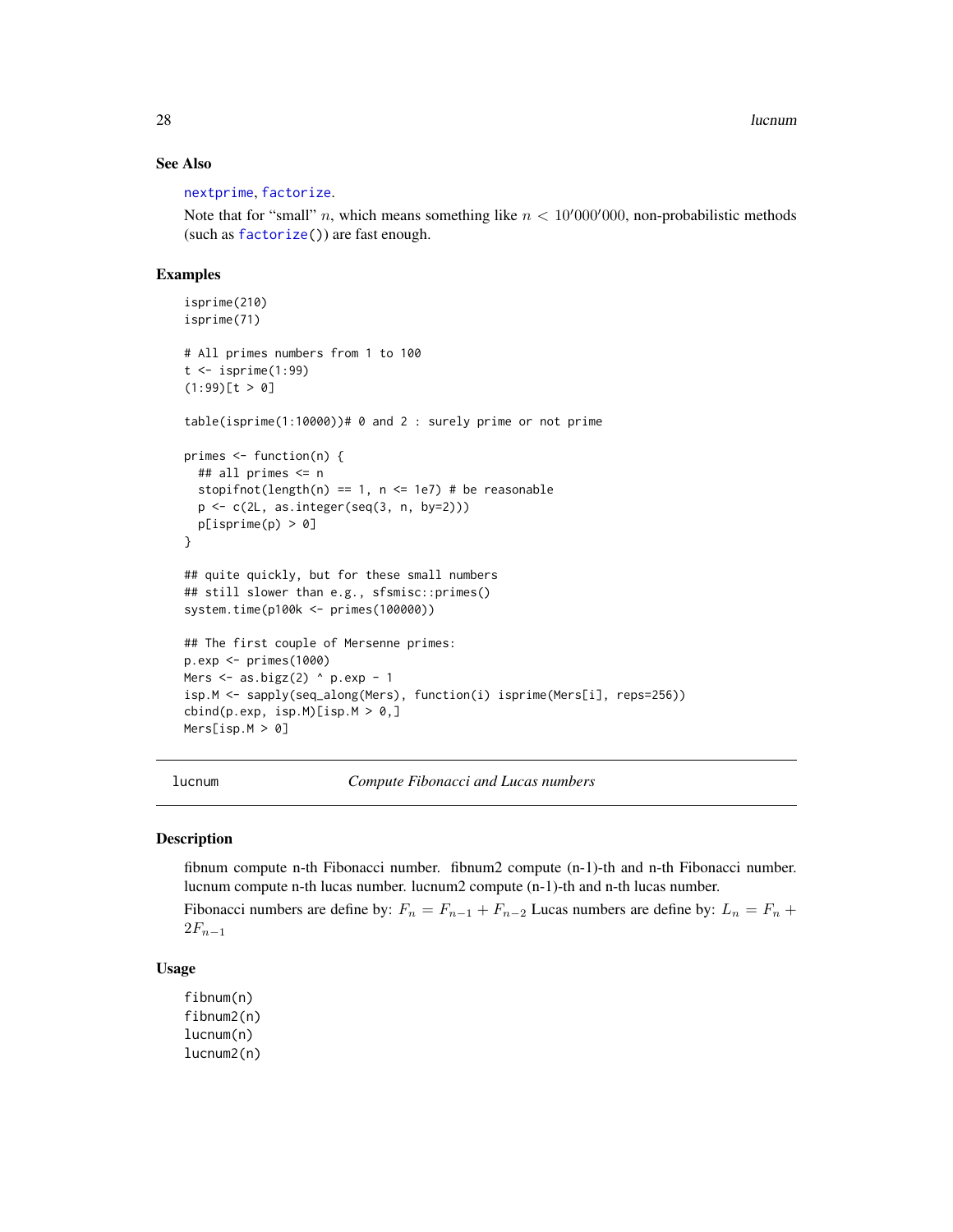#### <span id="page-28-0"></span> $\frac{1}{2}$  matrix 29

#### Arguments

n Integer

#### Value

Fibonacci numbers and Lucas number.

#### Author(s)

Antoine Lucas

# References

The GNU MP Library, see <https://gmplib.org>

#### Examples

fibnum(10) fibnum2(10) lucnum(10) lucnum2(10)

<span id="page-28-2"></span>

#### matrix *Matrix manipulation with gmp*

# <span id="page-28-1"></span>Description

Overload of "all" standard tools useful for matrix manipulation adapted to large numbers.

#### Usage

```
## S3 method for class 'bigz'
matrix(data = NA, nrow = 1, ncol = 1, byrow = FALSE, dimnames = NULL, mod = NA, ...)is.matrixZQ(x)
## S3 method for class 'bigz'
x %*% y
## S3 method for class 'bigq'
x %*% y
## S3 method for class 'bigq'
crossprod(x, y=NULL,...)
## S3 method for class 'bigz'
tcrossprod(x, y=NULL,...)
## ..... etc
```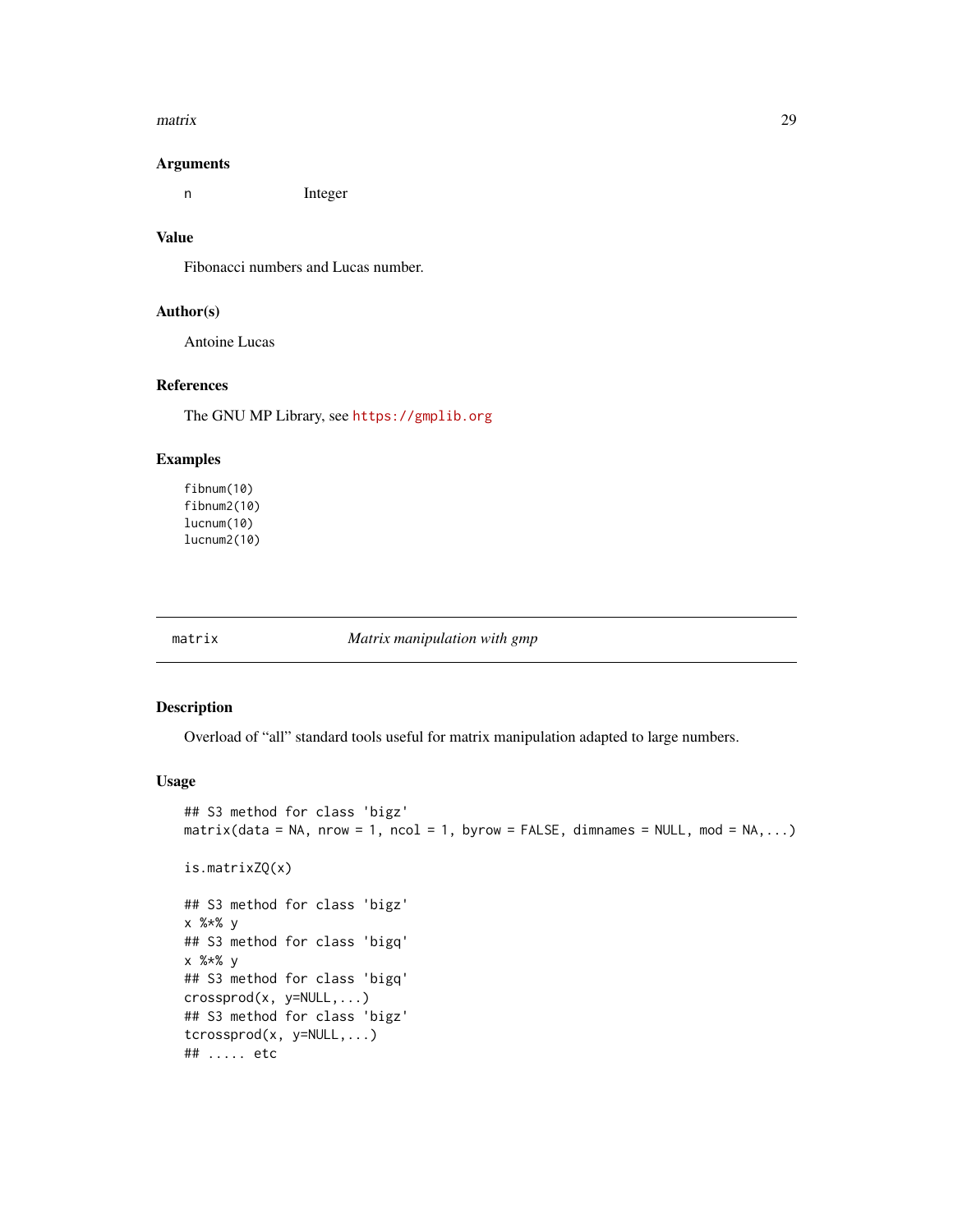<span id="page-29-0"></span>30 matrix

#### **Arguments**

| data     | an optional data vector                                                                                      |
|----------|--------------------------------------------------------------------------------------------------------------|
| nrow     | the desired number of rows                                                                                   |
| ncol     | the desired number of columns                                                                                |
| byrow    | logical. If FALSE (the default), the matrix is filled by columns, otherwise the<br>matrix is filled by rows. |
| dimnames | not implemented for "bigz" or "bigq" matrices.                                                               |
| mod      | optional modulus (when data is "bigz").                                                                      |
| $\ddots$ | Not used                                                                                                     |
| x, y     | numeric, bigz, or bigg matrices or vectors.                                                                  |

# Details

The extract function ( $"$ [") is the same use for vector or matrix. Hence,  $x[i]$  returns the same values as  $x[i,]$ . This is not considered a feature and may be changed in the future (with warnings).

All matrix multiplications should work as with numeric matrices.

Special features concerning the ["bigz"](#page-8-1) class: the modulus can be

Unset: Just play with large numbers

- Set with a vector of size 1: Example: matrix.bigz(1:6,nrow=2,ncol=3,mod=7) This means you work in  $Z/nZ$ , for the whole matrix. It is the only case where the  $\alpha \star \alpha$  and [solve](#page-0-0) functions will work in  $Z/nZ$ .
- Set with a vector smaller than data: Example: matrix.bigz(1:6,nrow=2,ncol=3,mod=1:5). Then, the modulus is repeated to the end of data. This can be used to define a matrix with a different modulus at each row.

Set with same size as data: Modulus is defined for each cell

# Value

matrix(): A matrix of class "bigz" or "bigq".

is.matrixZQ(): [TRUE](#page-0-0) or FALSE.

dim(), ncol(), etc: integer or NULL, as for simple matrices.

# Author(s)

Antoine Lucas

#### See Also

Solving a linear system: [solve.bigz](#page-38-1). [matrix](#page-28-2)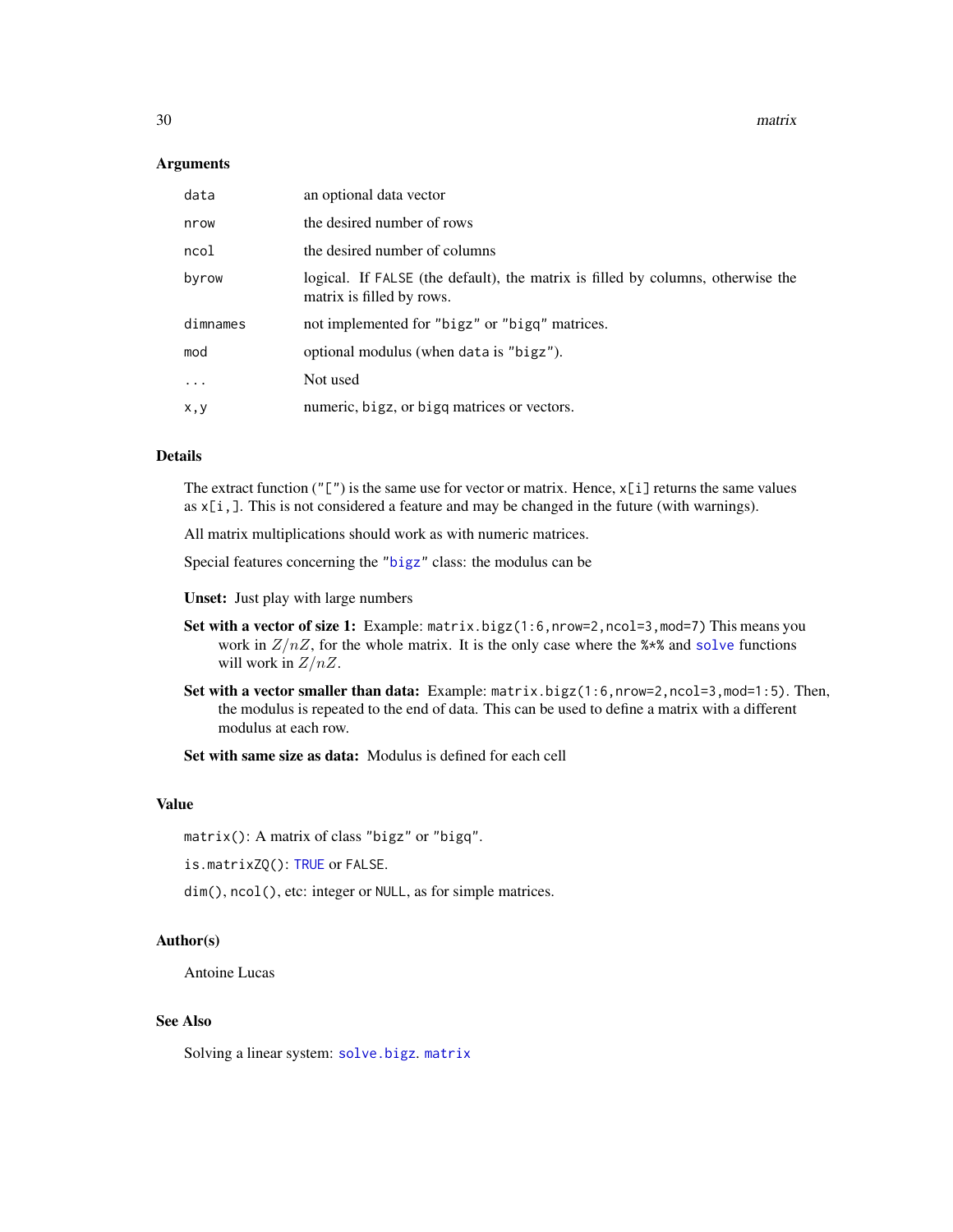#### <span id="page-30-0"></span>modulus 31

# Examples

```
V \leftarrow as.bigz(v \leftarrow 3:7)crossprod(V)# scalar product
(C < - t(V))stopifnot(dim(C) == dim(t(v)), C = v,
          dim(t(C)) == c(length(v), 1),crossprod(V) == sum(V * V),
         tcrossprod(V) == outer(v, v),
          identical(C, t(t(C))),
          is.matrixZQ(C), !is.matrixZQ(V), !is.matrixZQ(5)
\lambda## a matrix
x \leftarrow diag(1:4)## invert this matrix
(xI \leftarrow solve(x))## matrix in Z/7Z
y \leftarrow as.bigz(x,7)## invert this matrix (result is *different* from solve(x)):
(yI \leftarrow solve(y))stopifnot(yI %*% y == diag(4),
          y %*% yI == diag(4))
## matrix in Q
z \leq - as.bigq(x)
## invert this matrix (result is the same as solve(x))(zI \leftarrow solve(z))stopifnot(abs(zI - xI) \leq 1e-13,z %*% zI == diag(4),
          identical(crossprod(zI), zI %*% t(zI))
         )
A <- matrix(2^as.bigz(1:12), 3,4)
for(a in list(A, as.bigq(A, 16), factorialZ(20), as.bigq(2:9, 3:4))) {
 a.a <- crossprod(a)
  aa. <- tcrossprod(a)
  stopifnot(identical(a.a, crossprod(a,a)),
      identical(a.a, t(a) %*% a)
             ,
             identical(aa., tcrossprod(a,a)),
    identical(aa., a %*% t(a))
     )
}# {for}
```
<span id="page-30-1"></span>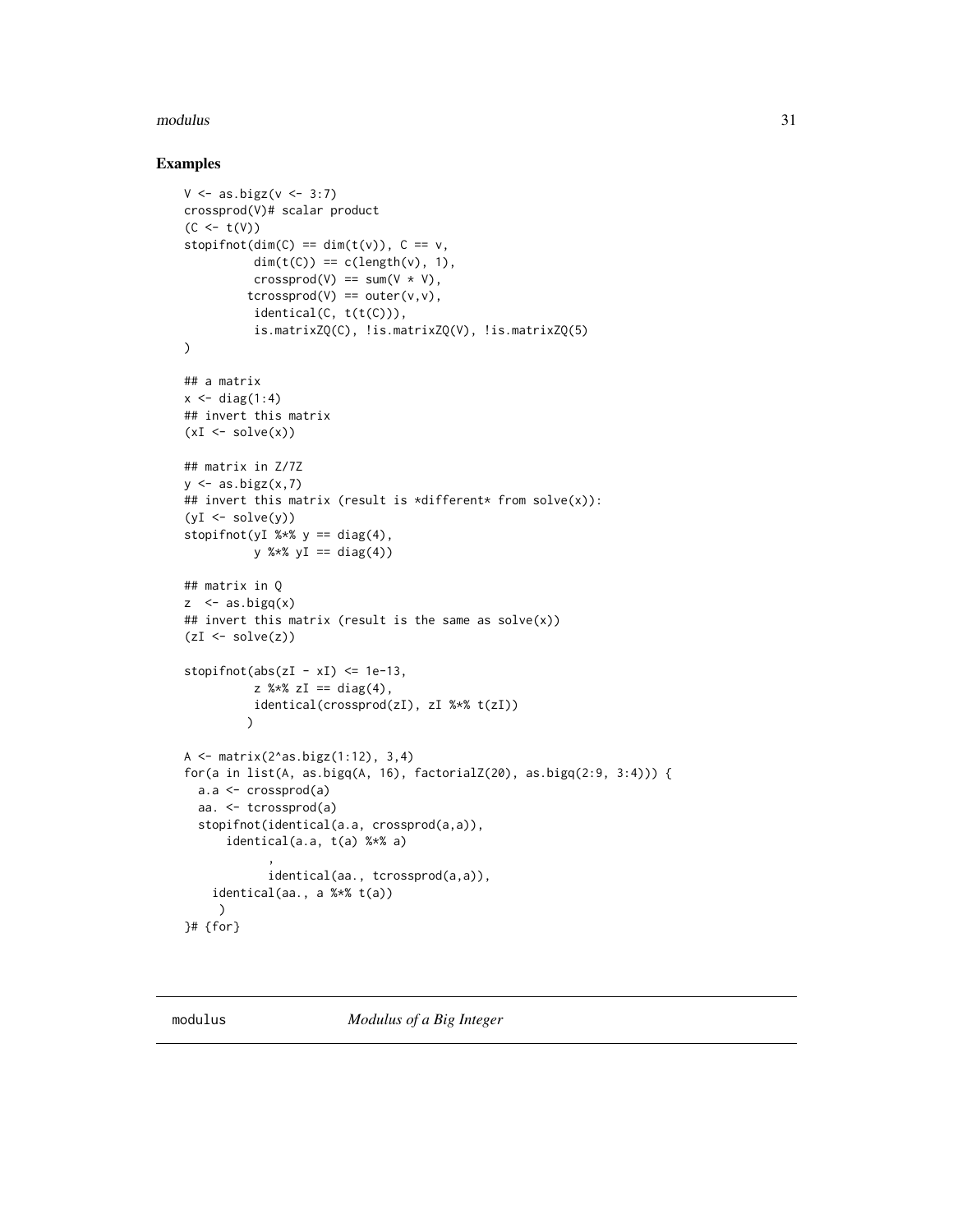# <span id="page-31-0"></span>Description

The modulus of a [bigz](#page-8-1) number a is "unset" when a is a regular integer,  $a \in Z$ ). Or the modulus can be set to m which means  $a \in \mathbb{Z}/m \cdot \mathbb{Z}$ , i.e., all arithmetic with a is performed 'modulo m'.

# Usage

modulus(a) modulus(a) <- value

# Arguments

| a     | R object of class "bigz"                  |
|-------|-------------------------------------------|
| value | integer number or object of class "bigz". |

# Examples

```
x \leftarrow as.bigz(24)modulus(x) # NULL, i.e. none
# x element of Z/31Z :
modulus(x) < -31x+x # 48 |-> (17 %% 31)
10*x # 240 |-> (23 %% 31)
x31 \leftarrow x# reset modulus to "none":
modulus(x) \leftarrow NA; x; x. \leftarrow xx \le -x31modulus(x) \leftarrow NULL; xstopifnot(identical(x, \qquad \qquad \text{as.bigz(24))}, \text{identical}(x, x.),identical(modulus(x31), as.bigz(31)))
```
<span id="page-31-1"></span>nextprime *Next Prime Number*

#### Description

Return the next prime number, say p, with  $p > n$ .

# Usage

nextprime(n)

#### Arguments

n Integer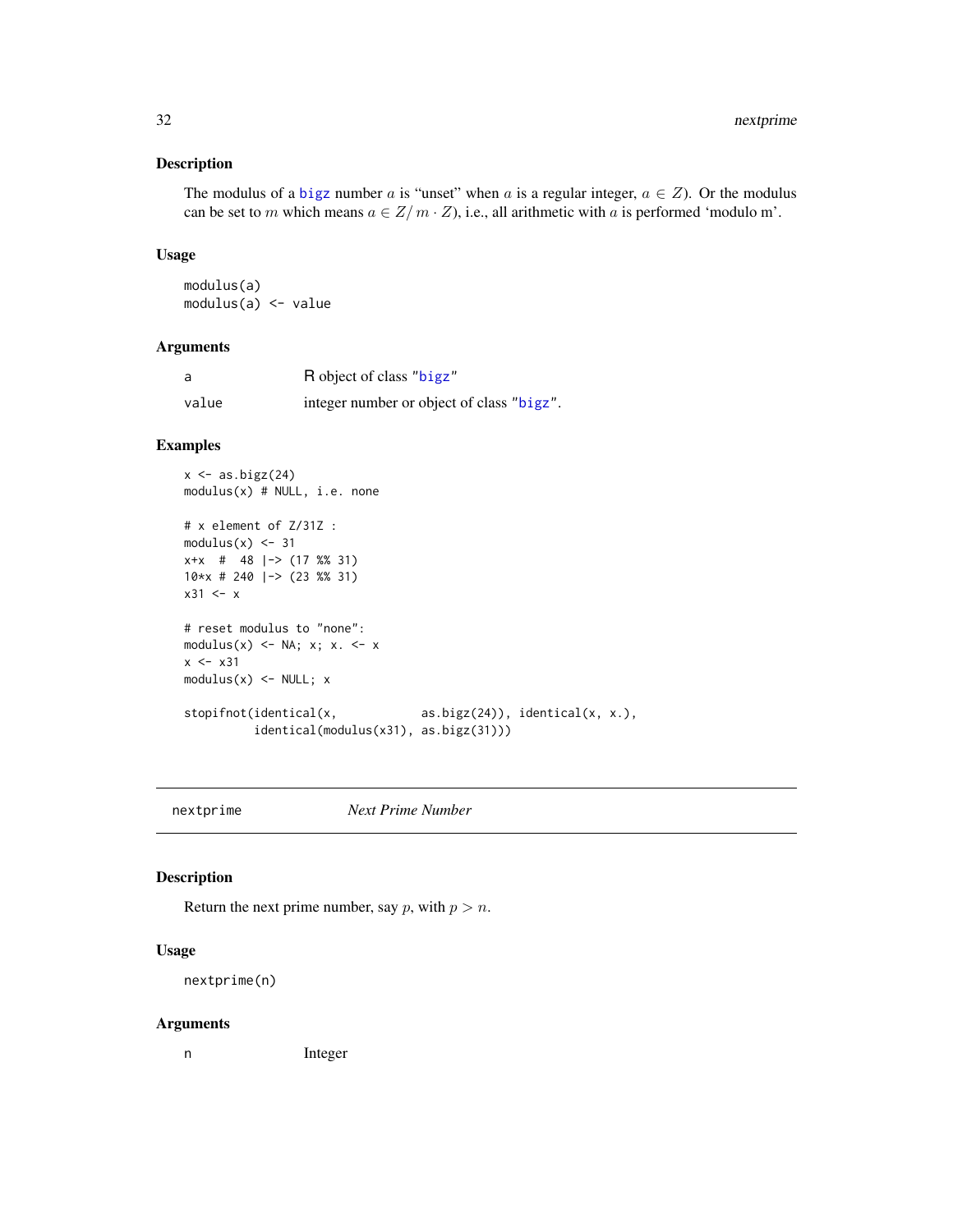#### <span id="page-32-0"></span>Oakley 33

# Details

This function uses probabilistic algorithm to identify primes. For practical purposes, it is adequate, the chance of a composite passing will be extremely small.

#### Value

A (probably) prime number

#### Author(s)

Antoine Lucas

# References

The GNU MP Library, see <https://gmplib.org>

#### See Also

[isprime](#page-26-1) and its references and examples.

#### Examples

```
nextprime(14)
## still very fast:
(p <- nextprime(1e7))
## to be really sure { isprime() gives "probably prime" } :
stopifnot(identical(p, factorize(p)))
```

| Oakley |  |  |  |
|--------|--|--|--|
|        |  |  |  |

RFC 2409 Oakley Groups - Parameters for Diffie-Hellman Key Ex*change*

#### Description

RFC 2409 standardizes global unique prime numbers and generators for the purpose of secure asymmetric key exchange on the Internet.

#### Usage

data(Oakley1) data(Oakley2)

# Value

Oakley1 returns an object of class [bigz](#page-8-1) for a 768 bit Diffie-Hellman group. The generator is stored as value with the respective prime number as modulus attribute.

Oakley2 returns an object of class [bigz](#page-8-1) for a 1024 bit Diffie-Hellman group. The generator is stored as value with the respective prime number as modulus attribute.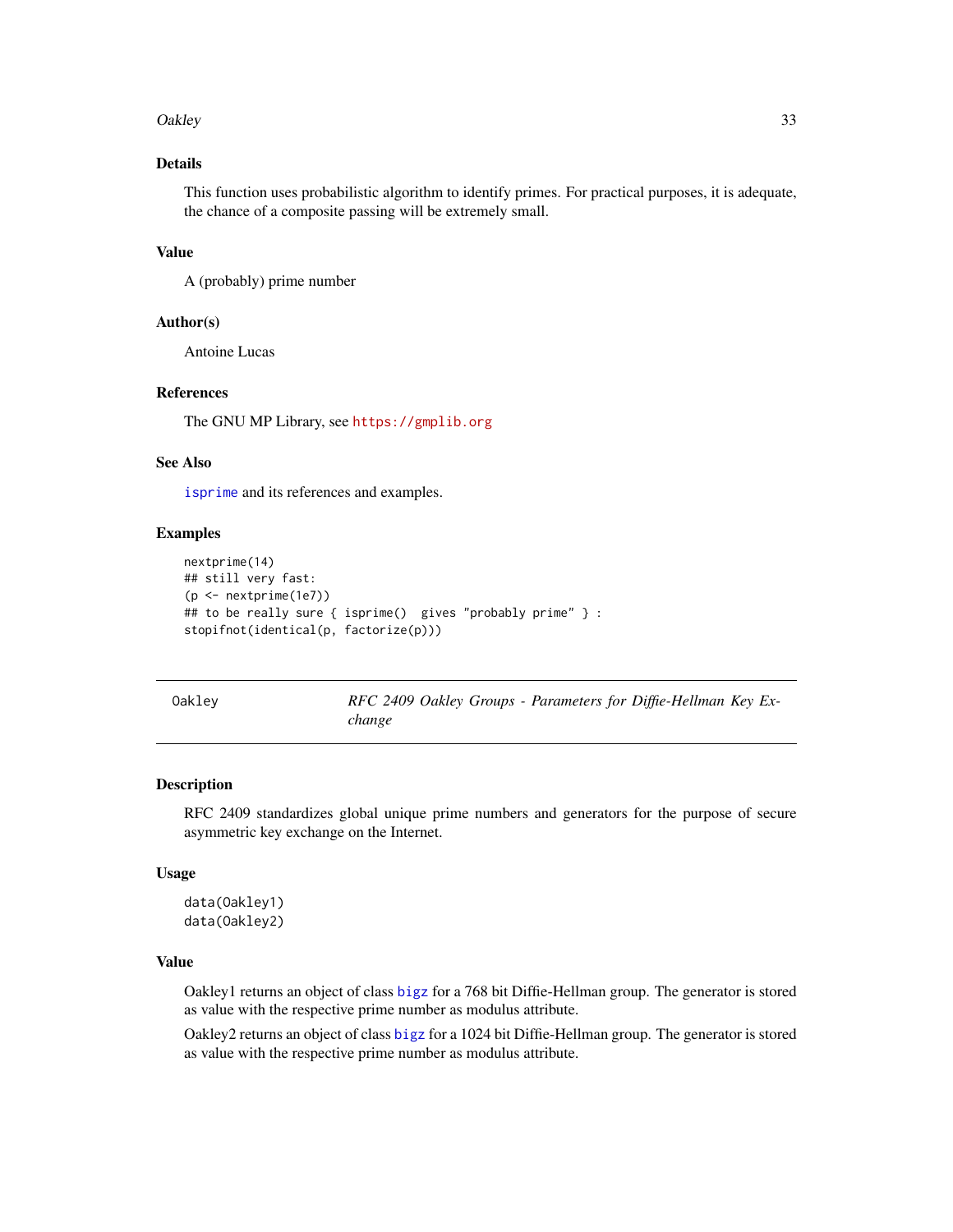<span id="page-33-0"></span>34 powm

# References

The Internet Key Exchange (RFC 2409), Nov. 1998

# Examples

packageDescription("gmp") # {possibly useful for debugging}

```
data(Oakley1)
(M1 <- modulus(Oakley1))
isprime(M1)# '1' : "probably prime"
sizeinbase(M1)# 232 digits (was 309 in older version)
```
#### powm *Exponentiation function*

# Description

This function return  $x^ymodn$ .

This function return  $x^ymodn$  pow.bigz do the same when modulus is set.

# Usage

powm(x, y, n)

# Arguments

| Integer or big integer - possibly a vector |
|--------------------------------------------|
| Integer or big integer - possibly a vector |
| Integer or big integer - possibly a vector |

# Value

A bigz class representing the parameter value.

# Author(s)

A. L.

# See Also

[pow.bigz](#page-11-1)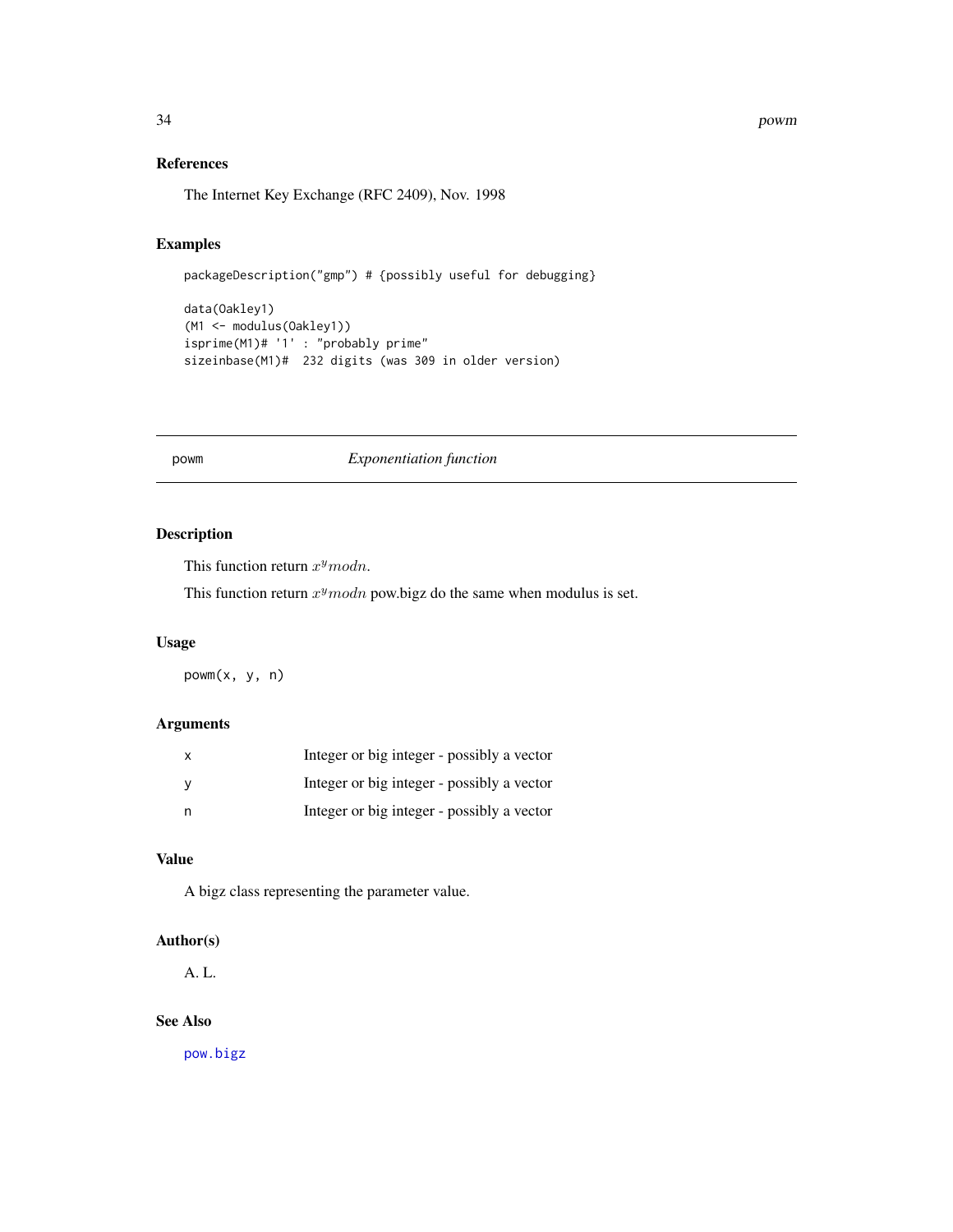#### <span id="page-34-0"></span>Random 35

# Examples

```
powm(4,7,9)
x = as.bigz(4,9)x^{\prime} 7
```
Random *Generate a random number*

# Description

Generate a uniformly distributed random number in the range 0 to  $2^{size} - 1$ , inclusive.

# Usage

urand.bigz(nb=1,size=200, seed = 0)

# Arguments

| nb   | Integer: number of random numbers to be generated (size of vector returned) |
|------|-----------------------------------------------------------------------------|
| size | Integer: number will be generated in the range 0 to $2^{size} - 1$          |
| seed | Bigz: random seed initialisation                                            |

## Value

A biginteger of class bigz.

# Author(s)

Antoine Lucas

#### References

'mpz\\_urandomb' from the GMP Library, see <https://gmplib.org>

# Examples

```
# Integers are differents
urand.bigz()
urand.bigz()
urand.bigz()
# Integers are the same
urand.bigz(seed="234234234324323")
urand.bigz(seed="234234234324323")
# Vector
```
urand.bigz(nb=50,size=30)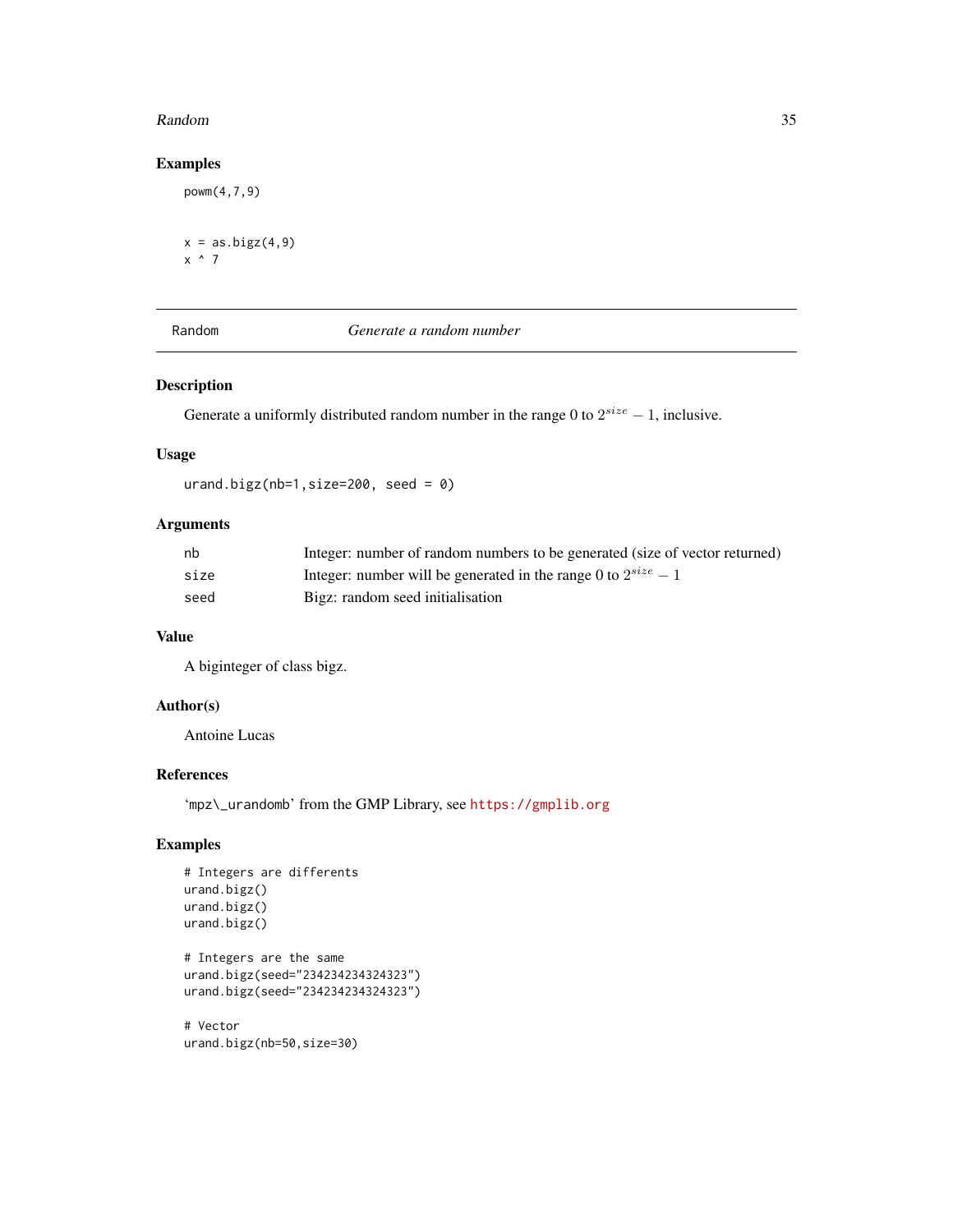<span id="page-35-0"></span>Relational Operator *Relational Operators*

# Description

Binary operators which allow the comparison of values in atomic vectors.

#### Usage

```
## S3 method for class 'bigz'
sign(x)
## S3 method for class 'bigz'
e1 == e2## S3 method for class 'bigz'
e1 < e2
## S3 method for class 'bigz'
e1 \geq e2
```
#### Arguments

x, e1, e2 R object (vector or matrix-like) of class ["bigz"](#page-8-1).

#### See Also

[mod.bigz](#page-11-1) for arithmetic operators.

# Examples

```
x <- as.bigz(8000)
x ^ 300 < 2 ^x
sign(as.bigz(-3:3))
sign(as.bigq(-2:2, 7))
```
roundQ *Rounding Big Rationals ("bigq") to Decimals*

### Description

Rounding big rationals (of class "bigq", see [as.bigq\(](#page-5-1))) to decimal digits is strictly based on a (optionally choosable) definition of rounding to integer, i.e., digits = 0, the default method of which we provide as round0().

The users typically just call  $round(x, digits)$  as elsewhere, and the round() method will call round(x,digits,round0=round0).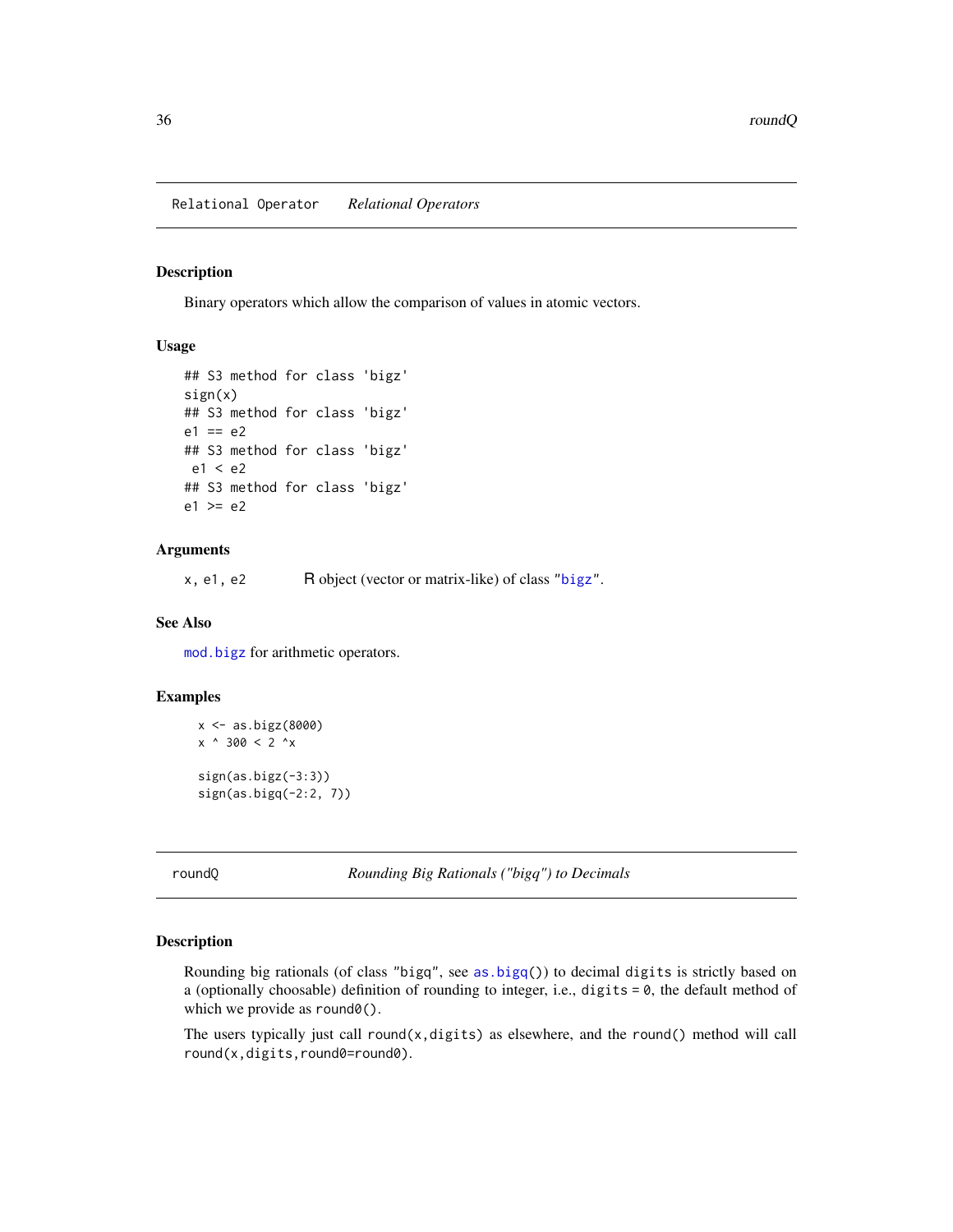#### <span id="page-36-0"></span> $r$ ound $Q$  37

#### Usage

```
round0(x)
roundQ(x, digits = 0, r0 = round0)
## S3 method for class 'bigq'
round(x, digits = \theta)
```
# Arguments

| x.     | vector of big rationals, <i>i.e.</i> , of class "bigg".                                                                                                                                                  |
|--------|----------------------------------------------------------------------------------------------------------------------------------------------------------------------------------------------------------|
| digits | integer number of decimal digits to round to.                                                                                                                                                            |
| r0     | a function of one argument which implements a version of round $(x, \text{digits=0})$ .<br>The default for round $Q()$ is to use our round $Q()$ which implements "round to<br>even", as base R's round. |

# Value

round0() returns a vector of big integers, i.e., "bigz" classed.

roundQ(x,digits, round0) returns a vector of big rationals, "bigq", as x.

round.bigq is very simply defined as function(x,digits) roundQ(x,digits).

#### Author(s)

Martin Maechler, ETH Zurich

# References

The vignette "*Exact Decimal Rounding via Rationals*" from CRAN package [round](https://CRAN.R-project.org/package=round), Wikipedia, Rounding, notably "Round half to even": [https://en.wikipedia.org/wiki/Rounding](https://en.wikipedia.org/wiki/Rounding#Round_half_to_even)# [Round\\_half\\_to\\_even](https://en.wikipedia.org/wiki/Rounding#Round_half_to_even)

#### See Also

[round](https://CRAN.R-project.org/package=round) for (double precision) numbers in base R; [roundX](#page-0-0) from CRAN package round.

# Examples

```
qq <- as.bigq((-21:31), 10)
noquote(cbind(as.character(qq), asNumeric(qq)))
round0(qq) # Big Integer ("bigz")
## corresponds to R's own "round to even" :
stopifnot(round0(qq) == round(asNumeric(qq)))
round(qq) # == round(qq, 0): the same as round0(qq) *but* Big Rational ("bigq")
```

```
halfs \leq - as.bigq(1,2) + -5:12
```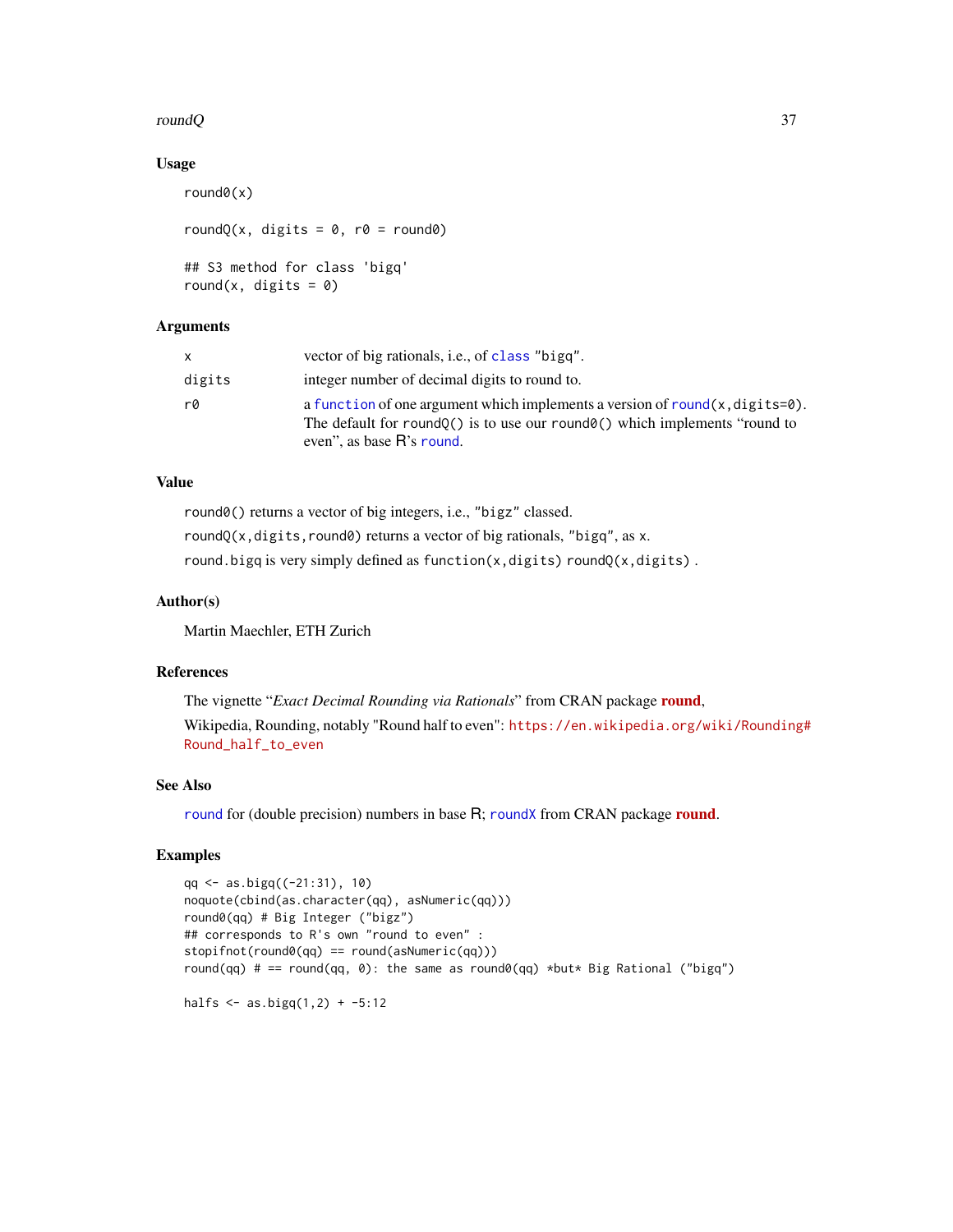```
## round0() is simply
round0 <- function (x) {
   nU <- as.bigz.bigq(xU <- x + as.bigq(1, 2)) # traditional round: .5 rounded up
   if(any(I <- is.whole.bigq(xU))) { # I <==> x ==<n>.5 : "hard case"
       I[I] \leftarrow .mod.bigz(nU[I], 2L) == 1L # rounded up is odd ==> round *down*
       nU[I] <- nU[I] - 1L
    }
   nU
}
## 's' for simple: rounding as you learned in school:
round0s <- function(x) as.bigz.bigq(x + as.bigq(1, 2))
cbind(halfs, round0s(halfs), round0(halfs))
## roundQ() is simply
roundQ <- function(x, digits = 0, r0 = round0) {
   ## round(x * 10^d) / 10^d -- vectorizing in both (x, digits)
   p10 <- as.bigz(10) ^ digits # class: if(all(digits >= 0)) "bigz" else "bigq"
   r0(x * p10) / p10
}
```
sizeinbase *Compute size of a bigz in a base*

#### Description

Return an approximation to the number of character the integer X would have printed in base b. The approximation is never too small.

In case of powers of 2, function gives exact result.

#### Usage

sizeinbase(a, b=10)

#### **Arguments**

| a | big integer, i.e. "bigz" |
|---|--------------------------|
| b | base                     |

#### Value

integer of the same length as a: the size, i.e. number of digits, of each a[i].

#### Author(s)

Antoine Lucas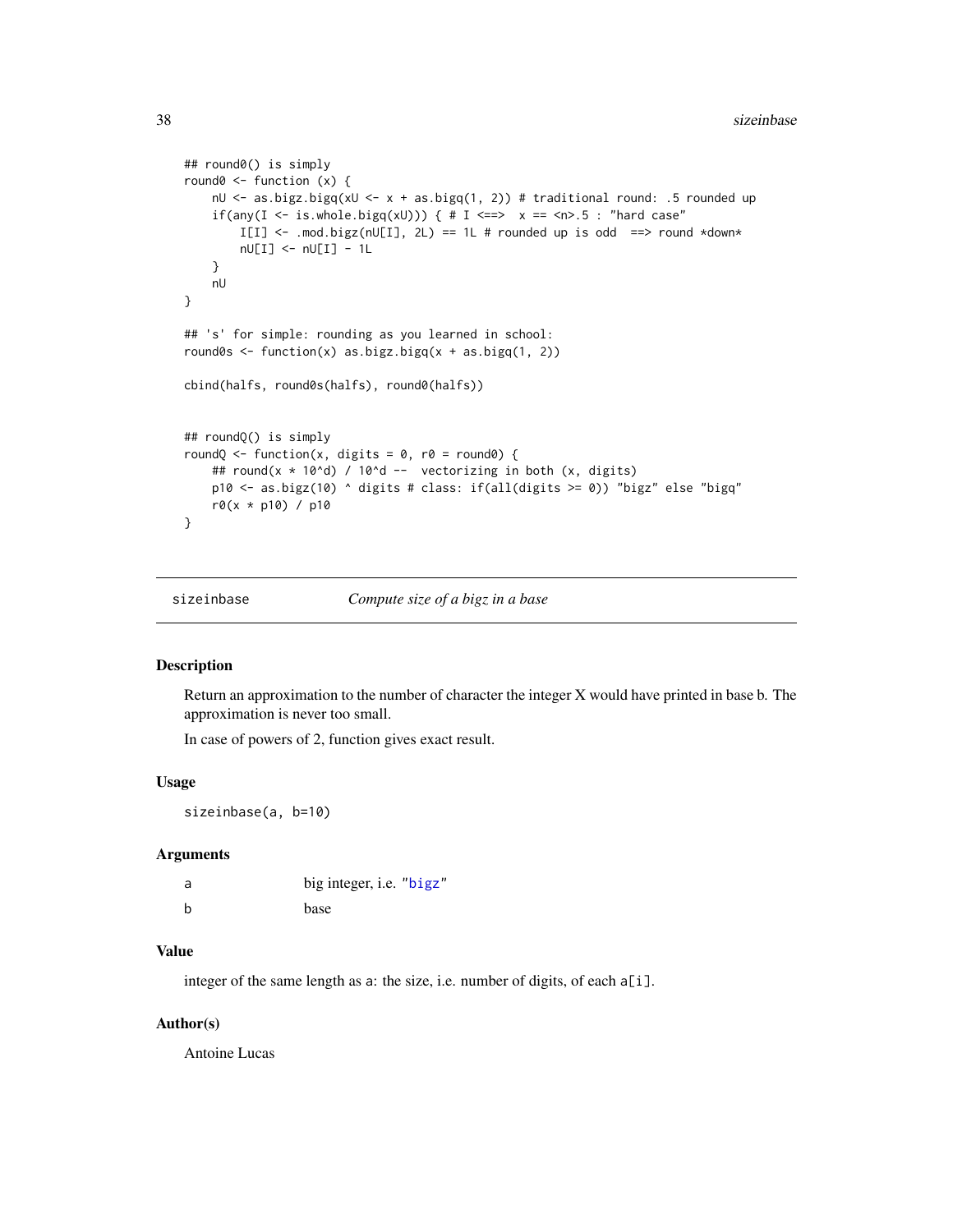#### <span id="page-38-0"></span>solve.bigz 39

# References

The GNU MP Library, see <https://gmplib.org>

# Examples

sizeinbase(342434, 10)# 6 obviously

```
Iv \leftarrow as.bigz(2:7)^500
sizeinbase(Iv)
stopifnot(sizeinbase(Iv) == nchar(as.character(Iv)),
          sizeinbase(Iv, b=16) == nchar(as.character(Iv, b=16)))
```
<span id="page-38-1"></span>solve.bigz *Solve a system of equation*

# Description

This generic function solves the equation  $a\% * \%x = b$  for x, where b can be either a vector or a matrix.

If a and b are rational, return is a rational matrix.

If a and b are big integers (of class bigz) solution is in Z/nZ if there is a common modulus, or a rational matrix if not.

# Usage

## S3 method for class 'bigz'  $solve(a, b, ...)$ ## S3 method for class 'bigq'  $solve(a, b, \ldots)$ 

#### Arguments

| a,b      | A element of class bigz or bigq |
|----------|---------------------------------|
| $\cdots$ | Unused                          |

#### Details

It uses the Gauss and trucmuch algo . . . (to be detailled).

# Value

If a and b are rational, return is a rational matrix.

If a and b are big integers (of class bigz) solution is in Z/nZ if there is a common modulus, of a rational matrix if not.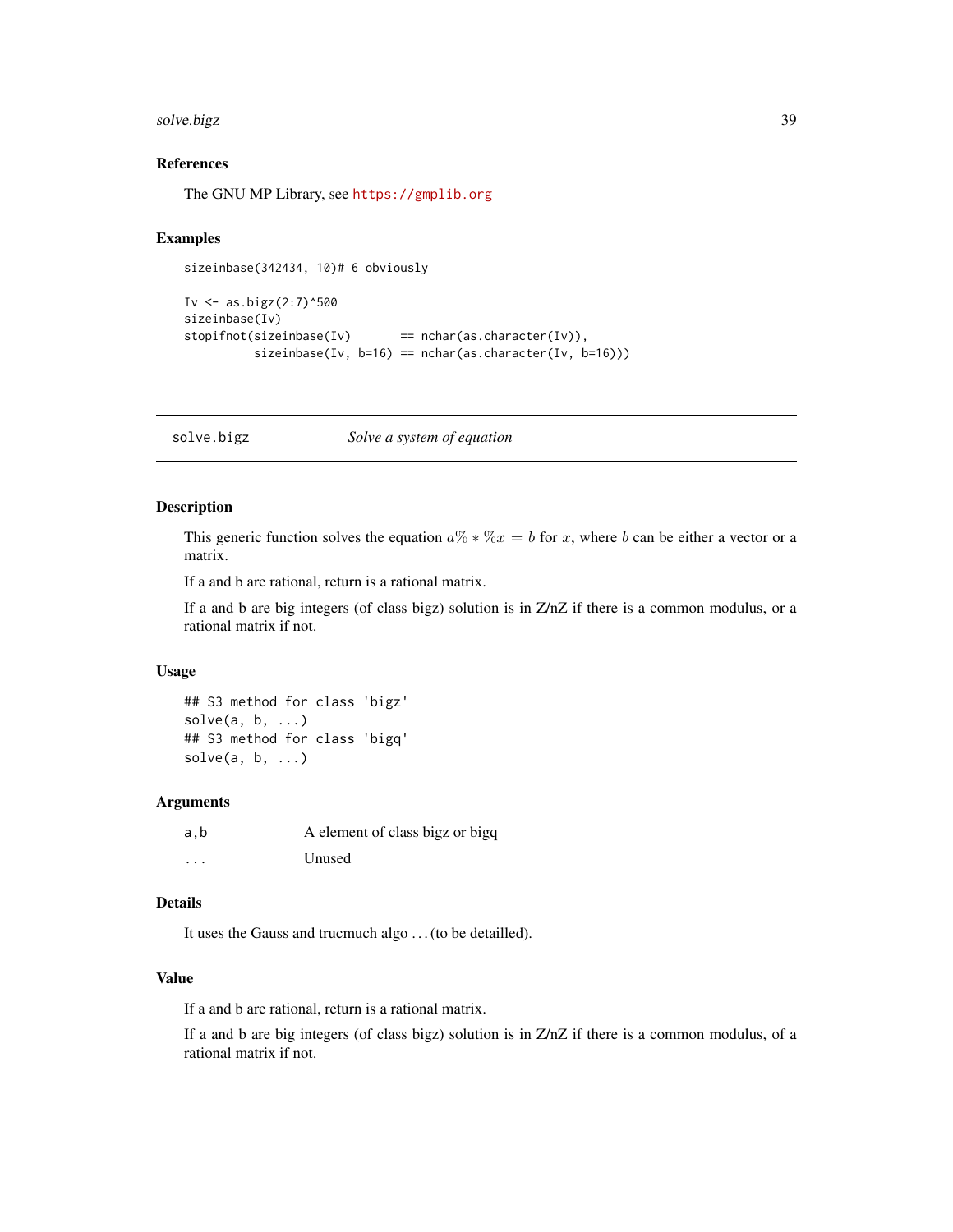40 Stirling Section 2014 12:00 Stirling Stirling Stirling Stirling Stirling Stirling Stirling

#### Author(s)

Antoine Lucas

# See Also

[solve](#page-0-0)

# Examples

```
x \le - matrix(1:4,2,2) ## standard solve :
solve(x)
q \leftarrow as.bigq(x) ## solve with rational
solve(q)
z \leftarrow as.bigz(x)modulus(z) <-7 ## solve in Z/7Z :
solve(z)
b \leftarrow c(1,3)solve(q,b)
solve(z,b)
## Inversion of ("non-trivial") rational matrices :
A \leq -rbind(c(10, 1, 3)),c( 4, 2, 10),
            c( 1, 8, 2))
(IA.q \leftarrow solve(as.bigq(A))) # fractions..
stopifnot(diag(3) == A %*% IA.q)# perfect
set.seed(5); B \leq -\text{matrix}(\text{round}(9 \times \text{runif}(5 \cdot 2, -1, 1)), 5)B
(IB.q < - solve(as.bigq(B)))stopifnot(diag(5) == B %*% IB.q, diag(5) == IB.q %*% B,
           identical(B, asNumeric(solve(IB.q))))
```
Stirling *Eulerian and Stirling Numbers of First and Second Kind*

### Description

Compute Eulerian numbers and Stirling numbers of the first and second kind, possibly vectorized for all  $k$  "at once".

<span id="page-39-0"></span>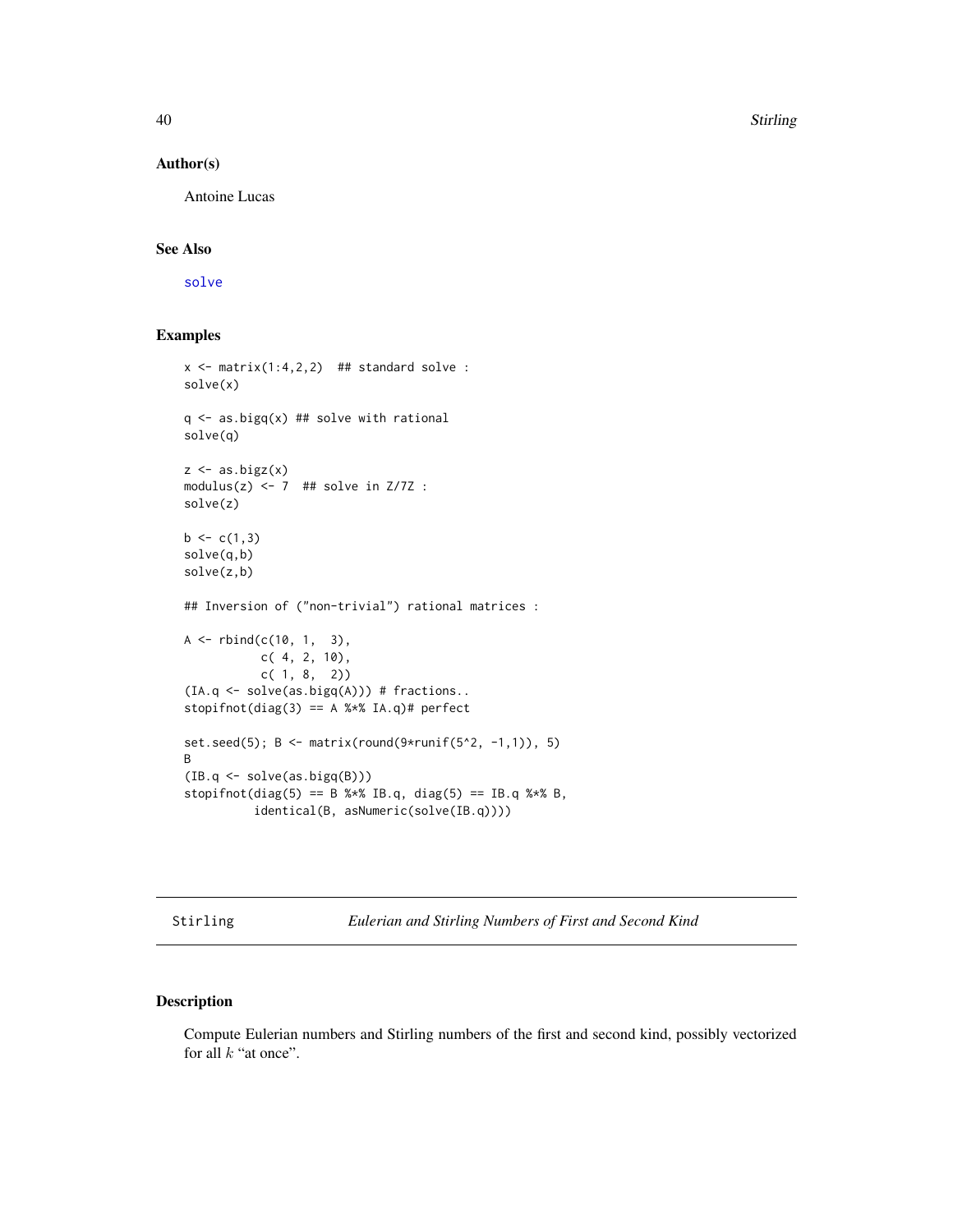#### Stirling 41

### Usage

```
Stirling1(n, k)
Stirling2(n, k, method = c("lookup.or.store", "direct"))
Eulerian (n, k, method = c("lookup.or.store", "direct"))
Stirling1.all(n)
Stirling2.all(n)
Eulerian.all (n)
```
# Arguments

| n      | positive integer $(\emptyset$ is allowed for Eulerian().                                                                                                                  |
|--------|---------------------------------------------------------------------------------------------------------------------------------------------------------------------------|
| k      | integer in $\theta$ : n.                                                                                                                                                  |
| method | for Eulerian() and Stirling2(), string specifying the method to be used.<br>"direct" uses the explicit formula (which may suffer from some cancelation<br>for "large" n). |

# Details

Eulerian numbers:

 $A(n, k)$  = the number of permutations of 1,2,..., n with exactly k ascents (or exactly k descents).

Stirling numbers of the first kind:

 $s(n,k) = (-1)^n$ -k times the number of permutations of 1,2,..., n with exactly k cycles.

Stirling numbers of the second kind:

 $S_n^{(k)}$  is the number of ways of partitioning a set of n elements into k non-empty subsets.

# Value

 $A(n, k), s(n, k)$  or  $S(n, k) = S_n^{(k)}$ , respectively.

Eulerian.all(n) is the same as sapply(0:(n-1), Eulerian, n=n) (for  $n > 0$ ), Stirling1.all(n) is the same as sapply(1:n, Stirling1, n=n), and Stirling2.all(n) is the same as sapply(1:n, Stirling2, n=n), but more efficient.

# Note

```
For typical double precision arithmetic,
Eulerian*(n,*) overflow (to Inf) for n \ge 172,
Stirling1*(n,*) overflow (to \pmInf) for n > 171, and
Stirling2*(n,*) overflow (to Inf) for n \ge 220.
```
# Author(s)

Martin Maechler ("direct": May 1992)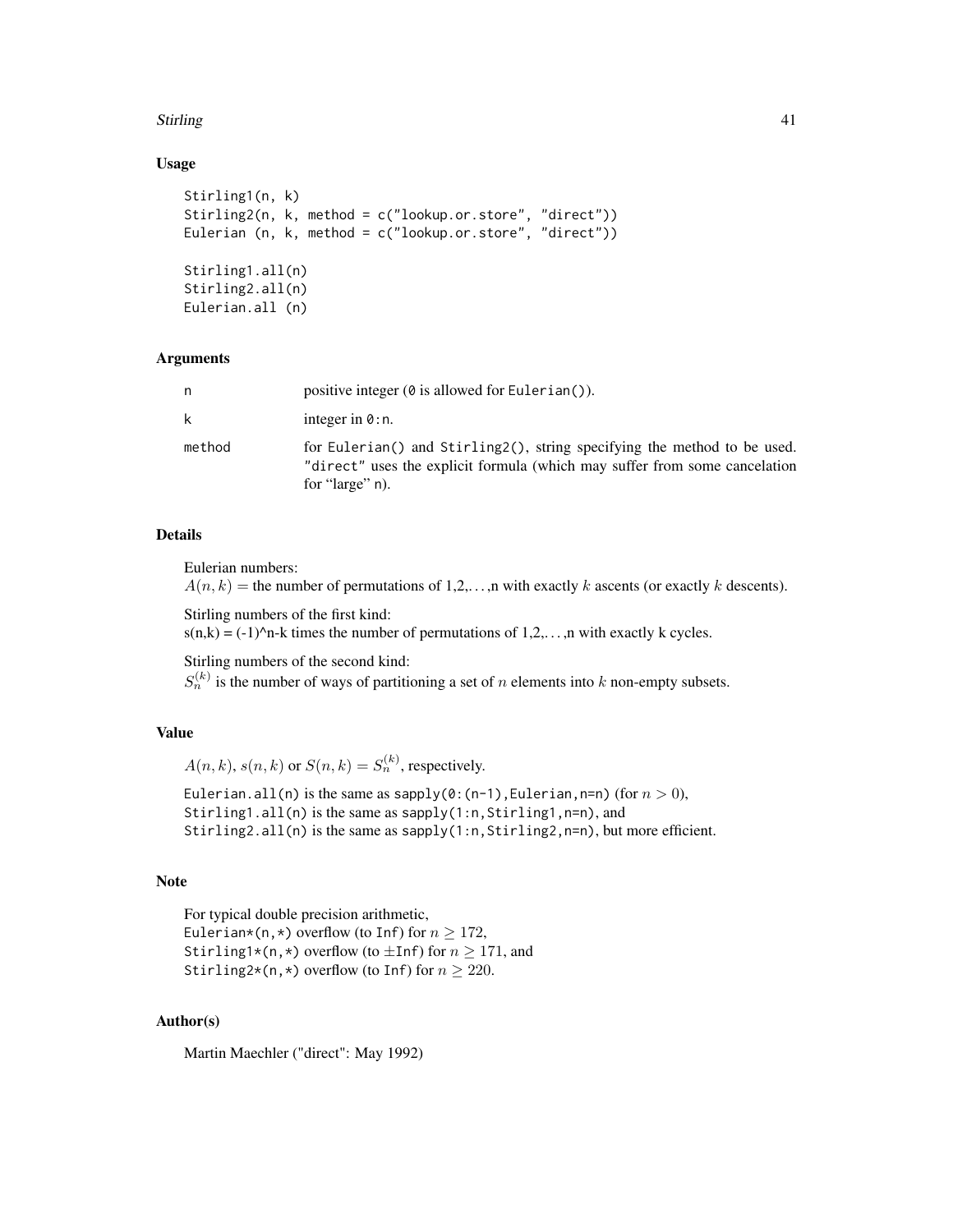# <span id="page-41-0"></span>References

# Eulerians:

NIST Digital Library of Mathematical Functions, 26.14: <https://dlmf.nist.gov/26.14> Stirling numbers: Abramowitz and Stegun 24,1,4 (p. 824-5 ; Table 24.4, p.835); Closed Form : p.824 "C."

NIST Digital Library of Mathematical Functions, 26.8: <https://dlmf.nist.gov/26.8>

# See Also

[chooseZ](#page-18-1) for the binomial coefficients.

# Examples

```
Stirling1(7,2)
Stirling2(7,3)
stopifnot(
 Stirling1.all(9) == c(40320, -109584, 118124, -67284, 22449, -4536, 546, -36, 1)
 ,
 Stirling2.all(9) == c(1, 255, 3025, 7770, 6951, 2646, 462, 36, 1)
 ,
Eulerian.all(7) == c(1, 120, 1191, 2416, 1191, 120, 1))
```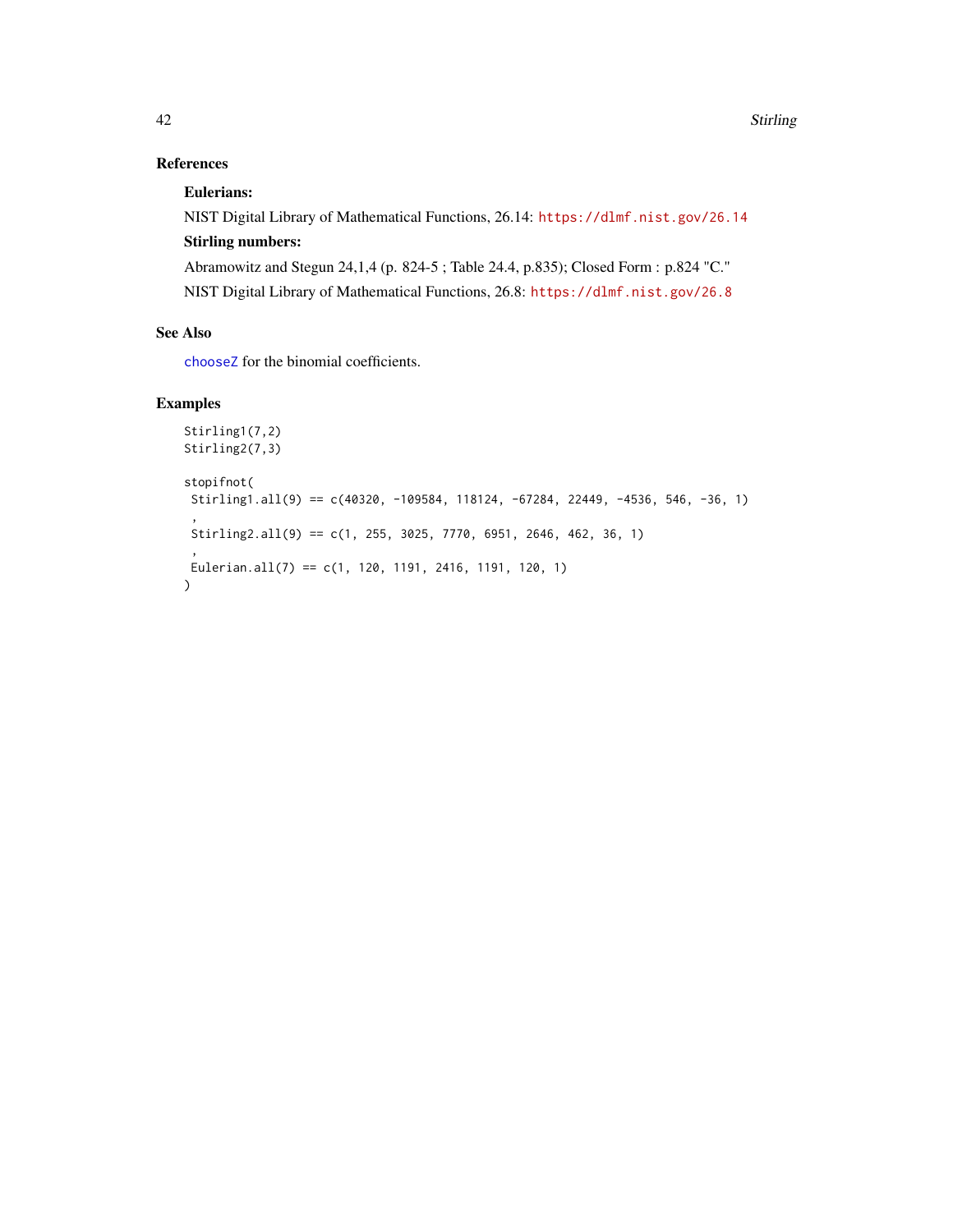# <span id="page-42-0"></span>Index

!=.bigq *(*Bigq*)*, [5](#page-4-0) !=.bigz *(*Relational Operator*)*, [36](#page-35-0) ∗ GCD gcd.bigz, [23](#page-22-0) ∗ LCM gcd.bigz, [23](#page-22-0) ∗ Rounding roundQ, [36](#page-35-0) ∗ arithmetic Stirling, [40](#page-39-0) ∗ arith apply, [2](#page-1-0) asNumeric, [3](#page-2-0) Bigq, [5](#page-4-0) bigq, [6](#page-5-0) Bigq operators, [8](#page-7-0) bigz, [9](#page-8-0) bigz operators, [12](#page-11-0) cumsum, [15](#page-14-0) extract, [17](#page-16-0) Extremes, [18](#page-17-0) factorialZ, [19](#page-18-0) factorization, [20](#page-19-0) frexpZ, [22](#page-21-0) gcd.bigz, [23](#page-22-0) gcdex, [24](#page-23-0) gmp.utils, [25](#page-24-0) isprime, [27](#page-26-0) lucnum, [28](#page-27-0) matrix, [29](#page-28-0) modulus, [31](#page-30-0) nextprime, [32](#page-31-0) powm, [34](#page-33-0) Random, [35](#page-34-0) Relational Operator, [36](#page-35-0) roundQ, [36](#page-35-0) sizeinbase, [38](#page-37-0) solve.bigz, [39](#page-38-0) ∗ character

formatN, [21](#page-20-0) ∗ data Oakley, [33](#page-32-0) ∗ math is.whole, [26](#page-25-0) ∗ methods asNumeric, [3](#page-2-0) ∗ misc gmp-ifiworkarounds, [25](#page-24-0) ∗ print formatN, [21](#page-20-0) \*.bigq *(*Bigq operators*)*, [8](#page-7-0) \*.bigz *(*bigz operators*)*, [12](#page-11-0) +.bigq *(*Bigq operators*)*, [8](#page-7-0) +.bigz *(*bigz operators*)*, [12](#page-11-0) -.bigq *(*Bigq operators*)*, [8](#page-7-0) -.bigz *(*bigz operators*)*, [12](#page-11-0) /.bigq *(*Bigq operators*)*, [8](#page-7-0) /.bigz *(*bigz operators*)*, [12](#page-11-0) <.bigq *(*Bigq*)*, [5](#page-4-0) <.bigz *(*Relational Operator*)*, [36](#page-35-0) <=.bigq *(*Bigq*)*, [5](#page-4-0) <=.bigz *(*Relational Operator*)*, [36](#page-35-0) ==.bigq *(*Bigq*)*, [5](#page-4-0) ==.bigz *(*Relational Operator*)*, [36](#page-35-0) >.bigq *(*Bigq*)*, [5](#page-4-0) >.bigz *(*Relational Operator*)*, [36](#page-35-0) >=.bigq *(*Bigq*)*, [5](#page-4-0) >=.bigz *(*Relational Operator*)*, [36](#page-35-0) [.bigq *(*extract*)*, [17](#page-16-0) [.bigz *(*extract*)*, [17](#page-16-0) [<-.bigq *(*extract*)*, [17](#page-16-0) [<-.bigz *(*extract*)*, [17](#page-16-0) [[.bigq *(*extract*)*, [17](#page-16-0) [[.bigz *(*extract*)*, [17](#page-16-0) [[<-.bigq *(*extract*)*, [17](#page-16-0) [[<-.bigz *(*extract*)*, [17](#page-16-0) %\*% *(*matrix*)*, [29](#page-28-0) %/%.bigz *(*bigz operators*)*, [12](#page-11-0)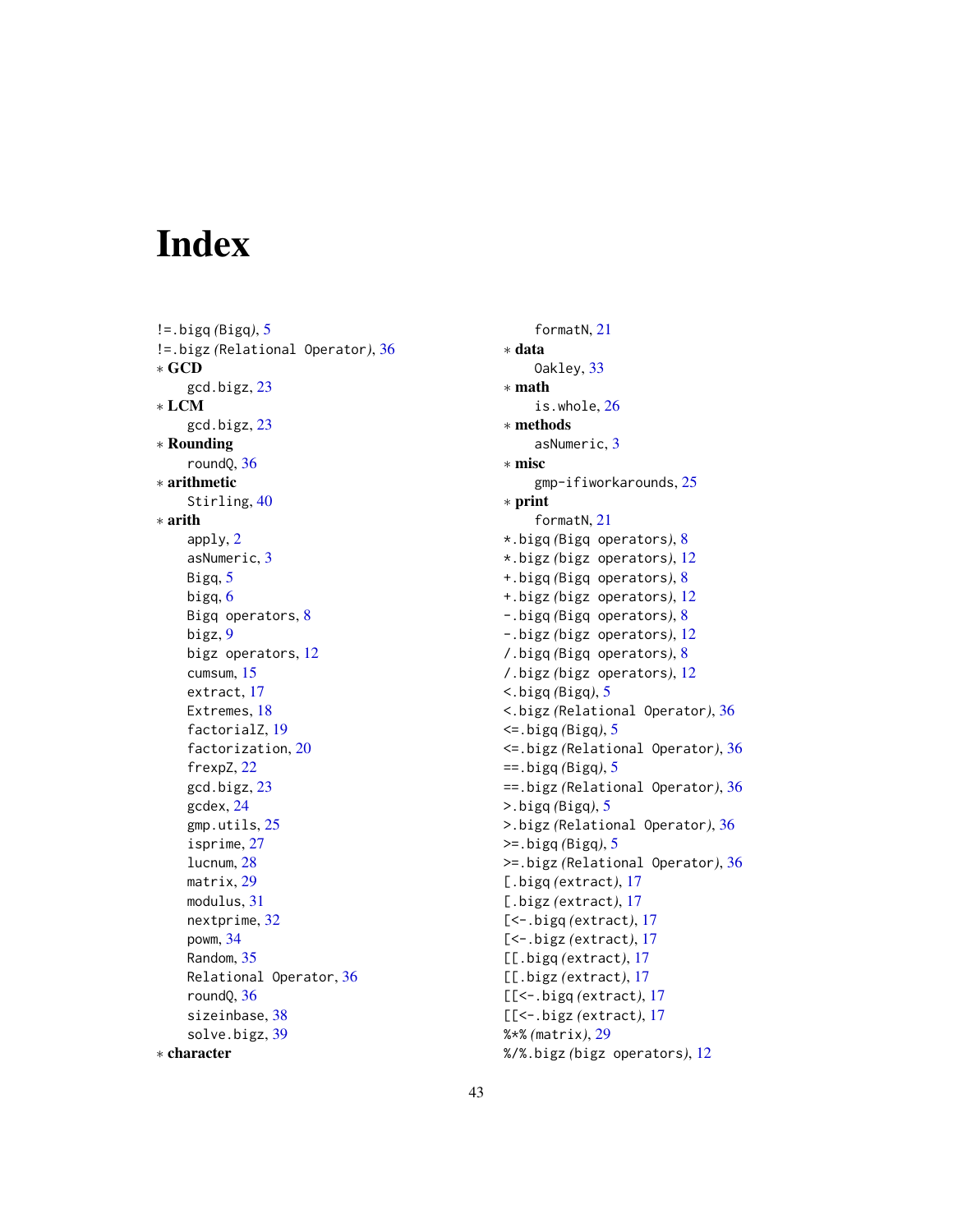### 44 INDEX

```
%%.bigz (bigz operators), 12
^.bigq (Bigq operators), 8
^.bigz (bigz operators), 12
abs.bigq (Bigq operators), 8
abs.bigz (bigz operators), 12
add.bigq (Bigq operators), 8
add.bigz, 10
add.bigz (bigz operators), 12
apply, 2, 2, 3, 16
array, 4
as.bigq, 36
as.bigq (bigq), 6
as.bigz (bigz), 9
as.bigz.bigq (bigq), 6
as.character, 22
as.character.bigq (bigq), 6
as.character.bigz (bigz), 9
as.double.bigq (bigq), 6
as.double.bigz (bigz), 9
as.matrix.bigq (matrix), 29
as.matrix.bigz (matrix), 29
as.numeric, 4
as.vector.bigq (matrix), 29
as.vector.bigz (matrix), 29
asNumeric, 3
asNumeric,ANY-method (asNumeric), 3
asNumeric,bigq-method (asNumeric), 3
asNumeric,bigz-method (asNumeric), 3
asNumeric-methods (asNumeric), 3
Bernoulli, 5
BernoulliQ, 4
biginteger_as (bigz), 9
biginteger_as_character (bigz), 9
Bigq, 5
bigq, 5, 6, 8, 13, 15, 19
Bigq operators, 8
bigq-class (bigq), 6
bigz, 3, 8, 9, 13, 15, 19, 20, 22, 23, 30, 32, 33,
        36, 38
bigz operators, 12
bigz-class (bigz), 9
binomQ, 14
c.bigq (extract), 17
c.bigz (extract), 17
c_bigq (bigq), 6
c_bigz (bigz), 9
```

```
cbind.bigq (matrix), 29
cbind.bigz (matrix), 29
character, 9
chooseZ, 15, 42
chooseZ (factorialZ), 19
class, 21, 37
crossprod (matrix), 29
cumsum, 15, 15
dbinom, 15
dbinomQ (binomQ), 14
denominator (bigq), 6
denominator<- (bigq), 6
dim, 3, 4
dim.bigq (matrix), 29
dim.bigz (matrix), 29
dim<-.bigq (matrix), 29
dim<-.bigz (matrix), 29
dimnames, 3
div.bigq (Bigq operators), 8
div.bigz (bigz operators), 12
divq.bigz (bigz operators), 12
double, 7, 9
Eulerian (Stirling), 40
extract, 17
Extremes, 18
factorial, 20
factorialZ, 19
factorization, 20
factorize, 28
factorize (factorization), 20
fibnum (lucnum), 28
fibnum2 (lucnum), 28
format, 21, 22
formatN, 21
frexp (frexpZ), 22
frexpZ, 22
function, 3, 37
gamma, 20
gcd (gcd.bigz), 23
gcd.bigz, 23, 24
gcdex, 24, 24
gmp-ifiworkarounds, 25
gmp.utils, 25
gmpVersion (gmp.utils), 25
integer, 9
```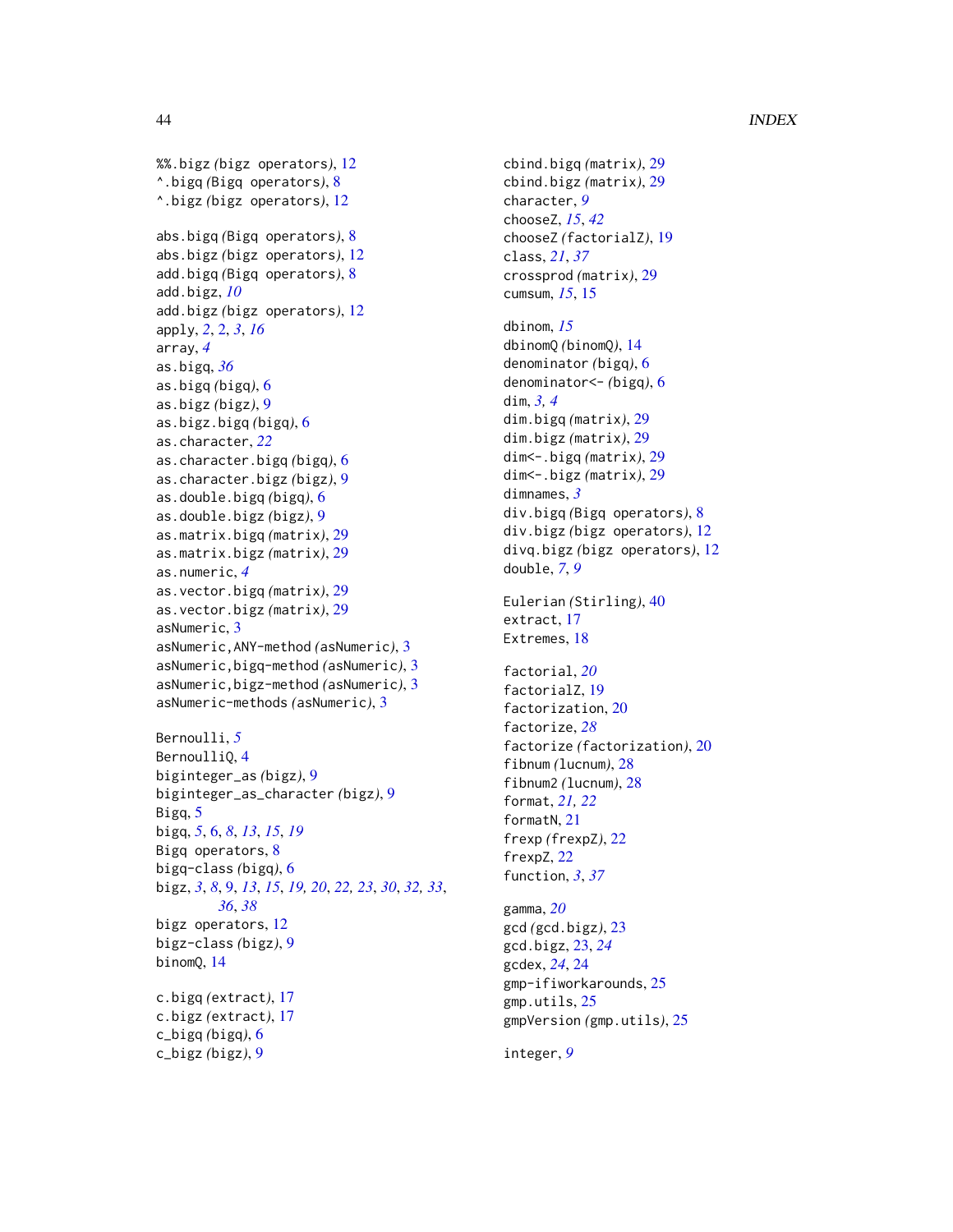#### INDEX 45

inv *(*bigz operators*)*, [12](#page-11-0) is.bigq *(*bigq*)*, [6](#page-5-0) is.bigz *(*bigz*)*, [9](#page-8-0) is.integer, *[26](#page-25-0)* is.matrixZQ *(*matrix*)*, [29](#page-28-0) is.na.bigq *(*bigq*)*, [6](#page-5-0) is.na.bigz *(*bigz*)*, [9](#page-8-0) is.whole, *[26](#page-25-0)*, [26](#page-25-0) isprime, [27,](#page-26-0) *[33](#page-32-0)* lapply, *[3](#page-2-0)* lcm.bigz *(*gcd.bigz*)*, [23](#page-22-0) lcm.default *(*gcd.bigz*)*, [23](#page-22-0) length, *[15](#page-14-0)*, *[22](#page-21-0)* length.bigq *(*extract*)*, [17](#page-16-0) length.bigz *(*extract*)*, [17](#page-16-0) length<-.bigq *(*extract*)*, [17](#page-16-0) length<-.bigz *(*extract*)*, [17](#page-16-0) list, *[7](#page-6-0)*, *[10](#page-9-0)*, *[22](#page-21-0)* log.bigz *(*bigz operators*)*, [12](#page-11-0) log10.bigz *(*bigz operators*)*, [12](#page-11-0) log2, *[23](#page-22-0)* log2.bigz *(*bigz operators*)*, [12](#page-11-0) lucnum, [28](#page-27-0) lucnum2 *(*lucnum*)*, [28](#page-27-0) matrix, *[4](#page-3-0)*, [29,](#page-28-0) *[30](#page-29-0)* matrix.bigz, *[3](#page-2-0)* max, *[18,](#page-17-0) [19](#page-18-0)* max.bigq *(*Extremes*)*, [18](#page-17-0) max.bigz *(*Extremes*)*, [18](#page-17-0) methods, *[2](#page-1-0)*, *[18](#page-17-0)* min, *[18](#page-17-0)* min.bigq *(*Extremes*)*, [18](#page-17-0) min.bigz *(*Extremes*)*, [18](#page-17-0) mod.bigz, *[10](#page-9-0)*, *[36](#page-35-0)* mod.bigz *(*bigz operators*)*, [12](#page-11-0) modulus, *[10](#page-9-0)*, [31](#page-30-0) modulus<- *(*modulus*)*, [31](#page-30-0) mpfr, *[3](#page-2-0)*, *[15](#page-14-0)* mul.bigq *(*Bigq operators*)*, [8](#page-7-0) mul.bigz *(*bigz operators*)*, [12](#page-11-0)

NA, *[10](#page-9-0)*, *[13](#page-12-0)*, *[16](#page-15-0)* NA\_bigq\_ *(*bigq*)*, [6](#page-5-0) NA\_bigz\_ *(*bigz*)*, [9](#page-8-0) ncol.bigq *(*matrix*)*, [29](#page-28-0) ncol.bigz *(*matrix*)*, [29](#page-28-0) nextprime, *[28](#page-27-0)*, [32](#page-31-0)

nrow.bigq *(*matrix*)*, [29](#page-28-0) nrow.bigz *(*matrix*)*, [29](#page-28-0) numerator *(*bigq*)*, [6](#page-5-0) numerator<- *(*bigq*)*, [6](#page-5-0) numeric, *[4](#page-3-0)*, *[7](#page-6-0)*, *[9](#page-8-0)* Oakley, [33](#page-32-0) Oakley1 *(*Oakley*)*, [33](#page-32-0) Oakley2 *(*Oakley*)*, [33](#page-32-0) outer, *[25](#page-24-0)* outer *(*gmp-ifiworkarounds*)*, [25](#page-24-0) pow *(*bigz operators*)*, [12](#page-11-0) pow.bigq *(*Bigq operators*)*, [8](#page-7-0) pow.bigz, *[34](#page-33-0)* powm, [34](#page-33-0) print.bigq *(*bigq*)*, [6](#page-5-0) print.bigz *(*bigz*)*, [9](#page-8-0) prod, *[15](#page-14-0)* prod.bigq *(*cumsum*)*, [15](#page-14-0) prod.bigz *(*cumsum*)*, [15](#page-14-0) Random, [35](#page-34-0) range, *[18](#page-17-0)* raw, *[6](#page-5-0)*, *[9](#page-8-0)* rbind.bigq *(*matrix*)*, [29](#page-28-0) rbind.bigz *(*matrix*)*, [29](#page-28-0) Relational Operator, [36](#page-35-0) rep, *[17](#page-16-0)* rep.bigq *(*extract*)*, [17](#page-16-0) rep.bigz *(*extract*)*, [17](#page-16-0) round, *[37](#page-36-0)* round.bigq *(*roundQ*)*, [36](#page-35-0) round0 *(*roundQ*)*, [36](#page-35-0) roundQ, [36](#page-35-0) roundX, *[37](#page-36-0)* sapply, *[7](#page-6-0)*, *[10](#page-9-0)* setOldClass, *[6](#page-5-0)*, *[9](#page-8-0)* sign.bigq *(*Bigq*)*, [5](#page-4-0) sign.bigz *(*Relational Operator*)*, [36](#page-35-0) sizeinbase, [38](#page-37-0) solve, *[30](#page-29-0)*, *[40](#page-39-0)*

solve.bigq *(*solve.bigz*)*, [39](#page-38-0) solve.bigz, *[30](#page-29-0)*, [39](#page-38-0) Stirling, [40](#page-39-0) Stirling1 *(*Stirling*)*, [40](#page-39-0) Stirling2 *(*Stirling*)*, [40](#page-39-0) stop, *[9](#page-8-0)*